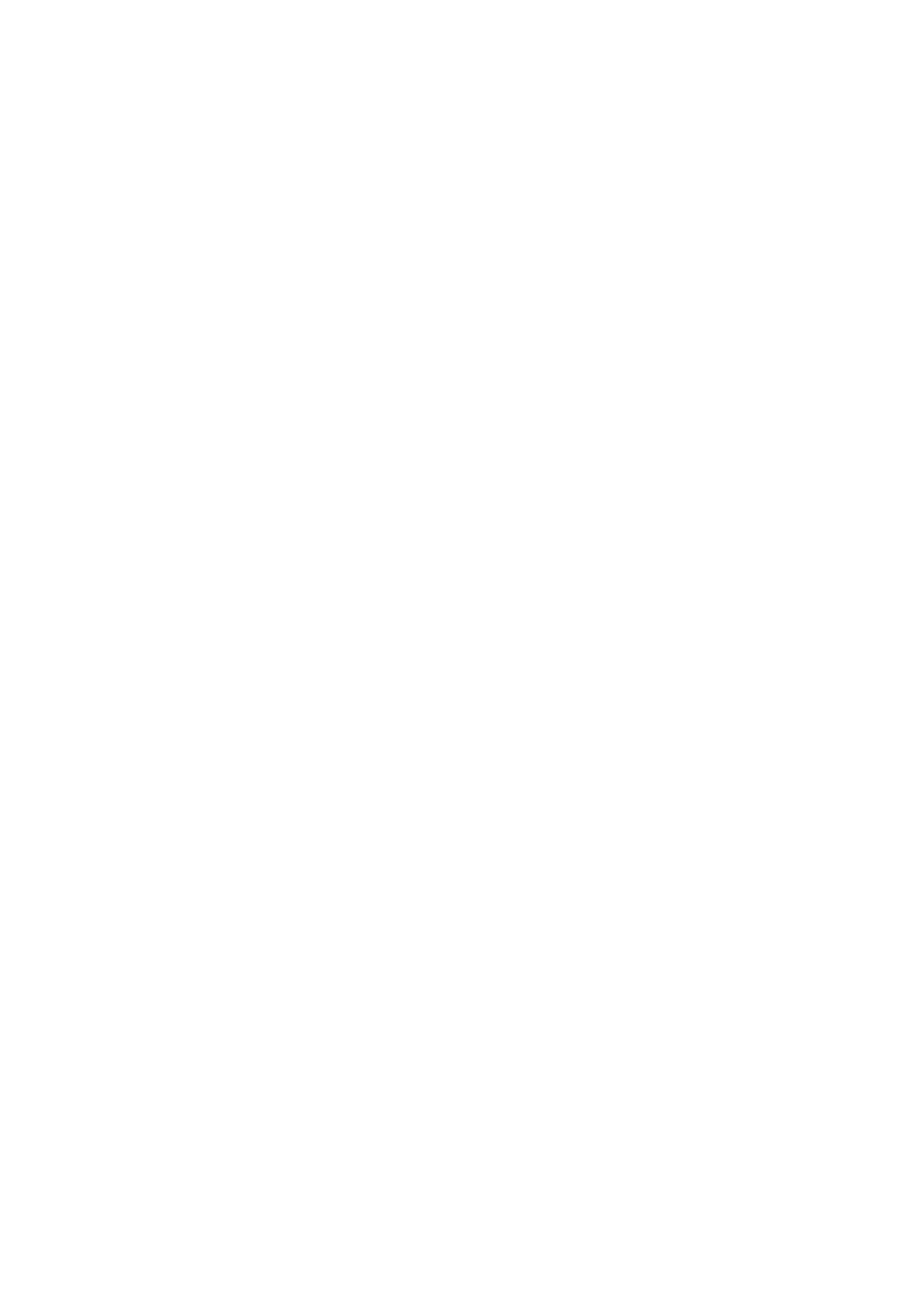

**Australian Government** 

**Rural Industries Research and Development Corporation** 

# **An Investigation into the Therapeutic Properties of Honey**

By Dee A. Carter, Shona E. Blair and Julie Irish

January 2010

RIRDC Publication No 09/180 RIRDC Project No. PRJ-000544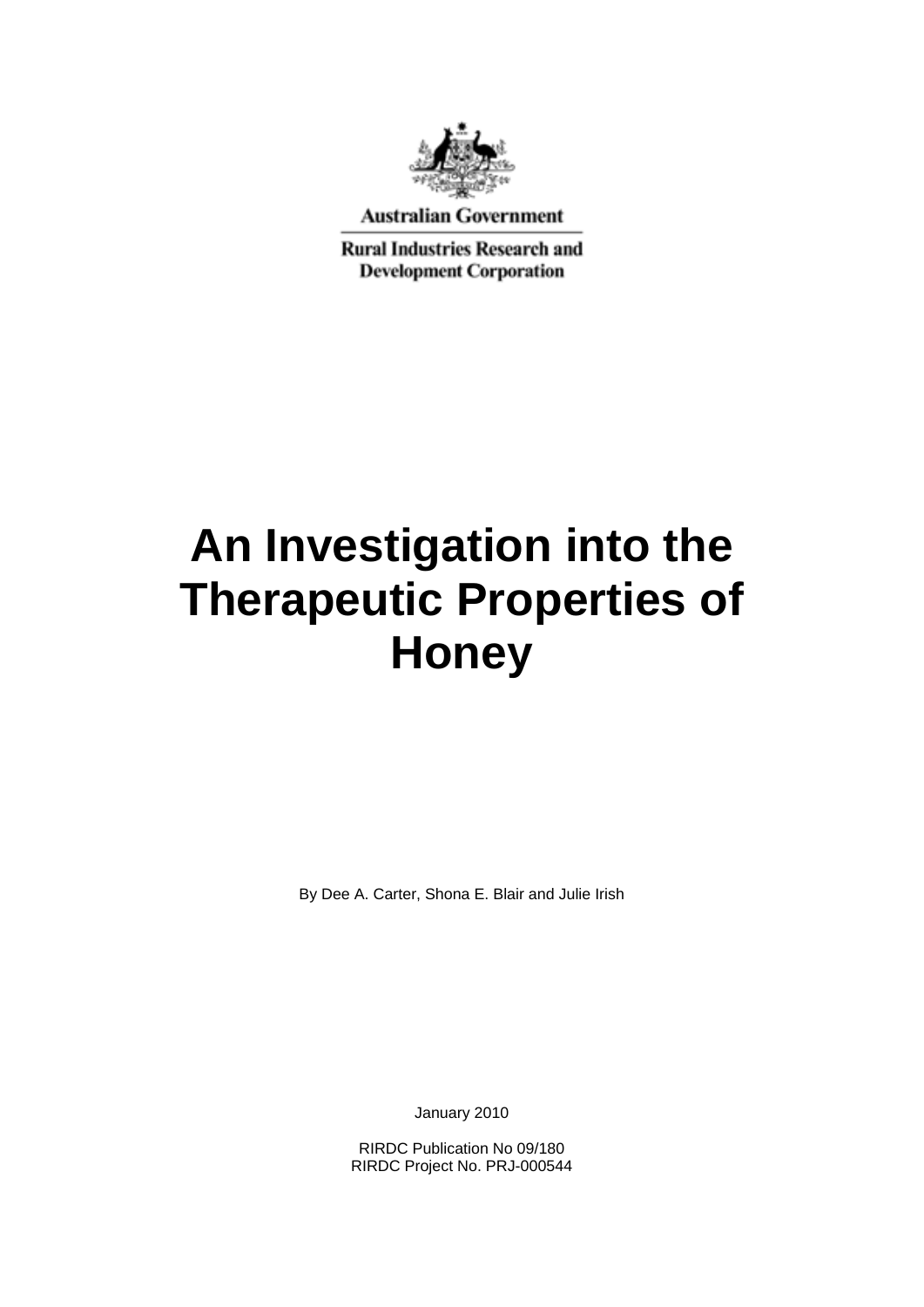© 2010 Rural Industries Research and Development Corporation. All rights reserved.

ISBN 1 74151 976 4 ISSN 1440-6845

*An Investigation into the Therapeutic Properties of Honey Publication No. 09/180 Project No.* PRJ-000544

The information contained in this publication is intended for general use to assist public knowledge and discussion and to help improve the development of sustainable regions. You must not rely on any information contained in this publication without taking specialist advice relevant to your particular circumstances.

While reasonable care has been taken in preparing this publication to ensure that information is true and correct, the Commonwealth of Australia gives no assurance as to the accuracy of any information in this publication.

The Commonwealth of Australia, the Rural Industries Research and Development Corporation (RIRDC), the authors or contributors expressly disclaim, to the maximum extent permitted by law, all responsibility and liability to any person, arising directly or indirectly from any act or omission, or for any consequences of any such act or omission, made in reliance on the contents of this publication, whether or not caused by any negligence on the part of the Commonwealth of Australia, RIRDC, the authors or contributors.

The Commonwealth of Australia does not necessarily endorse the views in this publication.

This publication is copyright. Apart from any use as permitted under the *Copyright Act 1968*, all other rights are reserved. However, wide dissemination is encouraged. Requests and inquiries concerning reproduction and rights should be addressed to the RIRDC Publications Manager on phone 02 6271 4165.

#### **Researcher Contact Details**

Dee Carter School of Molecular and Microbial Biosciences University of Sydney SYDNEY, NSW 2006

Ph: (02) 9351 5383 Fax: (02) 9351 4571 Email: d.carter@mmb.usyd.edu.au In submitting this report, the researcher has agreed to RIRDC publishing this material in its edited form.

#### **RIRDC Contact Details**

Rural Industries Research and Development Corporation Level 2, 15 National Circuit BARTON ACT 2600

PO Box 4776 KINGSTON ACT 2604

Phone: 02 6271 4100 Fax: 02 6271 4199 Email: rirdc@rirdc.gov.au. Web: http://www.rirdc.gov.au

Electronically published by RIRDC in January 2010 Print-on-demand by Union Offset Printing, Canberra at [www.rirdc.gov.au](http://www.rirdc.gov.au/) or phone 1300 634 313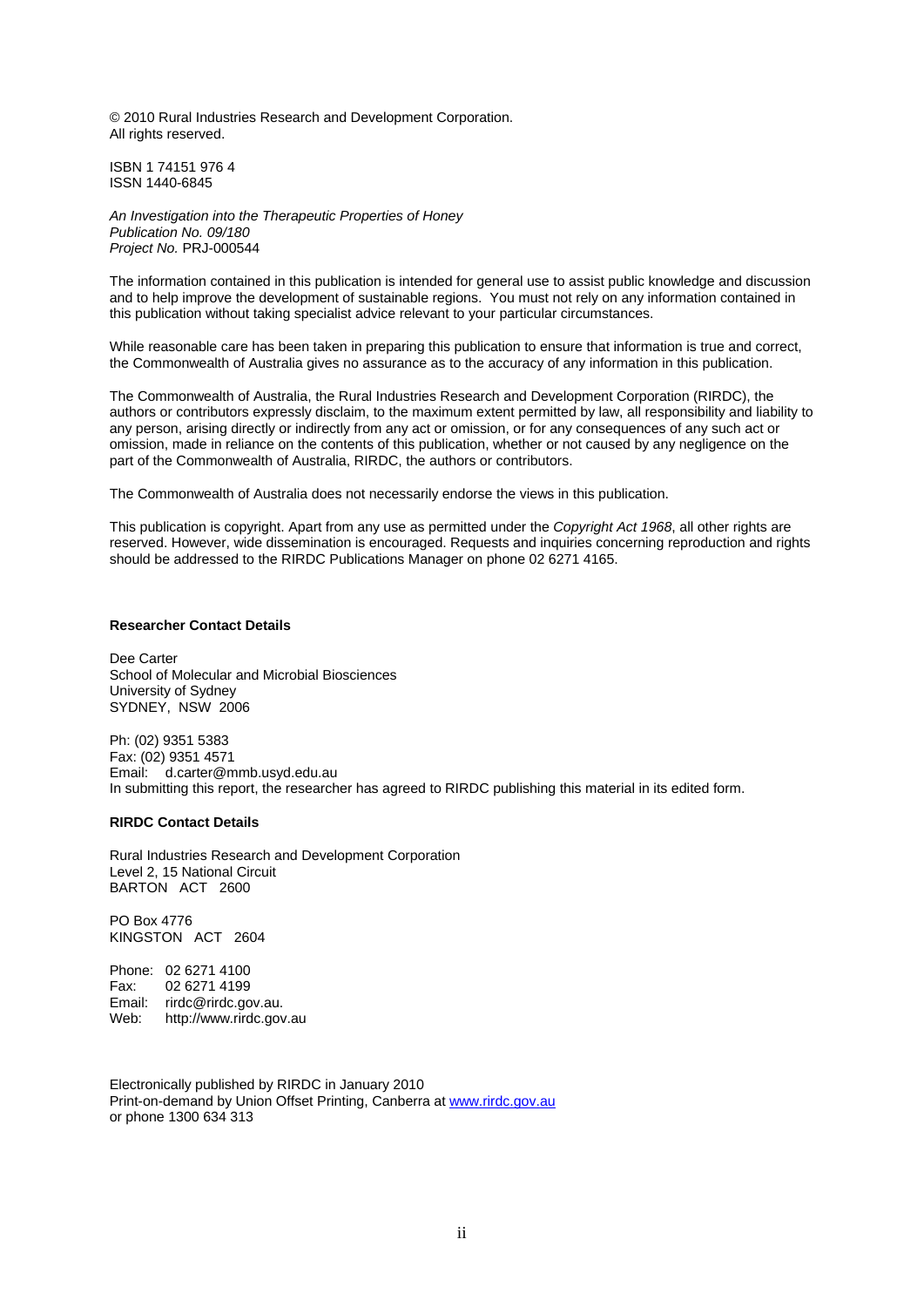### <span id="page-4-0"></span>**Foreword**

The research reported here is important to the Australian beekeeping industry and to the wider community. Numerous Australian honeys are shown to have levels of antibacterial activity that could be useful in treating skin and wound infections. Furthermore, the research shows that honey has potent activity against numerous problematic micro-organisms, including bacteria and fungi that are resistant to other drugs, and bacteria growing in biofilms.

This research will benefit the beekeeping industry by providing data showing that Australian honey has the potential to become an internationally-recognised, potent, non-toxic, topical antimicrobial agent. The market for such products is almost limitless. Furthermore, with appropriate promotion, increased use and acceptance of selected honeys as wound dressings has the potential to lead to a general increase in status of all Australian honeys, regardless of their medical properties. This research is thus also important to the medical and wider community.

It is clear that honey is under-utilised as a modern infection control agent, especially in light of the increasing availability of scientific data proving that it can have significant activity against problematic pathogens, including those resistant to regular antibiotics, which are notoriously difficult to treat conventionally. The laboratory results presented here argue for clinical trials to be conducted with medical-grade honeys. In particular, the potential for honey to prevent infections (especially in hospital settings) should be investigated.

This project was funded from industry revenue that is matched by funds provided by the Australian Government.

This report, an addition to RIRDC's diverse range of over 1900 research publications, forms part of our Honeybee R&D program, which aims to improve the productivity and profitability of the Australian beekeeping industry.

Most of RIRDC's publications are available for viewing, downloading or purchasing online at [www.rirdc.gov.au](http://www.rirdc.gov.au/). Purchases can also be made by phoning 1300 634 313.

**Peter O'Brien**  Managing Director Rural Industries Research and Development Corporation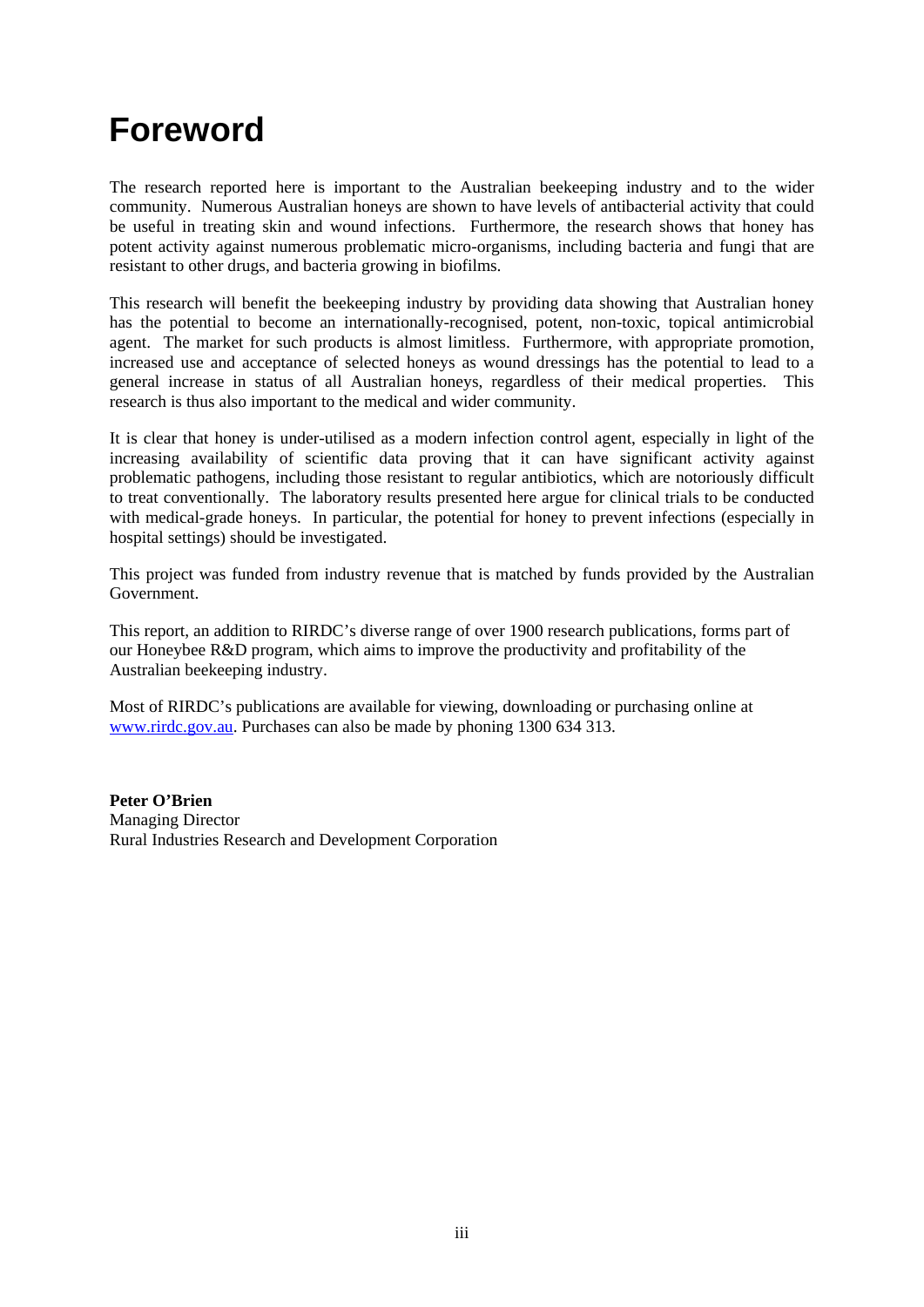### <span id="page-5-0"></span>**Acknowledgments**

The majority of the laboratory work reported here, and in particular the survey of Australian honeys for antibacterial activity, was conducted by Julie Irish as part of her PhD and Honours degree studies; Julie was also involved in the studies on anaerobes and biofilms. Another Honours degree student, Nural Cokcetin, also contributed to the project by investigating the effects of honey against biofilms and anaerobic pathogens. Jan Gralton, another Honours degree student, looked at the effects of honey against problematic pathogens.

We would like to thank Doug Somerville and Rob Manning for their generosity in supplying honeys, as well as their insight, ideas and interest in our work. Tim Heard kindly supplied us with samples of honey from native Australian bees. Medihoney Pty Ltd and Comvita New Zealand Ltd generously supplied honeys that we used as controls. Kieren Sunderland liberally supplied us with jars to give to beekeepers as part of a sample collection kit.

Numerous beekeepers from around the country kindly supplied us with honey for the survey of Australian honeys.

Professor Peter Molan was very generous with his time and in particular assisted us in troubleshooting the bioassay.

Clinical isolates of a variety of bacterial species were obtained from Prince of Wales Hospital, Concord Hospital, the Centre for Infectious Diseases and Microbiology, Westmead Hospital, and the Institute of Dental Research, Westmead Millennium Institution, all located in Sydney, Australia. The Centre for Infectious Diseases and Microbiology also supplied us with *Candida* isolates, as did the Mazandaran University of Medical Sciences, Sari, Iran.

The funding for this project was supplied by the Honeybee R&D Program of the Rural Industries Research and Development Corporation.

### **Abbreviations**

NCCLS - National Committee for Clinical and Laboratory Standards

MIC - minimum inhibitory concentration

TNF- $\alpha$  - Tumour necrosis factor-a

RAW cells - a mouse macrophage cell line

FSDC cells - a mouse dendritic cell line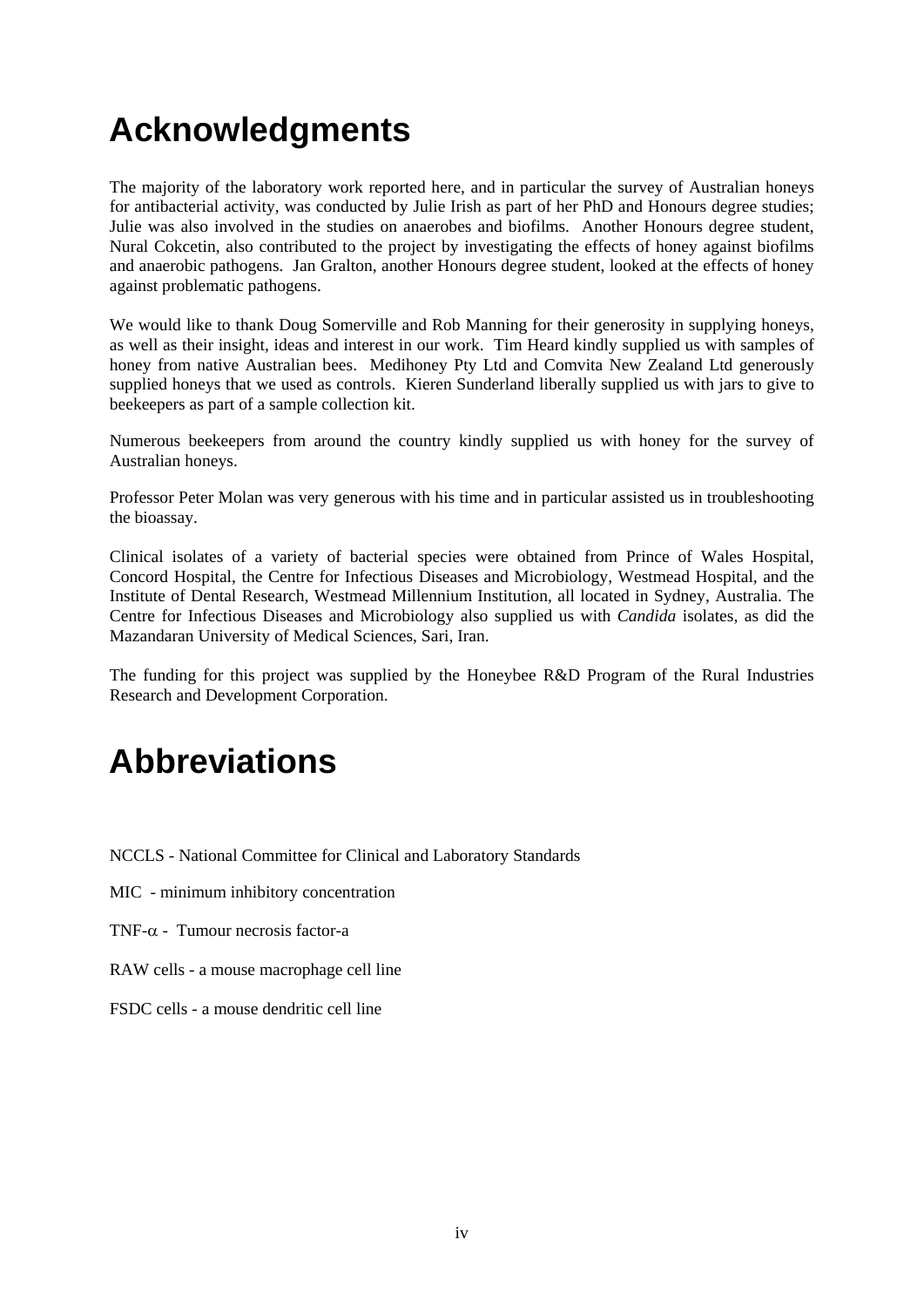## **Contents**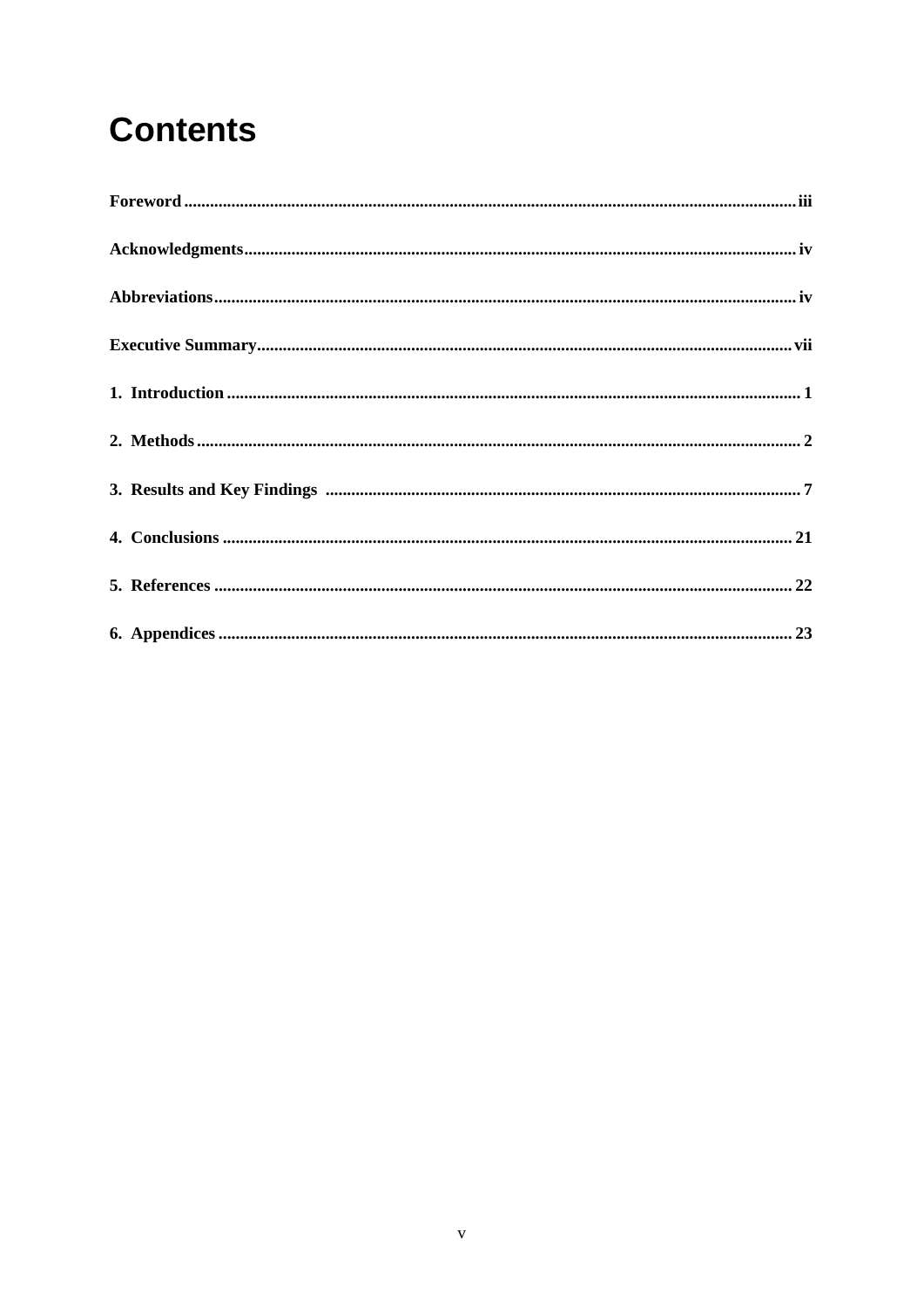#### **Tables**

| Table 3.2 |  |
|-----------|--|
|           |  |

### **Figures**

| Figure 3.2 |                                                                                            |  |
|------------|--------------------------------------------------------------------------------------------|--|
|            | Figure 3.3 Site location and total antibacterial activities of honeys by state & region 14 |  |
|            | Figure 3.4 Locations of origin of honeys exhibiting non-peroxide antibacterial activity 17 |  |
| Figure 3.5 | Percentage of honey samples collected from various land types and their median             |  |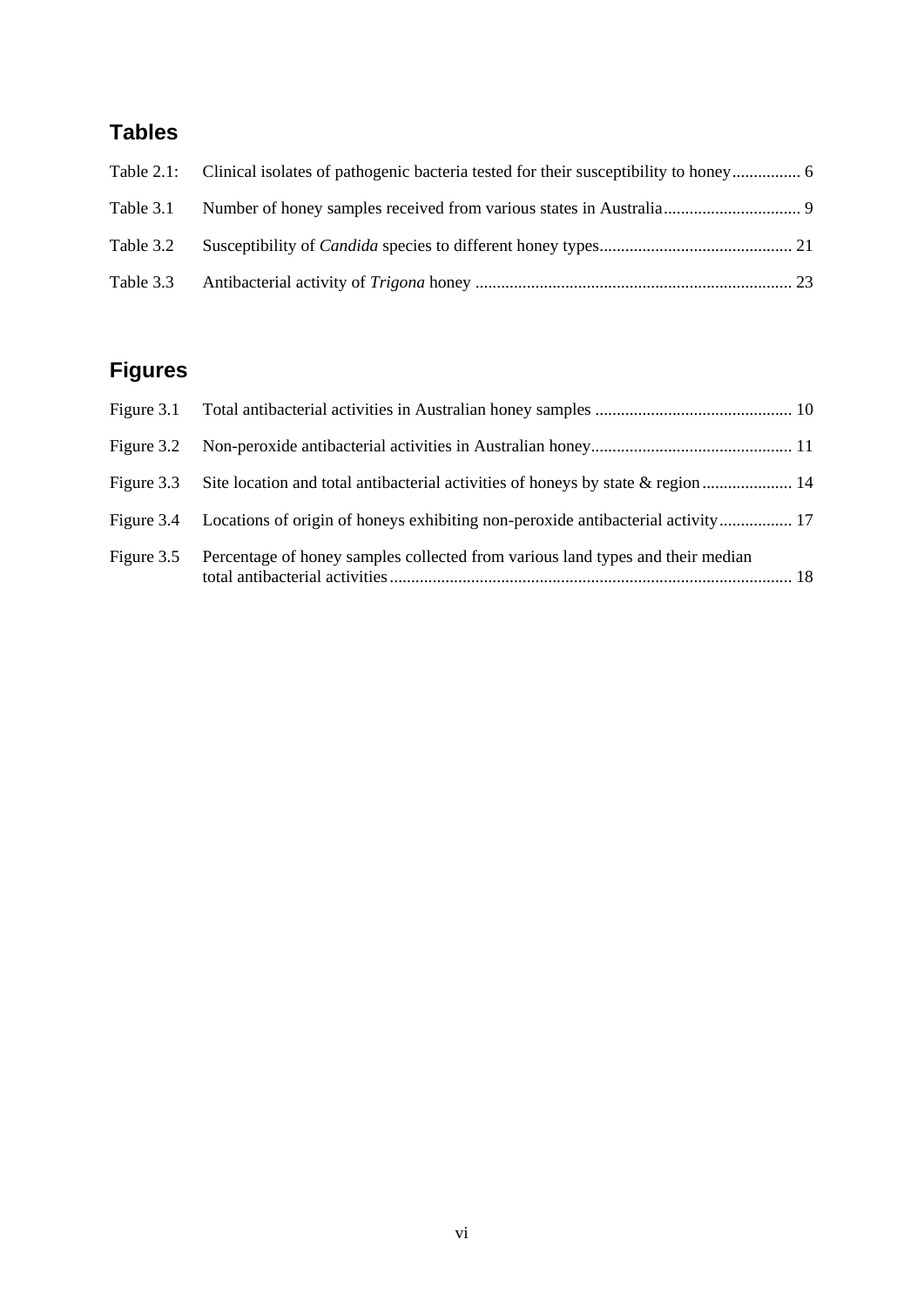### <span id="page-8-0"></span>**Executive Summary**

#### *What the report is about*

This report summarises our investigations into the therapeutic potential of Australian honeys. The primary objective of the study was to increase the use and acceptance of honey as a therapeutic agent in conventional medicine. Honey shows great potential as a topical antimicrobial agent, but it is grossly under-utilised in modern medicine. We show that numerous Australian honeys possess significant antibacterial properties, and that honey is effective against a wide range of problematic pathogens, including multi drug-resistant clinical isolates and those growing in biofilms.

#### *Who is the report targeted at?*

The report is targeted at the Australian beekeeping industry, and particularly at beekeepers who are interested in harvesting and marketing honey for its medicinal as well as edible qualities. Microbiologists and clinicians specialising in wound care should also be interested in these findings.

#### *Background*

Honey has been used therapeutically throughout history, and it is still used for medicinal purposes in a number of countries. It has, however, largely been ignored in Western medicine, and is usually dismissed as an 'alternative' form of therapy. Underlying the associated scepticism is a lack of knowledge of the scope of activity and mode of action of honey in therapeutic settings.

We consider honey's greatest medicinal potential to be as a topical agent for wounds and skin infections, which are responsible for significant morbidity and mortality, and which cost billions of dollars in treatment every year. The problems caused by these injuries and ailments are compounded by antibiotic resistance in microbial pathogens, which is linked with the over-use of conventional antibiotics.

Although honey is an effective topical antimicrobial agent, its application in modern medicine has been very restricted, due to limited availability of scientific studies from well-recognised institutions. To gain recognition in Western medicine, more clinical and scientific data from internationally respected institutions are needed. New data will increase demand and sales of Australian honey, and will also heighten the image of Australian honey in the medical and wider community.

#### *Aims/objectives*

The objective of this study was to provide data to support the increased the acceptance and use of honey as a therapeutic agent in conventional medical settings. Successful achievement of this goal will benefit the honey industry by increasing the value of specific honeys, and increasing recognition of honey as a health-promoting product.

Specific aims of this work were to:

- (1) conduct an extensive screen of Australian honeys for significant activity against bacterial pathogens;
- (2) determine the susceptibility of clinical isolates of the fungal pathogen *Candida* to honey;
- (3) determine the susceptibility of a large range of clinical isolates of anaerobic bacterial pathogens to honey, and
- (4) investigate the effects of honey on bacterial biofilms.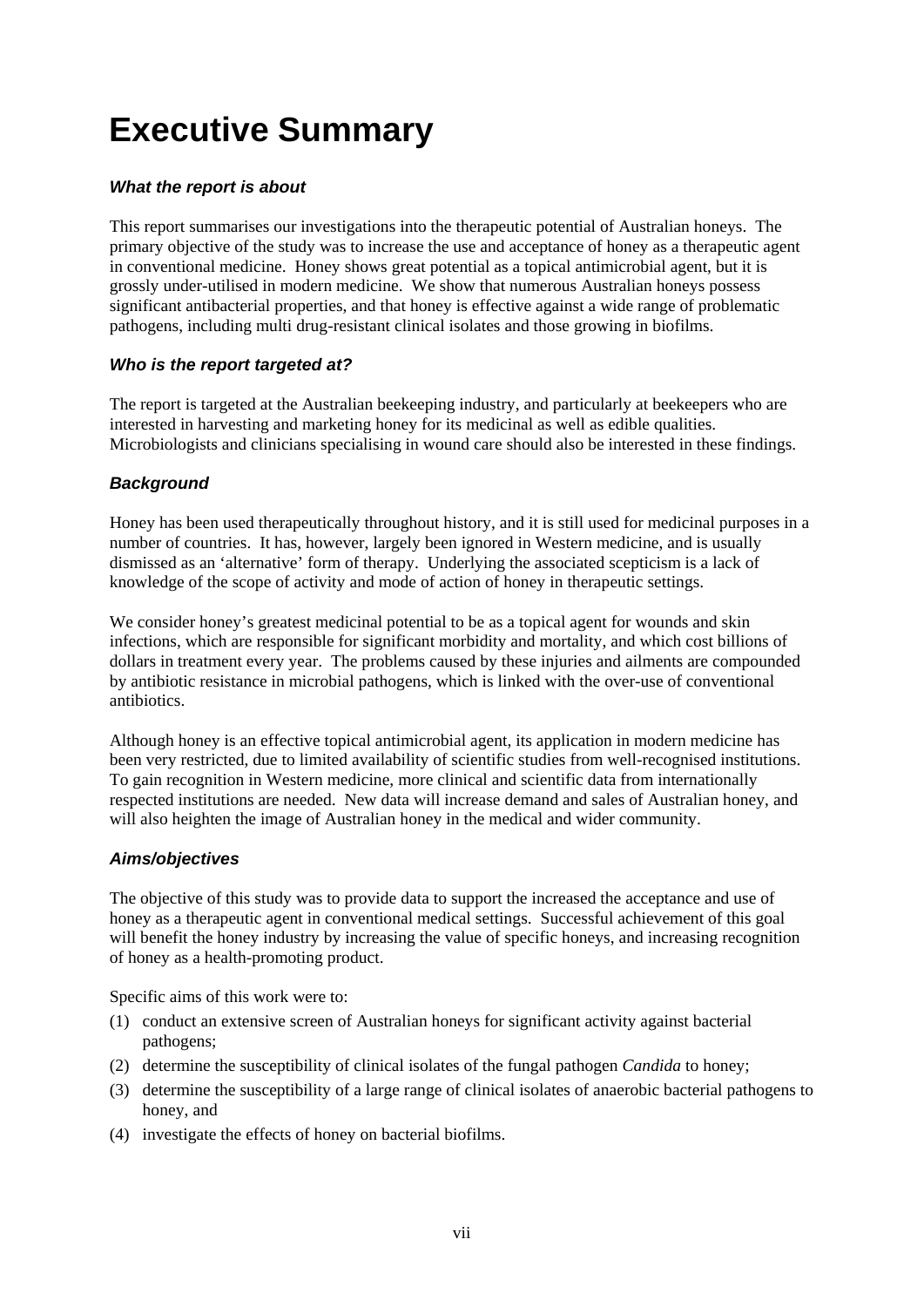#### *Methods used*

The project was divided into four activities:

- (1) surveying Australian honeys for antibacterial activity;
- (2) determining the susceptibility of clinical isolates of fungal pathogens to honeys;
- (3) determining the susceptibility of clinical isolates of anaerobic bacterial pathogens to honeys, and
- (4) investigating of the effects of honeys on biofilms.

Methods based on internationally-recognised assays for investigating the activity of antibiotics were adapted as required for this study to test the effects of honeys against fungal and bacterial pathogens (both in the planktonic and biofilm state).

#### *Results/key findings*

Key findings for each of the research activities were:

- 1. Surveying Australian honeys for antibacterial activity
- 1.1 Numerous Australian honeys exhibit therapeutically beneficial levels of antibacterial activity.
- 1.2 Some floral sources reliably produce medically-active honeys, but do not always do so; honeys therefore need to be tested batch-by-batch to identify medical-grade stocks.
- 1.3 Certain *Leptospermum* honeys from Australia consistently exhibit non-peroxide based antibacterial activity.
- 1.4 The most widely-accepted current method for testing levels of antibacterial activity of honey is reliable, but very sensitive to even minor variations in execution.
- 2. Determining the susceptibility of clinical isolates of fungal pathogens to honey
- 2.1 Honey has an anti-fungal effect on *Candida* species, and this effect is due to more than simple osmotic factors.
- 2.2 Honeys with high levels of hydrogen peroxide-type activity appear to be more effective against fungal pathogens than non-peroxide type honeys.
- 2.3 There is no relationship between susceptibility of fungal pathogens to known antifungal agents and their sensitivity to honey.
- 3. Determining the susceptibility of clinical isolates of anaerobic bacterial pathogens to honey
- 3.1 Honey has an antibacterial activity against a wide range of anaerobic pathogens, including strict and facultative anaerobes, and this activity is due to more than the high sugar content of honey.
- 3.2 There is no relationship between antibiotic susceptibility of these pathogens and their sensitivity to honey.
- 4. Investigating of the effects of honey on biofilms
- 4.1 Honey prevents biofilm formation by *P. aeruginosa* and *Staphylococcus* spp., and this inhibition occurs at levels well below the MIC of the honey.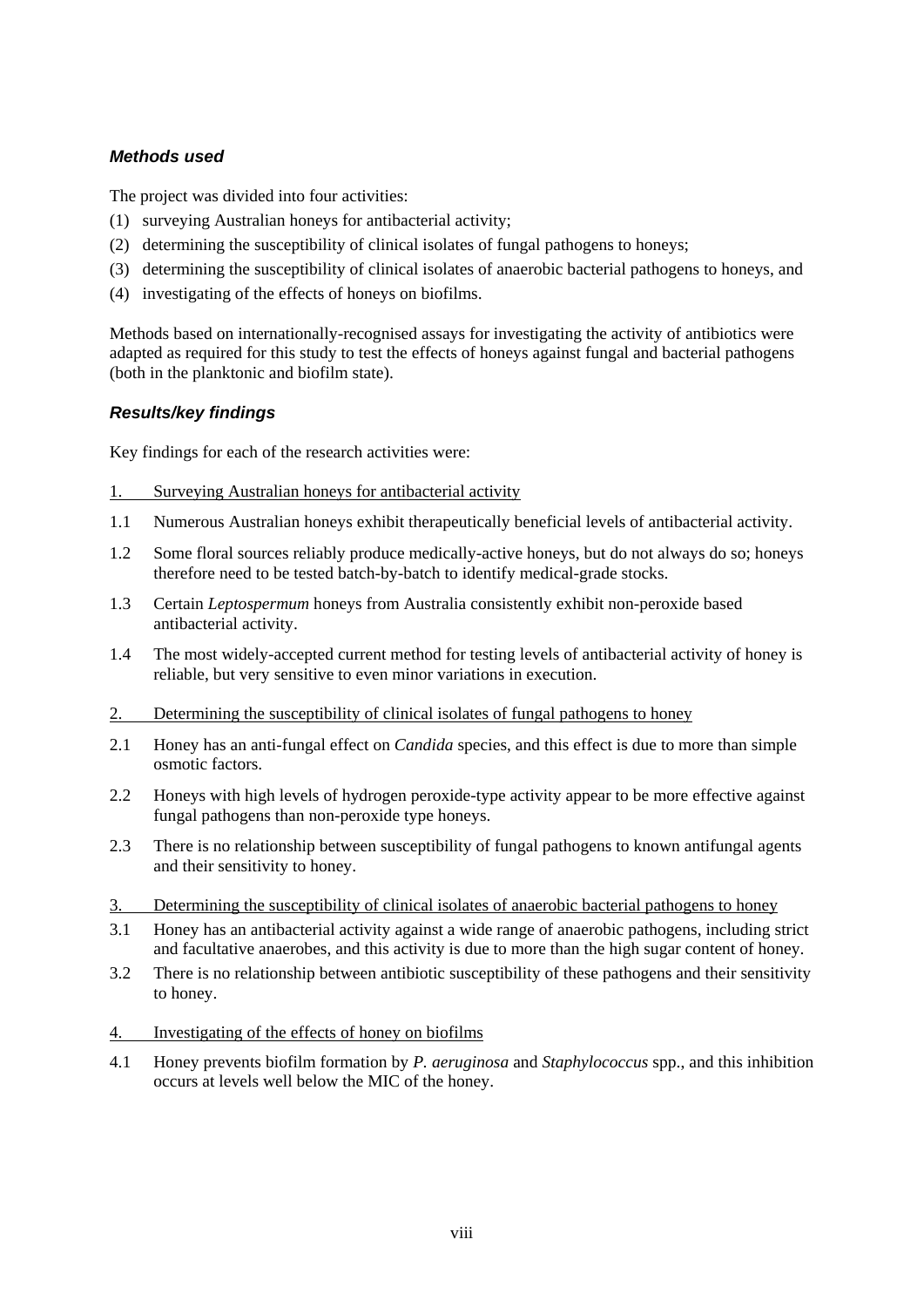#### *Implications for relevant stakeholders:*

Major implications for key stakeholder groups were:

#### **The Australian honey industry**

This project has shown that there are numerous Australian honeys that exhibit therapeuticallybeneficial levels of antibacterial activity. With appropriate marketing and public awareness campaigns, supported by reliable assay procedures, Australian honey has the potential for adoption as an internationally-recognised, potent, non-toxic, topical antimicrobial agent. There is a potentially huge market for such products.

#### **Communities**

This study has shown that honey has potent activity against numerous problematic pathogens. Honey shows excellent potential as a prophylactic agent, particularly in the hospital setting where patients are often immuno-compromised and exposed to multi-drug-resistant pathogens.

#### **Policy makers**

The observed range of variation in activities of Australian honeys, combined with the high number of samples with significant types/levels of activity, argue for continued access by beekeepers to sites abundant in native flora, such as national parks.

#### *Recommendations for the Australian beekeeping industry:*

- 1. The industry should consider funding work on developing a more robust assay for the determination of the antibacterial activity of honey. In the interim, engaging an existing commercial laboratory to perform the current assay would be very useful, assuming they were made aware of the issues with the current assay.
- 2. The industry should develop and licence a unified means of assaying and labelling medicalgrade honeys, and this should be used by anyone marketing Australian honey as an antibacterial product.
- 3. A survey of previously under-represented honeys produced from other native Australian floral sources should be undertaken.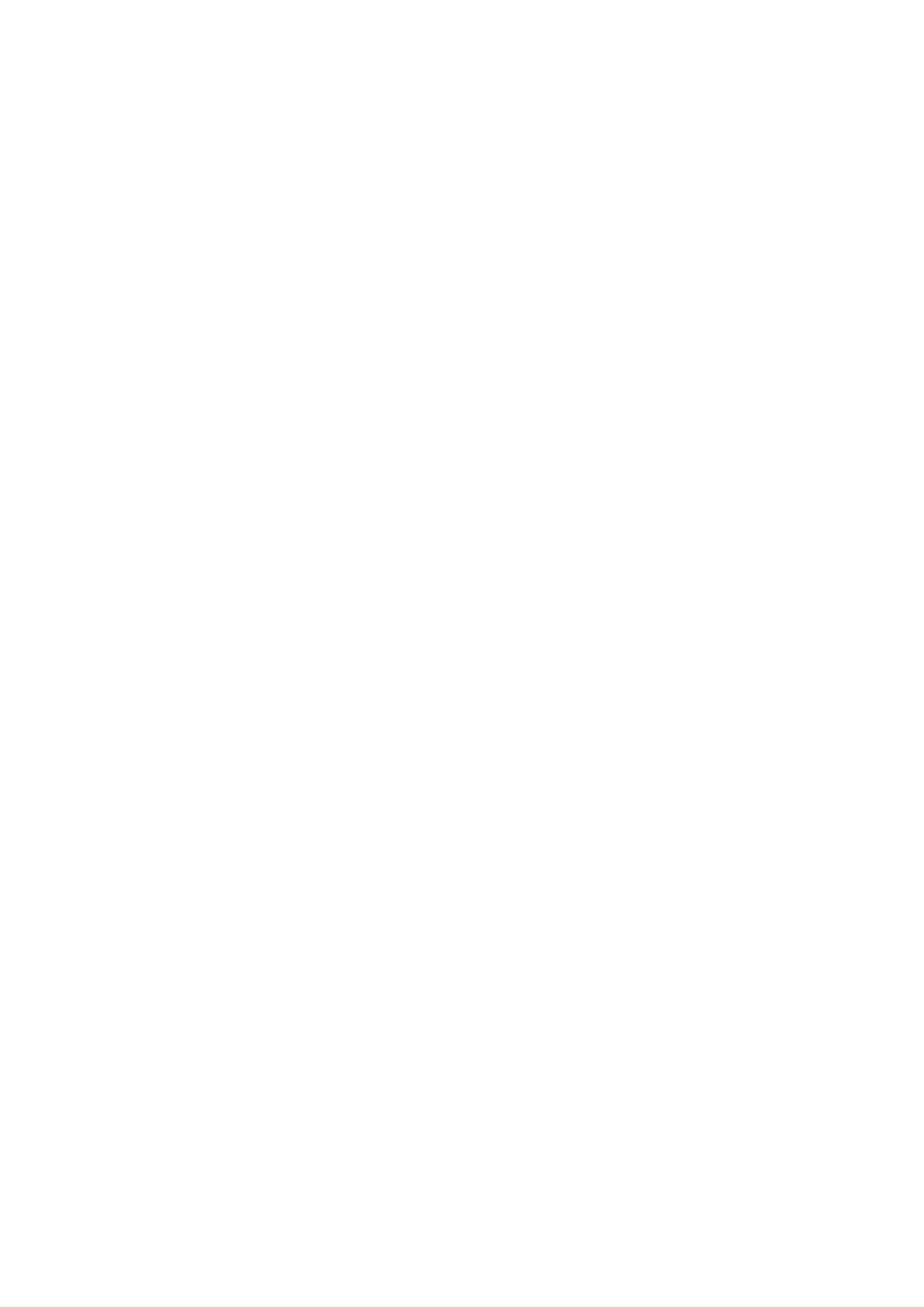## **1. Introduction**

This report summarises our investigations into the therapeutic potential of Australian honeys. The primary objective of the study was to increase the use and acceptance of honey as a therapeutic agent in conventional medicine.

Lack of published data on the activity of Australian honey was a fundamental problem in this field of research, and an extensive survey was needed. In addition, while considerable data now exist for the anti-microbial properties of honey against commonly encountered aerobic bacteria, little or nothing is still known about its effectiveness against other important pathogens. These include fungi, anaerobic bacteria and members of complex microbial communities known as biofilms.

As discussed below, we have added significantly to the knowledge base relating to the scope and mechanisms of the action of honey. Since the beginning of this investigation there has been an increase in interest in and use of honey as a therapeutic agent amongst beekeepers, the general public and the medical fraternity.

#### *Who is the report targeted at?*

This report will be of interest to the Australian beekeeping industry, and in particular to beekeepers who are interested in harvesting and marketing honey for its medicinal as well as edible qualities. It will also be of interest to microbiologists and clinicians specialising in wound care.

#### *Background*

Honey has been used therapeutically throughout history, and it is still used for medicinal purposes in a number of countries. It has, however, been largely ignored in Western medicine and is commonly dismissed as an 'alternative' form of therapy. Underlying the associated scepticism is a lack of knowledge of the scope of activity and mode of action of honey in therapeutic settings.

We consider honey's greatest medicinal potential to be as a topical agent for wounds and skin infections, which are responsible for significant morbidity and mortality, and cost billions of dollars in treatment every year. The problems caused by these injuries and ailments are compounded by antibiotic resistance in microbial pathogens, which is linked with the over-use of conventional antibiotics.

Although honey is an effective topical anti-microbial agent, its application in modern medicine has been very restricted, due to limited availability of scientific studies from well-recognised institutions. To gain recognition in Western medicine, more clinical and scientific data from internationally respected institutions are needed. New data will increase demand and sales of Australian honey, and will also heighten the image of Australian honey in the medical and wider communities.

#### *Aims/objectives*

The objective of this study was to increase the use and acceptance of honey as a therapeutic agent in conventional medicine, and in so doing, to benefit the honey industry through achieving increased values for specific honeys, and increased recognition of honey as a health product in general.

Lack of published data on the activity of Australian honey is a fundamental problem in this field of research, and a survey of local honeys was needed. In addition, while considerable data on the antimicrobial effects of honey against commonly encountered aerobic bacteria were available, little or nothing was known about its effectiveness against other important pathogens.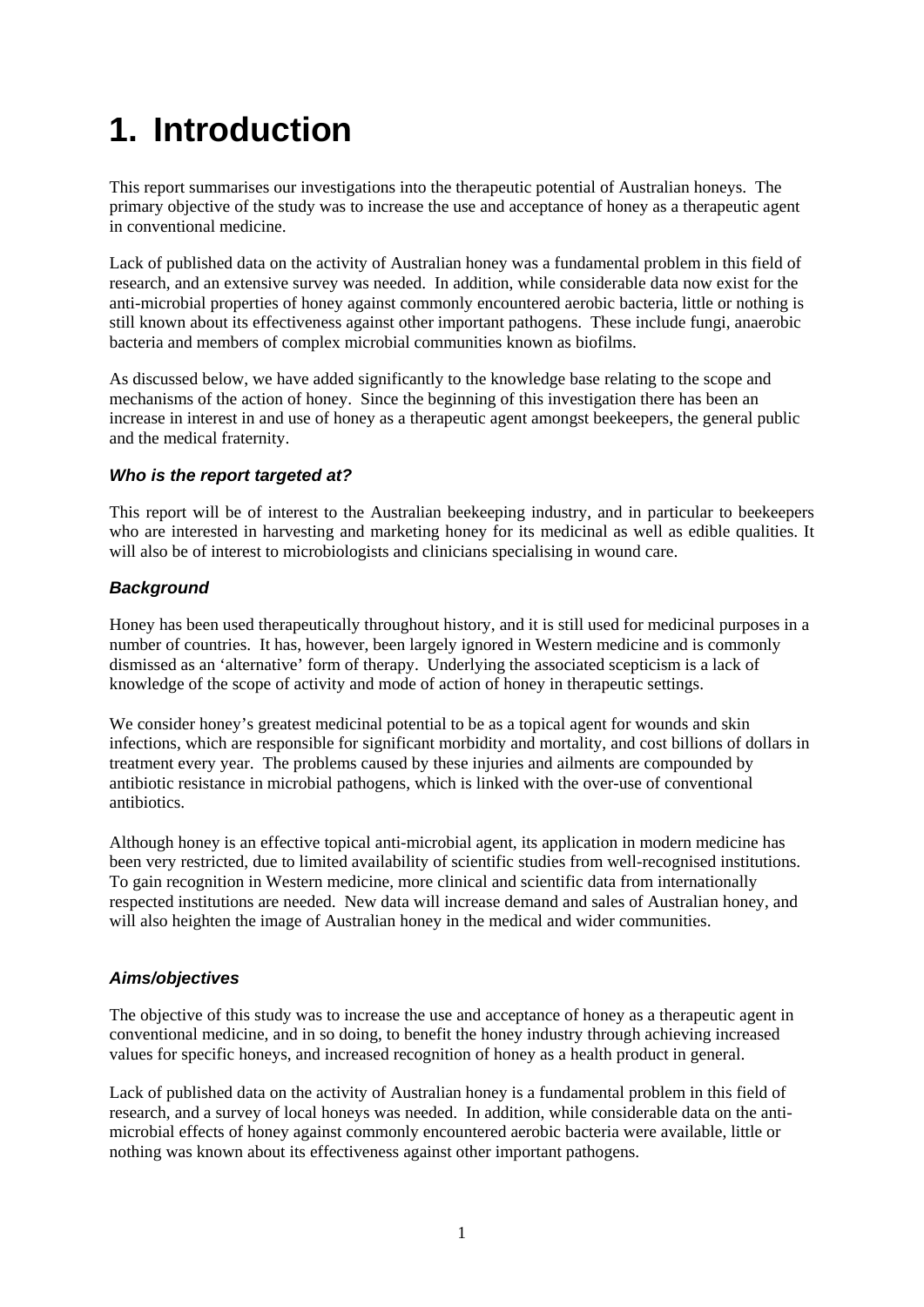Specific aims of this work were therefore to:

- (1) conduct an extensive screen of Australian honeys for significant activity against bacterial pathogens;
- (2) determine the susceptibility of clinical isolates of the fungal pathogen *Candida* to honey;
- (3) determine the susceptibility of a large range of clinical isolates of anaerobic bacterial pathogens to honey, and
- (4) investigate the effects of honey on bacterial biofilms.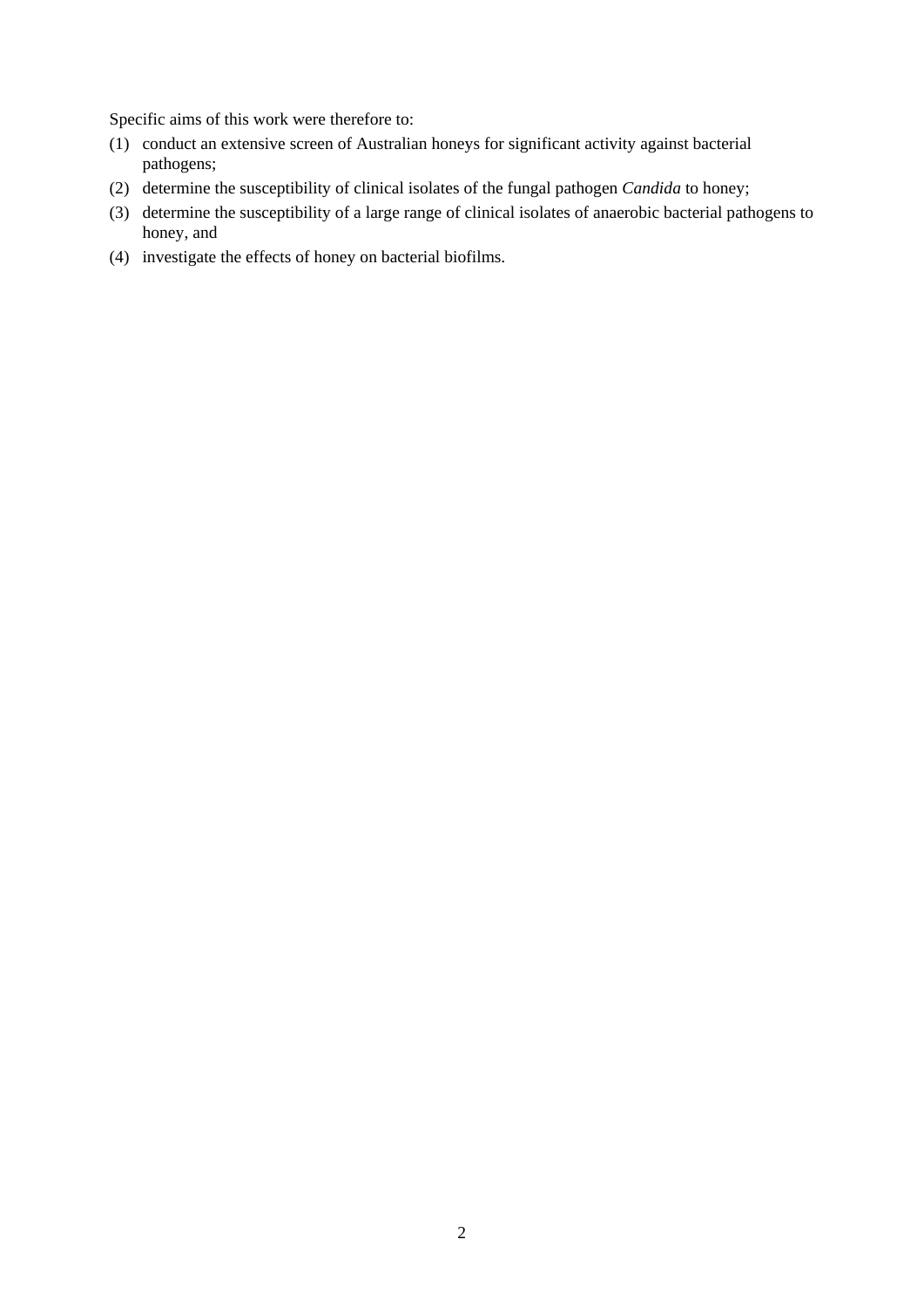### **2. Methods**

#### **2.1 Surveying Australian honey for antibacterial activity.**

#### **Collection of** *Apis mellifera* **honey samples**

Honey samples were solicited via Honey Sample Information Sheets, which were given to beekeepers at meetings and placed in state and national beekeeping newsletters. Beekeepers submitted honey samples with the information sheets on a voluntary basis and were mailed the results for their honey samples following testing. Each sample was assigned a reference number and details provided by the beekeepers via the Honey Sample Information Sheets were entered into a database specifically designed for this project.

Identification of the floral source of the honey was performed by the beekeepers. Where beekeepers supplied only the common name of the floral source, the scientific name was determined from the Australian Plant Common Name Database (from the Australian National Botanic Gardens), Australian Plant Name Index (from the Centre for Plant Biodiversity Research) and/or floral distribution maps where possible. The location of the floral source was marked on a map using Google Earth (Version 4.3; [http://earth.google.com\)](http://earth.google.com/).

The type of land on which the apiary was situated was categorised as bushland (including national parks, state forests, heathland, nature reserves and other conserved areas, or other forested areas or shrubland), agricultural land (including farmland with stock and/or crops, orchards or other tree plantations), urban or suburban environments, or combinations of these (including farmland or suburbia bordering a national park or conserved forested area, or agricultural land with natural forested areas).

Honey samples were stored in glass or plastic containers at room temperature in the dark. After testing, a 70 ml aliquot of each honey was placed in a specimen jar for long-term storage at  $4^{\circ}$ C.

#### **Determining the antimicrobial activity of honey samples**

Antibacterial activity of honey samples relative to phenol treatment was determined as described by Allen *et al.* (1991).

*Staphylococcus aureus* ATCC 9144 (a common reference strain for antimicrobial susceptibility testing, susceptible to all antibiotics) was obtained from Oxoid (Hampshire, UK) as freeze-dried Culti-Loops. Cultures were stored on Protect Bacterial Preserver Beads (Technical Service Consultants Ltd., Lancashire, UK) at -20 $\degree$ C according to the manufacturer's instructions. A new culture was streaked and preserved in this way every 6 months.

Working cultures of *S. aureus* were obtained by placing one bead from the preserver ampoule in 10 ml of TSB and incubating with shaking at 37°C for 18 h. This culture was adjusted to an absorbance of 0.5 at 540 nm using sterile TSB as a blank and diluent and a disposable plastic cuvette with a 1 cm pathway.

Assay plates were prepared by dissolving 3.45 g of nutrient agar powder in 150 ml of deionised water and autoclaving. The agar was removed from the autoclave as soon as the cycle was complete, and used within 7 days. Prior to use, the agar was melted in a steamer for 30 min and then cooled in a 50<sup>o</sup>C water bath for 30 min. One hundred μl of the *S. aureus* culture as prepared above was added to the agar, swirled to mix, and poured into square bioassay dishes on a level surface. As soon as the plates had set they were stored inverted at  $\widehat{A}^{\circ}C$  for use the next day.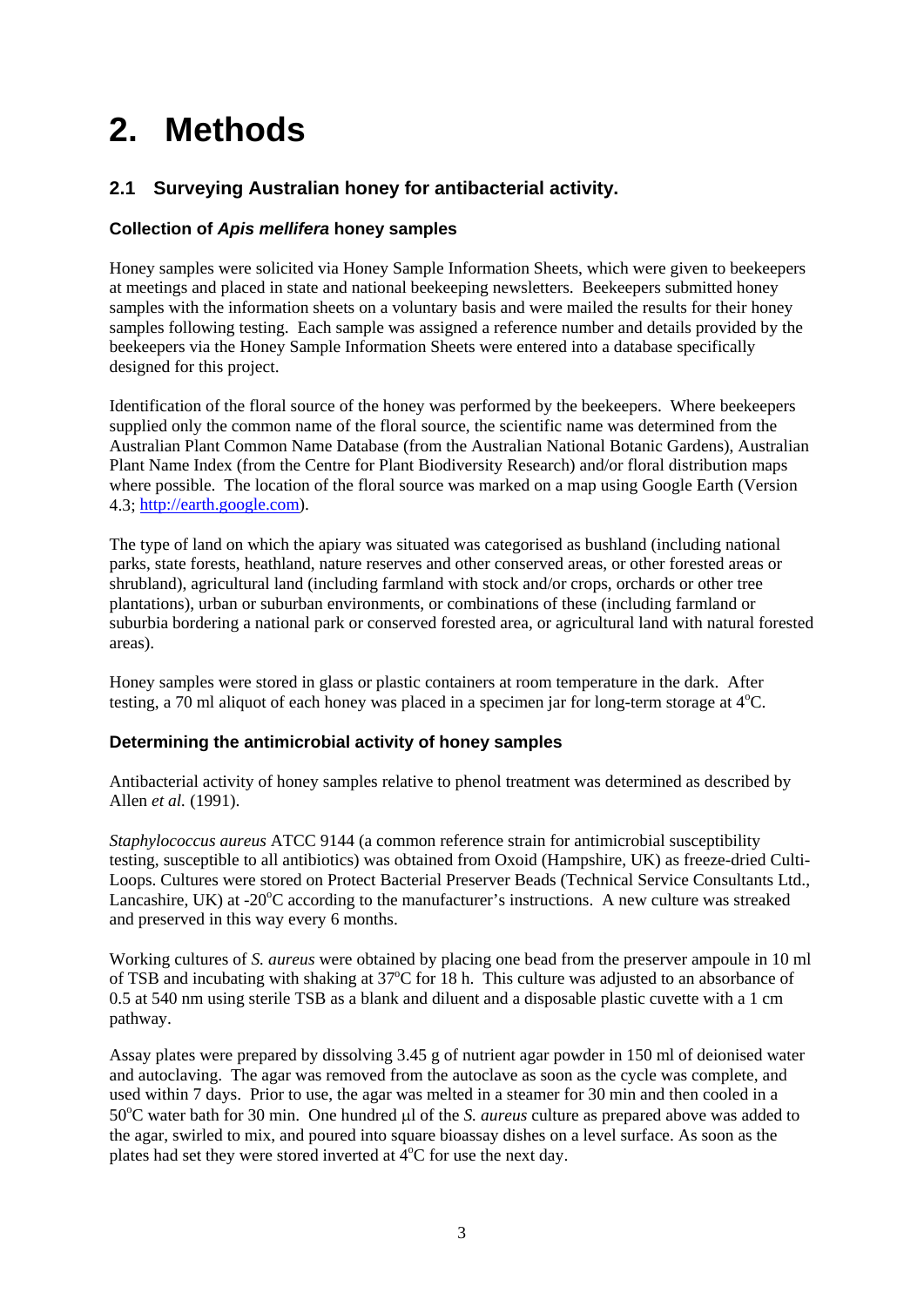Using a quasi-Latin square as a template, 64 wells were cut into the agar with a flamed, cooled 8 mm diameter cork borer. The template was prepared on black card; a 25 mm grid was drawn on the card, and wells were centred at each of the 64 intersections of the grid. Each intersection was numbered, in duplicate, using a quasi-Latin square that enabled the duplicate samples to be placed randomly on the plate.

Honey samples were prepared by adding 10 ml of sterile deionised water to 10 g of well-mixed honey in 100 ml Schott bottles. These were placed on a shaker at 37°C for 30 min to aid dissolution. One ml of each honey solution was mixed with 1 ml of sterile deionised water for total activity testing, and 1 ml of a freshly prepared 5600 U/ml catalase solution for non-peroxide activity testing. One hundred μl of each solution was placed in wells of the assay plate, in duplicate. Comvita Wound Care 18+ honey was prepared as for other honey samples for use as a positive control.

Phenol standards of 2%, 3%, 4%, 5%, 6%, and 7% were prepared from a 10% (w/v) solution of phenol in sterile deionised water. These solutions were kept at  $4^{\circ}C$  and brought to room temperature in the dark before use. One hundred μl of each phenol solution was placed in duplicate wells of the assay plate. Fresh phenol solutions were made monthly.

Negative controls of sterile deionised water and catalase solution were also included in duplicate wells of each assay plate. Once the wells were filled with the appropriate honey, phenol or control solutions the plates were incubated at  $37^{\circ}$ C for 18 h.

Plates were placed over the black template and zones of inhibition were measured using Vernier callipers. The diameter of each zone was measured in two directions at right angles to each other, to the nearest 0.05 mm. The mean diameter of the zone of inhibition around each well was calculated and squared. A standard curve was generated of phenol concentration against the mean squared diameter of the zone of inhibition. A scatter plot and line of best fit was generated using Excel, and the equation of this line used to calculate the activity of each diluted honey sample from the mean squared diameter of its zone of inhibition. To account for the dilution and density of honey, this figure was multiplied by 4.69 (based on a mean honey density of 1.35 g/ml), and the activity of the honey was then expressed as the equivalent phenol concentration (%  $w/v$ ).

Each honey sample was tested on at least two separate occasions. If the phenol equivalence of the positive control Comvita Wound Care 18+ honey in the assay plate differed from 18% by more than  $\pm$ 2%, all honey samples in that plate were re-tested.

#### **Statistical analysis**

The data consisted of nine categorical variables (floral source, genus, species, floral origin [native, exotic, or mixed], land type, state, region, sample age, partial inhibition), and two main response variables (total activity and non-peroxide activity). To aid statistical analysis, honeys with antibacterial activity below the limit of detection of the assay (approximately 5% phenol equivalent) were assigned a value of five, although these values are reported as <5 where appropriate. Analysis was performed using Minitab 14 statistical software (Minitab Inc., Pennsylvania, USA).

#### **The effect of sample age on antibacterial activity**

A subset of 20 honeys (ten with hydrogen peroxide activity only, and ten with non-peroxide activity) were selected for re-testing following storage of aliquots in the dark at 4°C and at room temperature for eight to 22 months after the first test. Honeys were re-tested in duplicate on two separate occasions.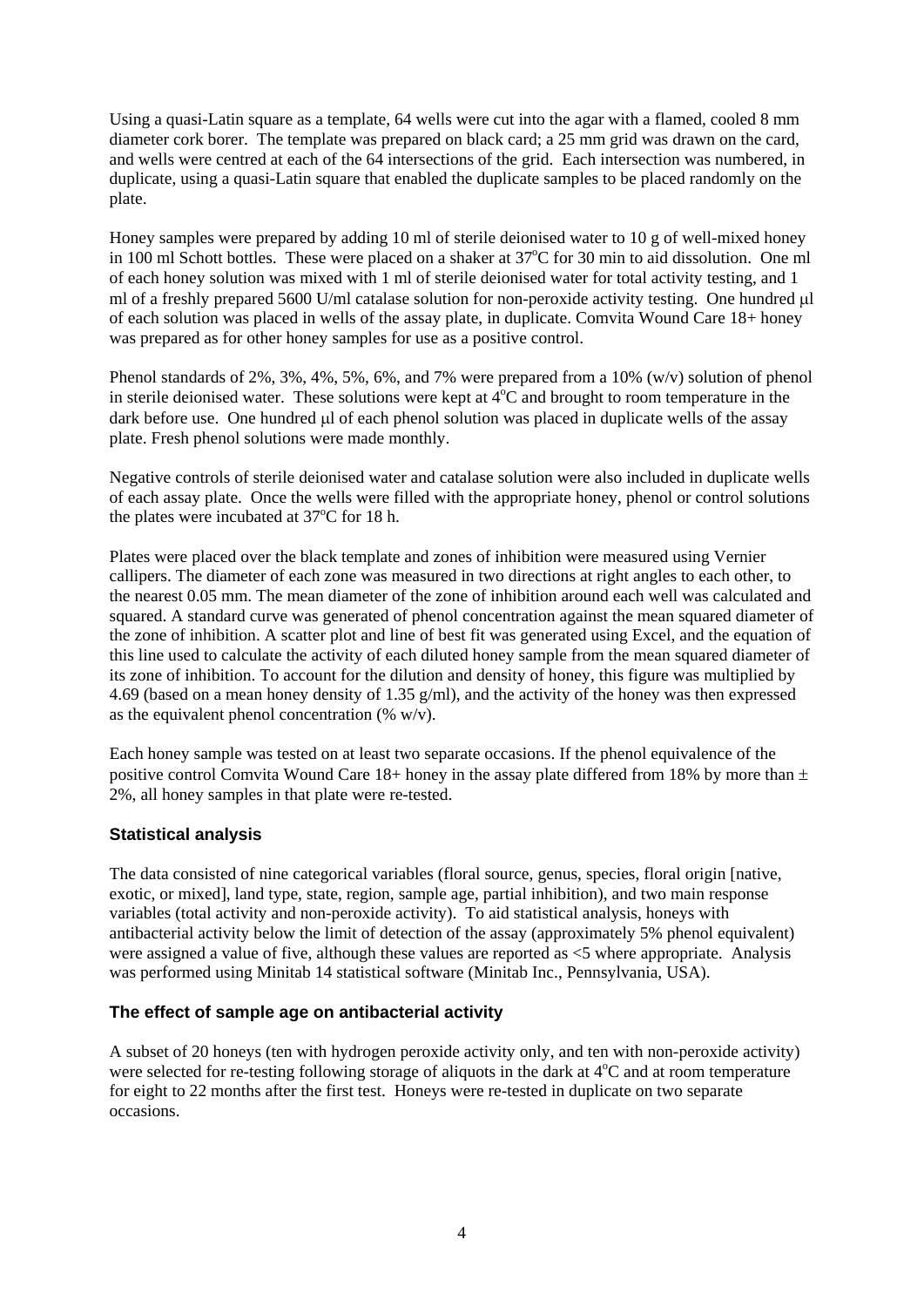#### **2.2 Determining the susceptibility of clinical isolates of fungal pathogens to honey.**

The minimum inhibitory concentration (MIC) of honey against various species of the pathogenic fungi *Candida* were determined using the 2002 reference micro-dilution method of the National Committee for Clinical and Laboratory Standards (NCCLS), with some modifications.

*Candida* isolates were supplied by the Centre for Infectious Diseases and Microbiology, Westmead Hospital, Sydney, Australia and Mazandaran University of Medical Sciences, Sari, Iran.

Jarrah honey, Medihoney and New Zealand manuka honey were tested for activity against *Candida*. Artificial honey (7.5 g sucrose, 37.5 g maltose, 167.5 g glucose, 202.5 g fructose, 85 ml sterile deionised water) was included as an osmotic control.

Fifty percent (w/v) stock solutions of each honey were prepared in RPMI-1640 medium and filter sterilised through 0.22 mm pore filters. The stock solutions of honey were further diluted in RPMI-1640 medium in U-shaped 96 well microtitre plates to give the final desired honey concentrations in 1% (w/v) increments.

Suspensions of *Candida* isolates were prepared by picking 5 colonies from an SDA plate and suspending them in 5 ml of sterile 0.85% saline. The suspensions were vortexed for 15 seconds and the transmittance at 530 nm was adjusted to 80-88% with the addition of sterile 0.85% saline. These suspensions were diluted 1:50 in sterile 0.85% saline, then further diluted 1:4 in RPMI-1640 medium, to achieve a working concentration of 5 x  $10^3 - 2.5$  x  $10^4$  cfu/ml. Twenty five  $\mu$ l of this yeast suspension was added to each well, bringing the final volume to 250 μl and resulting in a final inoculum per well of  $0.5 - 2.5 \times 10^3$  cfu/ml. Growth controls (no honey added) were included for each isolate, and sterility controls (RPMI-1640 medium only, and honey solution only) were included in each plate. As a quality control the isolate CA1 was included in each plate for each honey tested. The microtitre plates were incubated at 35°C for 24 hours and the MIC was recorded as the lowest concentration of honey that prevented visible growth. Each *Candida* isolate was tested in duplicate and the assays were repeated on a separate day, consequently 4 replicates were performed for each isolate and honey combination.

Statistical analysis of the results was performed with Minitab statistical software (Version 11.21), using the Kruskal-Wallis test, followed by the Mann-Whitney U test to evaluate significant groups.

#### **2.3 Determining the susceptibility of clinical isolates of anaerobic bacterial pathogens to honey.**

Clinical isolates of a variety of bacterial species were obtained from Prince of Wales Hospital (POWH), Concord Hospital (CH), Centre for Infectious Diseases and Microbiology, Westmead Hospital (CIDM) and the Institute of Dental Research, Westmead Millenium Institution (WMI), all located in Sydney, Australia.

The MIC of honey against various anaerobic pathogens was determined using an agar dilution method based on the 2004 National Committee for Clinical and Laboratory Standards (NCCLS) reference method for susceptibility testing of anaerobic bacteria. This method specifies the use of supplemented Brucella agar as the growth medium, however this medium contains catalase, which could have interfered with the activity of honey in this assay. Therefore, brain heart infusion (BHI) media was used for this work.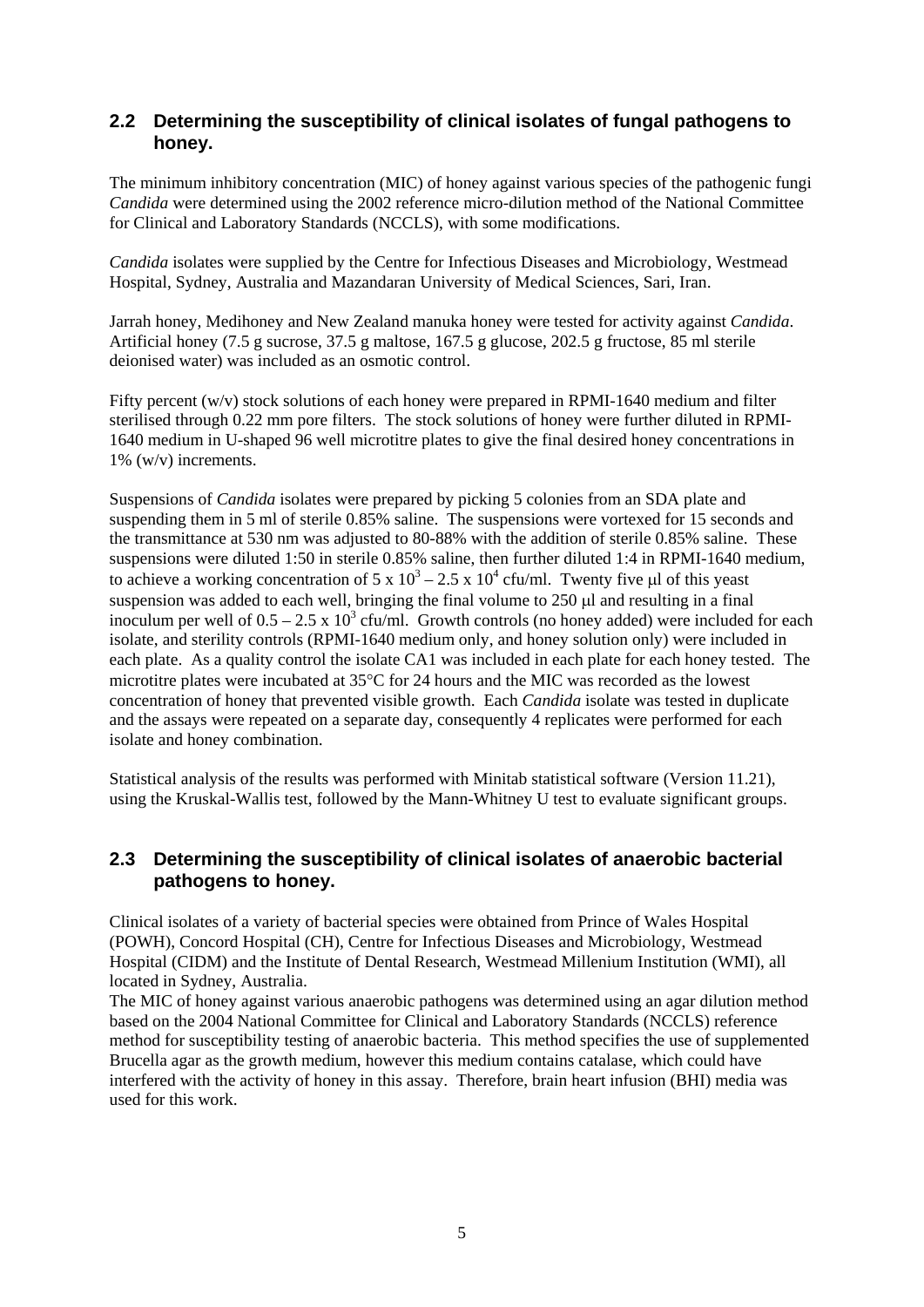| Organism                                     | No. of<br>isolates | <b>Source</b> |
|----------------------------------------------|--------------------|---------------|
| Peptostreptococcus spp.                      | 6                  | <b>POWH</b>   |
| Propionibacterium spp.                       | 6                  | <b>POWH</b>   |
| Propionibacterium spp.                       | 20                 | <b>CIDM</b>   |
| Clostridium difficile                        | 10                 | <b>CH</b>     |
| *Coagulase-negative Staphylococcus sp.       | 9                  | <b>CH</b>     |
| *Methicillin-resistant Staphylococcus aureus | 12                 | <b>CH</b>     |
| *Enterococcus faecalis                       | 10                 | <b>CH</b>     |
| <b>Dental isolates</b>                       |                    |               |
| <b>Bulleidia extructa</b>                    | 1                  | <b>WMI</b>    |
| Eikenella corrodens                          | 1                  | <b>WMI</b>    |
| Actinomyces odontolyticus                    | 1                  | <b>WMI</b>    |
| Peptostreptococcus micros                    | 1                  | <b>WMI</b>    |
| Atopobium parvulum                           | 1                  | <b>WMI</b>    |
| Fusobacterium nucleatum                      | 1                  | <b>WMI</b>    |
| Campylobacter gracilis                       | 1                  | <b>WMI</b>    |
| Gemella haemolysins                          | 1                  | <b>WMI</b>    |
| Kingella oralis                              | 1                  | <b>WMI</b>    |
| Rothia dentocariosa                          | 1                  | <b>WMI</b>    |
| Prevotella intermedia                        | 1                  | <b>WMI</b>    |
| Porphyromas gingivalis                       | 1                  | <b>WMI</b>    |

<span id="page-17-0"></span>**Table 2.1: Clinical isolates of pathogenic bacteria tested for their susceptibility to honey** 

\* Facultative anaerobic organisms

Agar plates containing honey were prepared in  $1\%$  (w/v) increments. The honey was first diluted to 50% (w/v) in sterile deionised water, and filter sterilised through 0.22 μm pore filters. Various concentrations of the 50% honey solutions were mixed with sterile, molten, double-strength BHI agar that had been cooled to 50°C. Appropriate volumes of sterile water were also added to the agar so that the final concentration of agar was always the same and equivalent to single strength BHI agar. Control plates were prepared by adding an equal volume of sterile water to the double-strength agar. Honey stock solutions and plates were freshly prepared for each experiment. As soon as the plates had set they were dried in a  $42^{\circ}$ C incubator for 10-15 min, and then immediately inoculated with the test organisms, as described below.

The test organism suspensions were prepared by picking five colonies from an agar plate and suspending them in 5 ml of broth, and then the cultures were incubated anaerobically at  $35^{\circ}$ C. After incubation, the transmittance at 530 nm was adjusted to 80-88% by the addition of sterile broth, giving a working concentration of  $1 - 2 \times 10^8$  cfu/ml. An antibiotic sensitivity replicator was used to inoculate the dried plates with a standard amount of culture (approximately 1 μl).

All inoculated plates were incubated anaerobically at  $35^{\circ}$ C for 48 hours, except one of each pair of control plates, which was incubated aerobically to test for aerobic contamination. The MIC was defined as the lowest concentration of honey that resulted in a marked reduction in growth of the organism. The experiment was performed in triplicate and repeated on a separate day; consequently 6 replicates were performed for each isolate.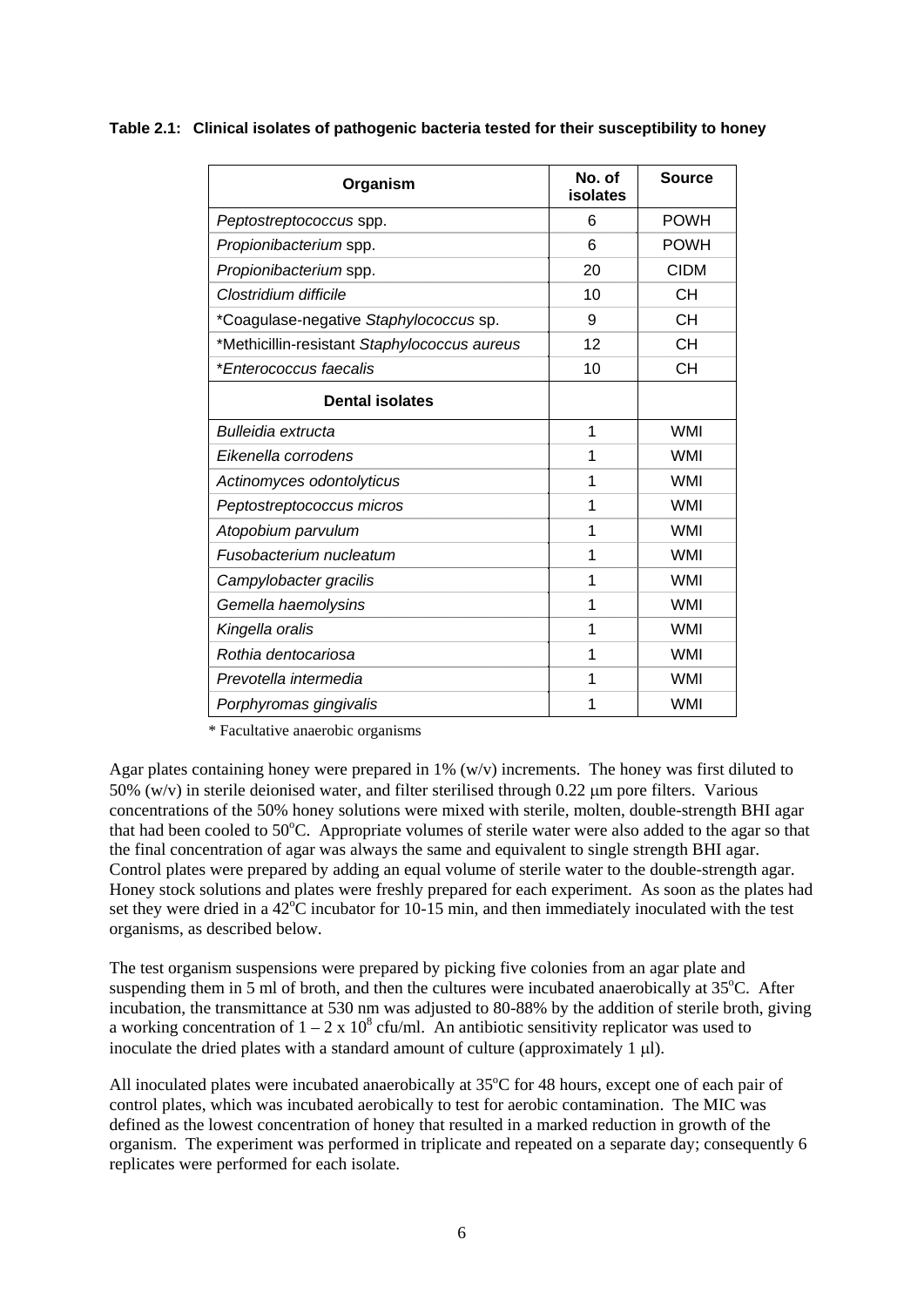#### **2.4 Investigating of the effects of honey on biofilms.**

Lucerne & blueweed and manuka honeys were used to test the effect of honey on biofilms, with artificial honey included as an osmotic control. *Pseudomonas aeruginosa*, methicillin-resistant *S. aureus* (MRSA) and coagulase-negative *Staphylococcus* (CNS) were screened for biofilm formation.

Bacterial colonies were suspended in 10 ml nutrient broth  $(NB) + 1\%$  glucose and incubated for 18 hours at 37<sup>o</sup>C. The absorbance of the culture at 625 nm was adjusted to 0.1 with sterile NB + 1% glucose. Two hundred microlitres of each suspension was added to 8 wells in three separate flat bottom 96-well microtitre plates and incubated at 37°C for 24 hours. Wells containing media only were also included in each plate, to be used as blanks.

Media and planktonic (ie, floating, and therefore not part of a biofilm) cells were removed by inverting and gently shaking the plate. Each well was washed twice with 200 μl of sterile water, and the plate was then blotted and air-dried. Two hundred microlitres of 0.1% (v/v) crystal violet was added to each well and incubated for 15 minutes at room temperature. Wells were then washed twice with 200 μl of sterile water, blotted and air-dried. Well contents were resuspended in 200 μl of 99% ethanol. The absorbance was measured at 560 nm.

The effects of honey against strains of the test organisms that formed biofilms were investigated. To do this 50% (w/v) stock solutions of lucerne & blueweed, manuka and artificial honeys were prepared in NB + 1% glucose and filter sterilised. The stock solutions of honeys were further diluted in NB + 1% glucose (in duplicate) in flat bottom microtitre plates to give final honey concentrations of 1-5% honey in 1% increments, as well as 10% and 20% honey.

Additional plates were set up with the honeys diluted in  $NB + 1\%$  glucose supplemented with catalase solution, to determine the effect of catalase on the activity of the honey.

Serial dilutions of tetracycline, ciprofloxacin and oxacillin were also prepared in duplicate in microtitre plates with sterile NB  $+ 1\%$  glucose. 200 ul of the bacterial suspensions were added to each well. The plates were incubated at 37<sup>o</sup>C for 24 hours, then washed, stained and read as above.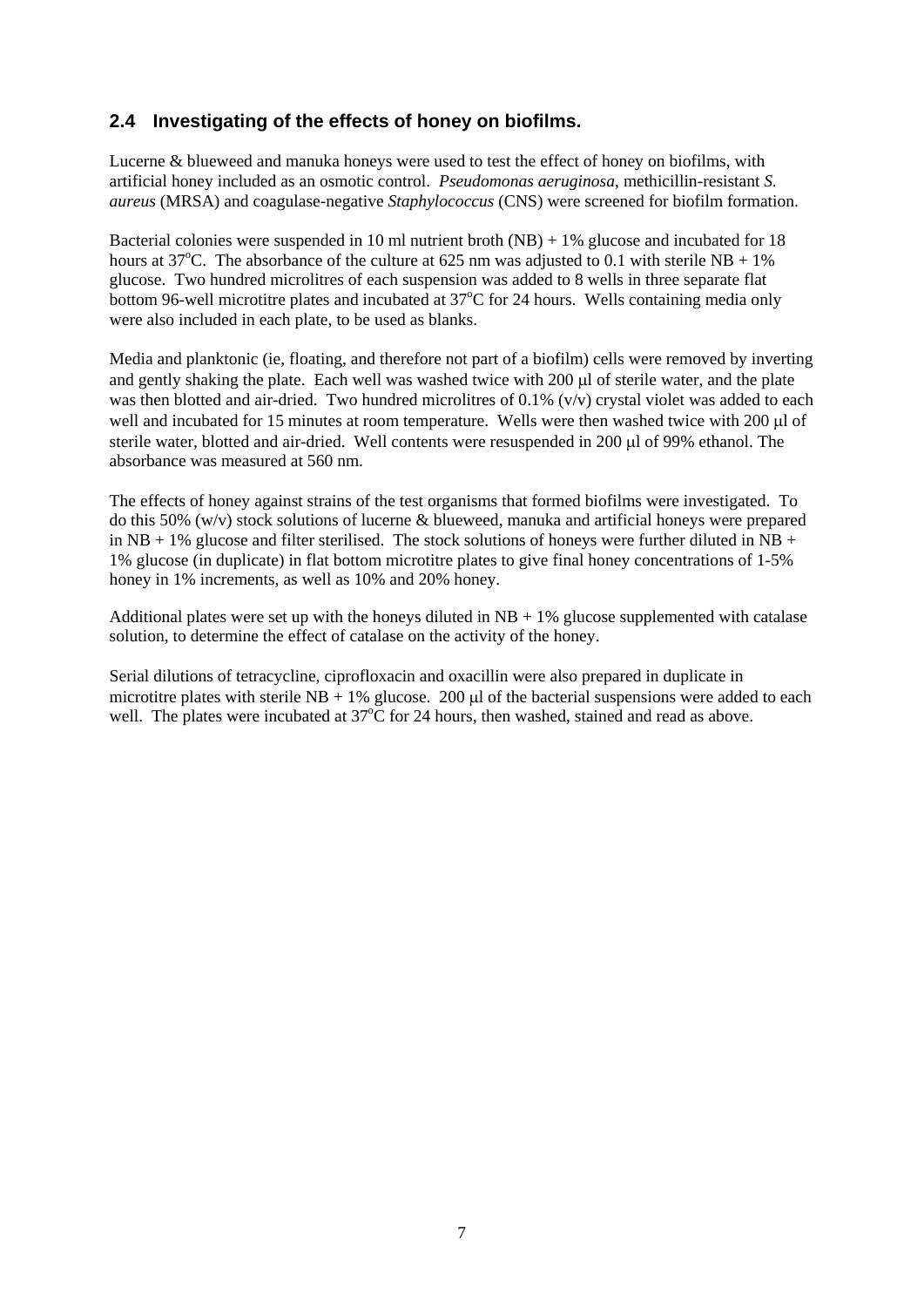### **3. Results and Key Findings**

#### **3.1 Surveying Australian honey for antibacterial activity.**

#### **Key findings**

- Numerous Australian honeys exhibit therapeutically-beneficial levels of antibacterial activity.
- Some floral sources reliably produce medically-active honeys, but do not always do so, honeys therefore need to be tested on a batch-by-batch basis.
- Certain *Leptospermum* honeys from Australia consistently exhibit non-peroxide based antibacterial activity.
- The current most widely accepted method for testing the levels of antibacterial activity of honey is reliable, but very sensitive to even minor variations in execution.

#### **Recommendations**

- The honeybee industry should consider funding development of a more robust assay for the determination of the antibacterial activity of honey.
- Commercial laboratories should be engaged to perform the current antibacterial assay only after they have demonstrated an appreciation of the sensitivity of the method to any minute deviation from the protocol.
- The industry should develop and licence a unified way of labelling medical-grade honeys, and require it to be used by anyone marketing honey as an anti-microbial product.
- A targeted study should be made of the antibacterial activity of all Australian honeys from *Leptospermum* sources.
- A project should be developed to target native floral sources that have traditionally been ignored because their honeys were considered unpalatable for consumption.

#### **Background**

The factors affecting antibacterial activity in honey are complex, numerous and not solely dependent on the floral source of origin. The wide variations observed in the antibacterial activity of honeys derived from single floral species prevent generic statements being made with regard to the activity of honey derived from a given floral source, and indicate the necessity of testing individual batches of honey for their level of antibacterial activity before they can be designated as therapeutic products.

If prices paid for Australian honeys are to increase with increasing antibacterial activity, as is the case in New Zealand, apiarists must assess the profitability of blending honey harvests from multiple hives (and thereby potentially reducing the overall antibacterial activity), or obtaining the maximum possible price for honey from individual hives.

While apiarists may target particular floral species identified in this survey as showing trends towards producing honeys with high antibacterial activity, individual high-activity honey crops from other floral sources may also be utilised in medicinal honey products as they are produced and assessed.

The antibacterial activity of 477 honeys from Australia was determined in this study using a standardised agar well diffusion assay. Honey samples were received from beekeepers and honey companies over the course of the study (March 2005 to June 2007), with the majority of samples being received from NSW (see Table 3.1).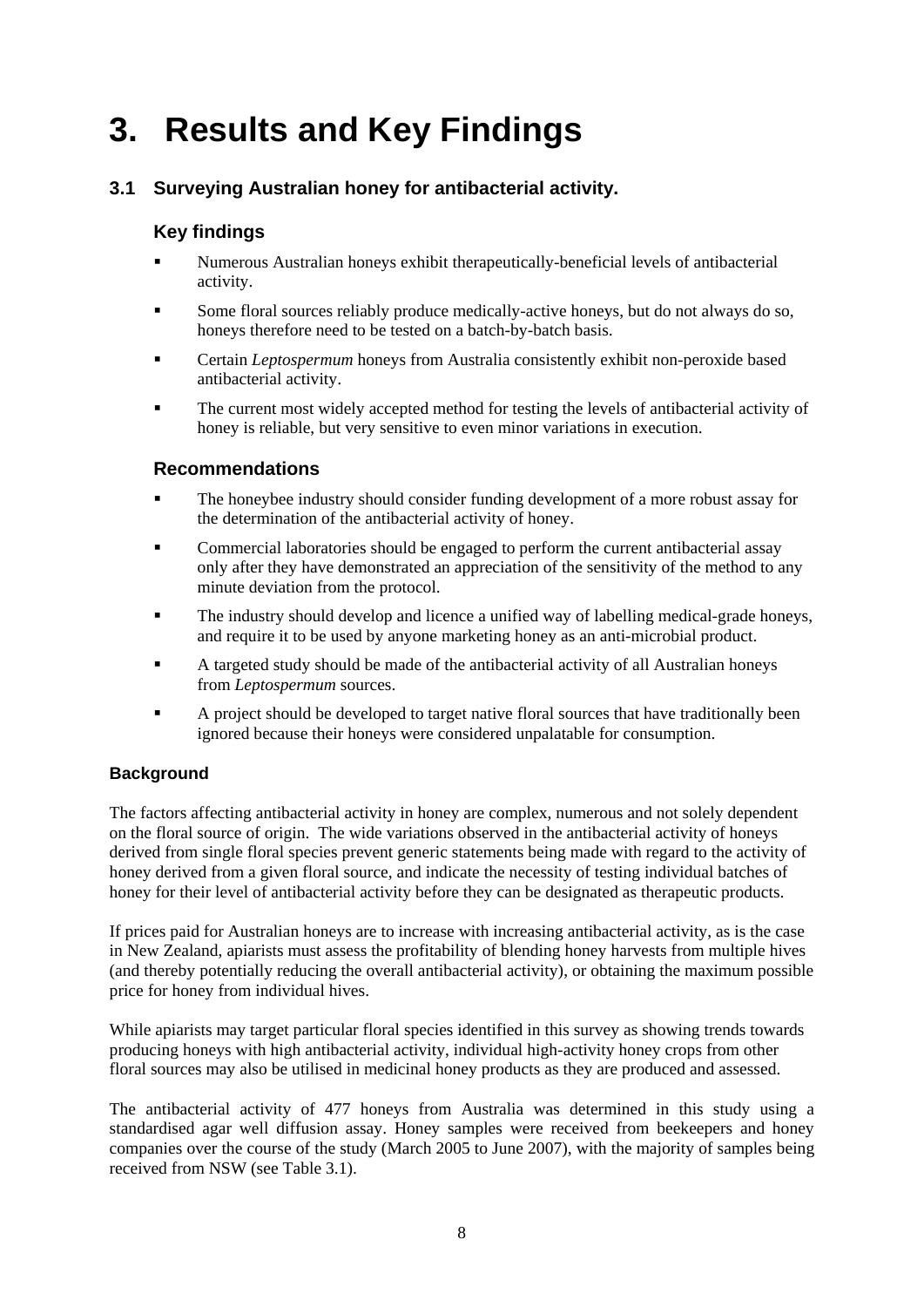| <b>State</b> | number of samples | % of samples |
|--------------|-------------------|--------------|
| <b>NSW</b>   | 275               | 57.7         |
| <b>VIC</b>   | 21                | 4.4          |
| <b>TAS</b>   | 46                | 9.6          |
| QLD          | 28                | 5.9          |
| <b>SA</b>    | 15                | 3.1          |
| WA           | 92                | 19.3         |
| Total        | 477               | 100.0        |

#### <span id="page-20-0"></span>**Table 3.1 Number of honey samples received from various states in Australia**

#### **The phenol equivalence assay**

In the absence of an internationally-recognised method for determining the antibacterial activity of honey, the phenol equivalence assay was used. This method was developed by researchers in the Honey Research Unit at the University of Waikato in New Zealand and has become the *de facto* standard for scientific honey testing. It is also used commercially in New Zealand to assign a UMF® (Unknown Manuka Factor) value to medicinal grade manuka honeys.

Agar well diffusion assays are time-consuming and labour-intensive, and, as with any complex bioassay, the success and reproducibility of the method is dependent on the stringent control of multiple variables. Any factor affecting the growth of the test organism (including temperature, media composition, availability of water and oxygen) will affect the results of the test. Temperature fluctuations in particular were a major factor contributing to variation in results during the preliminary stages of our study. Other factors such as humidity and thickness of the agar also affected the rate of diffusion of the test solutions and therefore the results.

Large variations in measurements of the activity of a single honey sample are known to occur between different testing laboratories. This is a recognised drawback in the use of agar well diffusion assays, and is likely to be attributable to any or all of the variables mentioned above, as well as differences in *S. aureus* test strains, or a lack of dedicated personnel and strict adherence to a detailed protocol.

While the precision and repeatability of agar well diffusion assays can be low, careful standardisation of testing conditions greatly improves the reliability of results. All the variables mentioned above were controlled as much as possible during the current study, resulting in a reliable, reproducible and high-throughput testing method. The use of a commercially available manuka honey with standardised activity as a positive control allowed an assessment of the internal variability of the assay, as well as a direct point of comparison with other testing laboratories. In addition, replicate tests of individual honey samples were within a range of  $\pm 2\%$  phenol equivalent. Therefore, while we acknowledge and appreciate the fastidious nature of the assay, we are confident of these results.

#### **Total antibacterial activity of Australian honeys**

Total antibacterial activity was measured by diluting honeys in water, and non-peroxide activity was measured by diluting honeys in a catalase solution. The antibacterial activity of honey was expressed as the equivalent  $\%$  (w/v) phenol solution. Antibacterial activity was divided into categories of undetectable activity  $\langle 5\%$  phenol equivalent), low activity (5-10% phenol equivalent),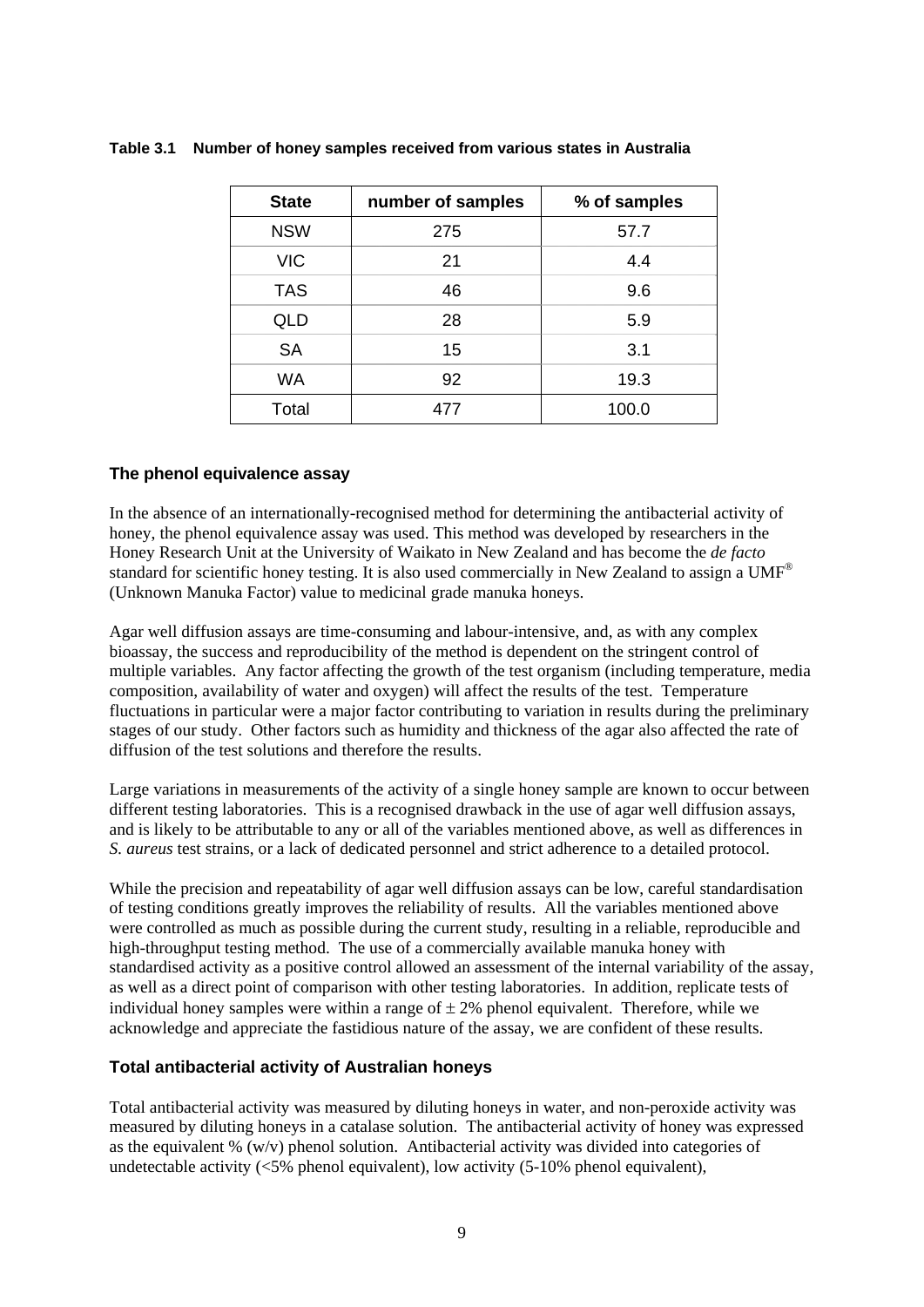<span id="page-21-0"></span>therapeutically-beneficial activity (10-20% phenol equivalent) and high activity (>20% phenol equivalent).

The distribution of levels of total antibacterial activity of the 477 honey samples tested in this study is shown in Figure 3.1. Of these honeys:

- 40% had no detectable antibacterial activity;
- 3% had low activity;
- 40% had therapeutically-beneficial activity, and
- 17% had high total activity.

The detectable levels of individual total activity (ie, for those samples with activity  $> 5\%$  phenol) ranged from  $7 - 34\%$  phenol equivalence.

**Figure 3.1 Total antibacterial activities in Australian honey samples** 



The majority of honey samples were received from beekeepers in NSW, and most (64%) of those samples had total antibacterial activity in the therapeutically-beneficial range. The majority of honey samples from WA had therapeutically-beneficial activity, with a large proportion (34%) exhibiting high levels of total antibacterial activity. Honeys from other states exhibited therapeutically-beneficial antibacterial activity in 28 – 57% of samples.

#### **Non-peroxide antibacterial activity**

The distribution of levels of non-peroxide activity of the 477 honey samples tested in this study is shown in Figure 3.2. Of these honeys:

- 83% had no detectable non-peroxide activity;
- 3% had low non-peroxide activity;
- <sup>11%</sup> had therapeutically beneficial non-peroxide activity, and
- 3% had high non-peroxide activity.

The detectable levels of individual non-peroxide activity ranged from  $8 - 26\%$  phenol equivalence (Figure 3.2); 70% of these samples were honeys derived from or containing materials from *Leptospermum* species.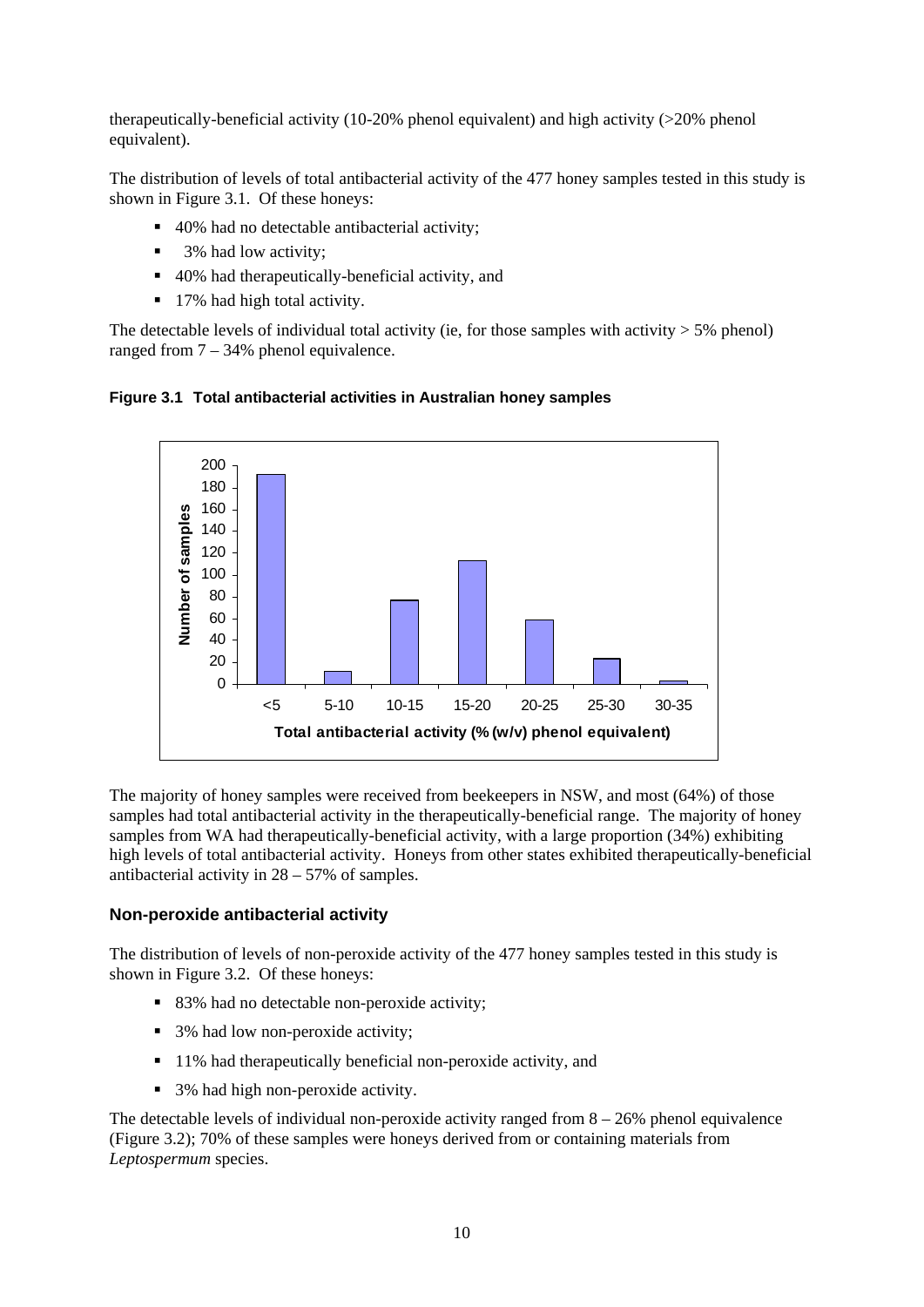<span id="page-22-0"></span>**Figure 3.2 Non-peroxide antibacterial activities in Australian honey** 



Of the 80 honeys with detectable non-peroxide activity, 66 were received from NSW; the majority of those exhibited non-peroxide activity in the therapeutically-beneficial range. Non-peroxide activity was strongly associated with *Leptospermum* honeys collected in the Northern Rivers region of NSW and the adjacent Southeast Coast region of Queensland.

#### **Antibacterial activity of honeys from** *Leptospermum* **species**

Our assays showed that *Leptospermum* honeys did not all possess non-peroxide antibacterial activity, and some were found to possess very little antibacterial activity overall. However, numerous samples did exhibit therapeutically-beneficial levels of activity, so it is potentially worth targeting this nectar source for production of medical-grade honeys.

The need to individually test each batch of honey is again highlighted here, as indicated by the following of our findings:

- 24% of the honeys tested were derived wholly or partly from *Leptospermum* (jelly bush, tea tree) floral species;
- <sup>30%</sup> of honeys containing *Leptospermum*-derived nectar had no detectable antibacterial activity;
- <sup>15%</sup> of honeys containing *Leptospermum*-derived nectar had hydrogen peroxide activity only;
- 55% of honeys containing *Leptospermum*-derived nectar had detectable non-peroxide activity;
- **Leptospermum-derived honeys exhibiting non-peroxide activity were collected primarily in** the Northern Rivers region of NSW and the adjacent Southeast Coast region of Queensland, and
- **•** Leptospermum honeys collected in other states and regions did not possess non-peroxide activity.

We note that two laboratories have recently reported that the activity of *Leptospermum* honeys correlates with the presence of methylglyoxal (MGO; Adams *et al*, 2008; Mavric *et al*, 2008). However, this does not completely explain the non-peroxide activity of these *Leptospermum* honeys, and further research is needed to clarify this.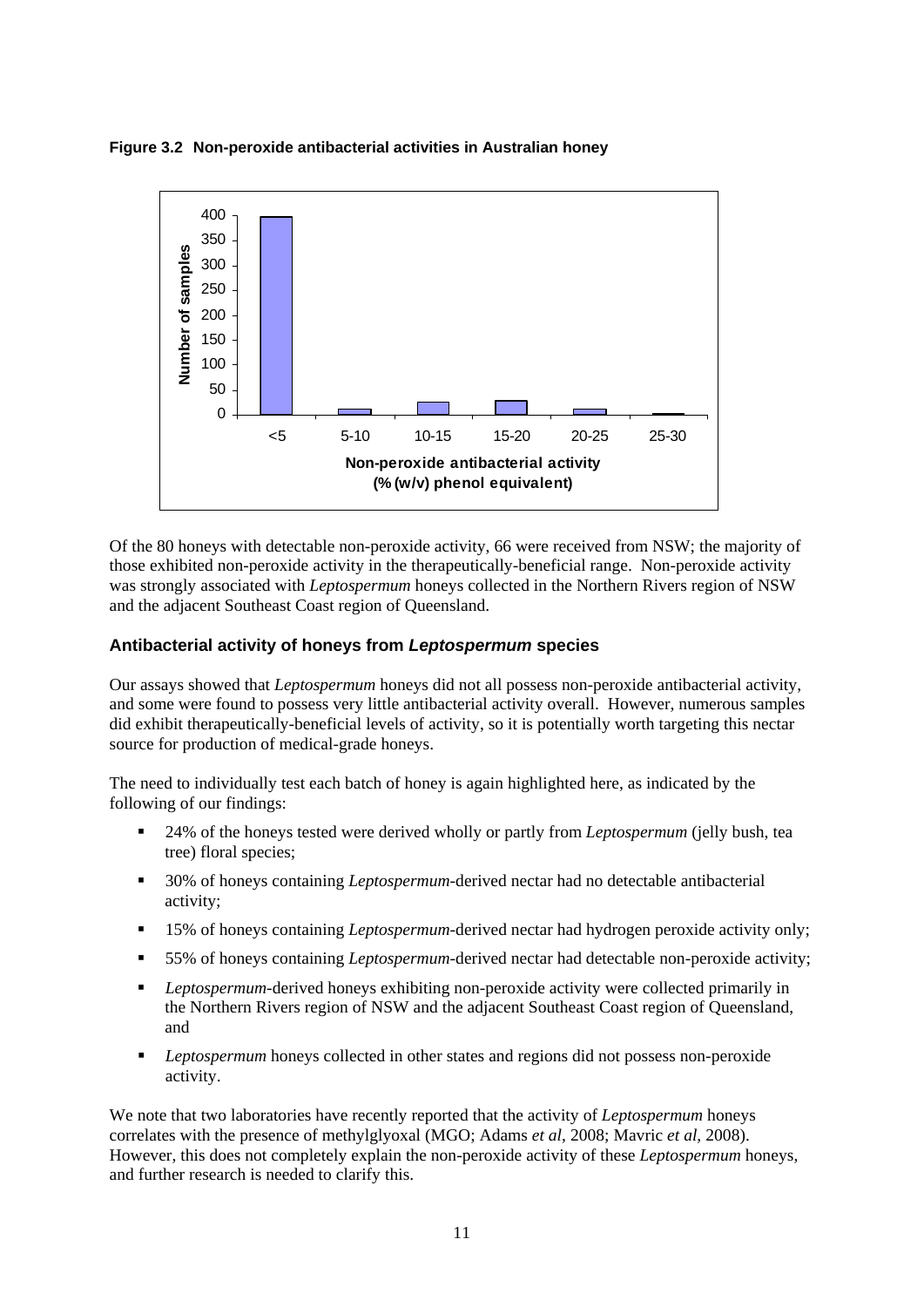For example, a recent publication found that the level of MGO did not necessarily give a direct indication of the antibacterial activity of the honey. Although MGO is responsible for the activity, complex interactions with other components of the honey may cause the actual antibacterial activity to vary (Adams *et al*, 2009).

Non-peroxide activity was also identified in 18 honey samples not derived from *Leptospermum* flora, although these honeys had lower levels of non-peroxide activity than those containing *Leptospermum*derived materials. These honeys were derived from orchard, clover, forest red gum, brush box, spotted gum and *Melaleuca* sources. However, only a few honeys were received from these sources, so it was not possible to draw conclusions about these honeys; nevertheless, these findings warrant further tests on a larger number of those honeys.

#### **Antibacterial activity and floral source of the honey**

Honeys from different floral sources exhibited a wide range of antibacterial activities, however there was also a high level of variation in the activities of samples from individual floral sources. In this study

- 78% of the supplied honeys were derived entirely from native Australian flora, a further 17% were partially derived from native Australian flora, and 5% were derived from exotic floral species, and
- 74 floral sources were represented by only one honey sample each, preventing firm conclusions being made about the activity of honeys derived from those floral sources.

For floral sources where five or more honey samples were received the species of origin with the most consistent levels of antibacterial activity were marri, jarrah, jelly bush, lemon-scented tea tree, red stringybark, banksia, manuka, messmate and stringybark. Of the floral sources represented by five or more honey samples, only one (olive tea tree; *Leptospermum liversidgei*) produced uniformly active honey.

While marri- and jarrah-derived honeys had reliably high antibacterial activities, both honey types also included inactive samples. It has been suggested that differences in hydrogen peroxide-dependent activity of honeys are the result of varying amounts of catalase produced by plants. The location of the floral source may contribute to within-species variations in this activity, where prevailing environmental conditions may affect the amount of catalase produced.

Even honeys produced in one location at one time varied in activity. Twenty-two *Banksia* honey samples were received from a single beekeeper following a single flowering event, where each honey sample was collected from a separate hive in the same apiary. Total antibacterial activity among 21 of these samples ranged from 11 to 19% phenol equivalent; the remaining sample had no detectable activity. A similar situation occurred with eighteen *Melaleuca* honey samples from separate hives in a single apiary. Such differences in activity may be related to differences between individual bee colonies, as colony health and age of foraging workers may affect foraging activity or the secretion of enzymes responsible for antibacterial activity, including glucose oxidase. In addition, since truly monofloral honeys are often practically impossible to obtain, different foraging preferences among different colonies may result in honey being comprised of varying proportions of nectar from numerous floral species, thereby altering the overall activity.

#### **The total antibacterial activity of Australian honeys from different locations**

Beekeepers primarily identified the location of the floral source of the honey with reference to the nearest town, or the national park or conserved area in which the hives were placed. Location of apiary sites is considered sensitive information by many beekeepers, therefore, in order to respect beekeeper privacy, site locations in this study are presented at a regional level.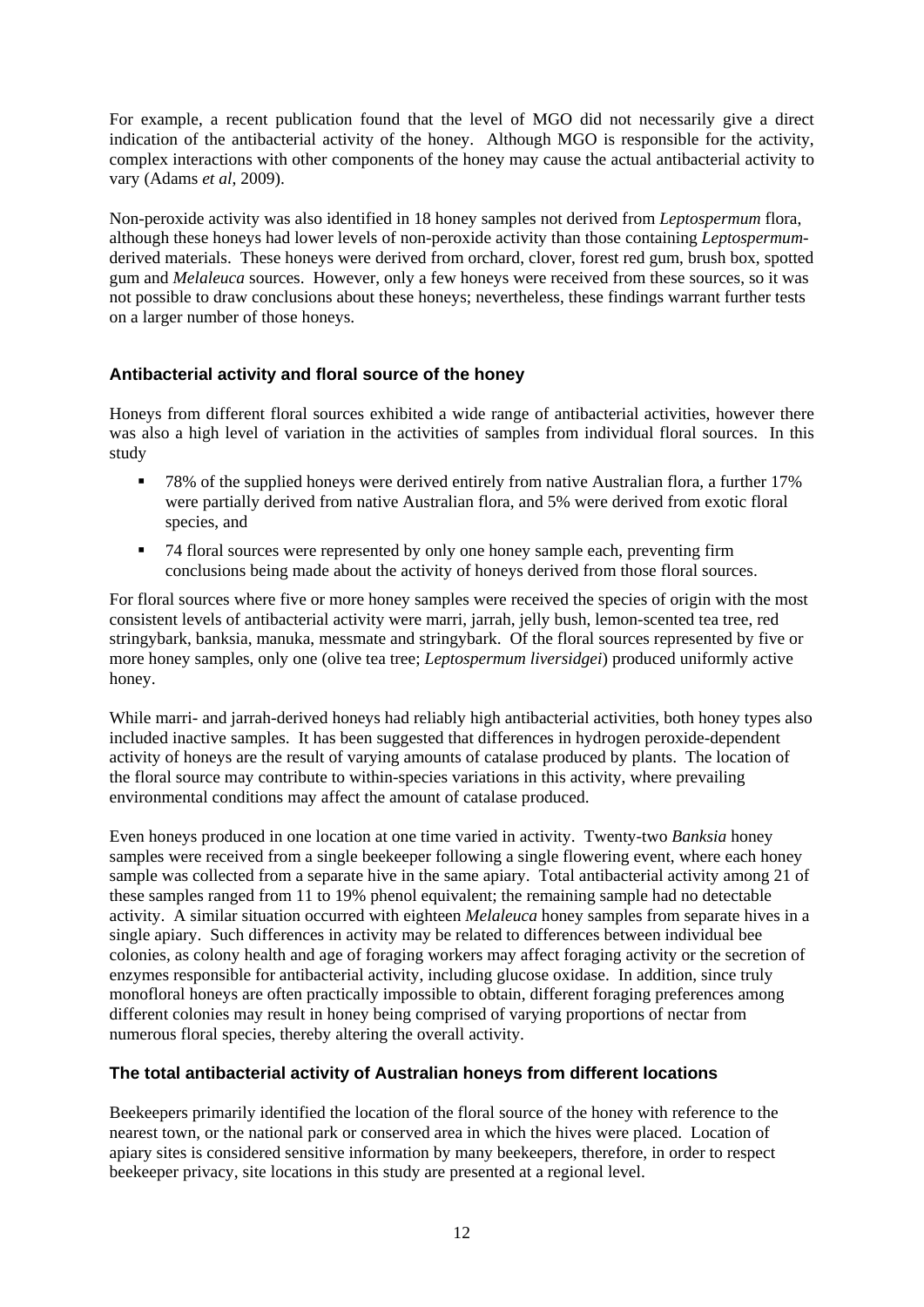Figure 3.3 shows the state and region where each honey sample was collected and the level of total antibacterial activity of each sample. Nineteen honey samples did not have a specified location and are not included in these figures.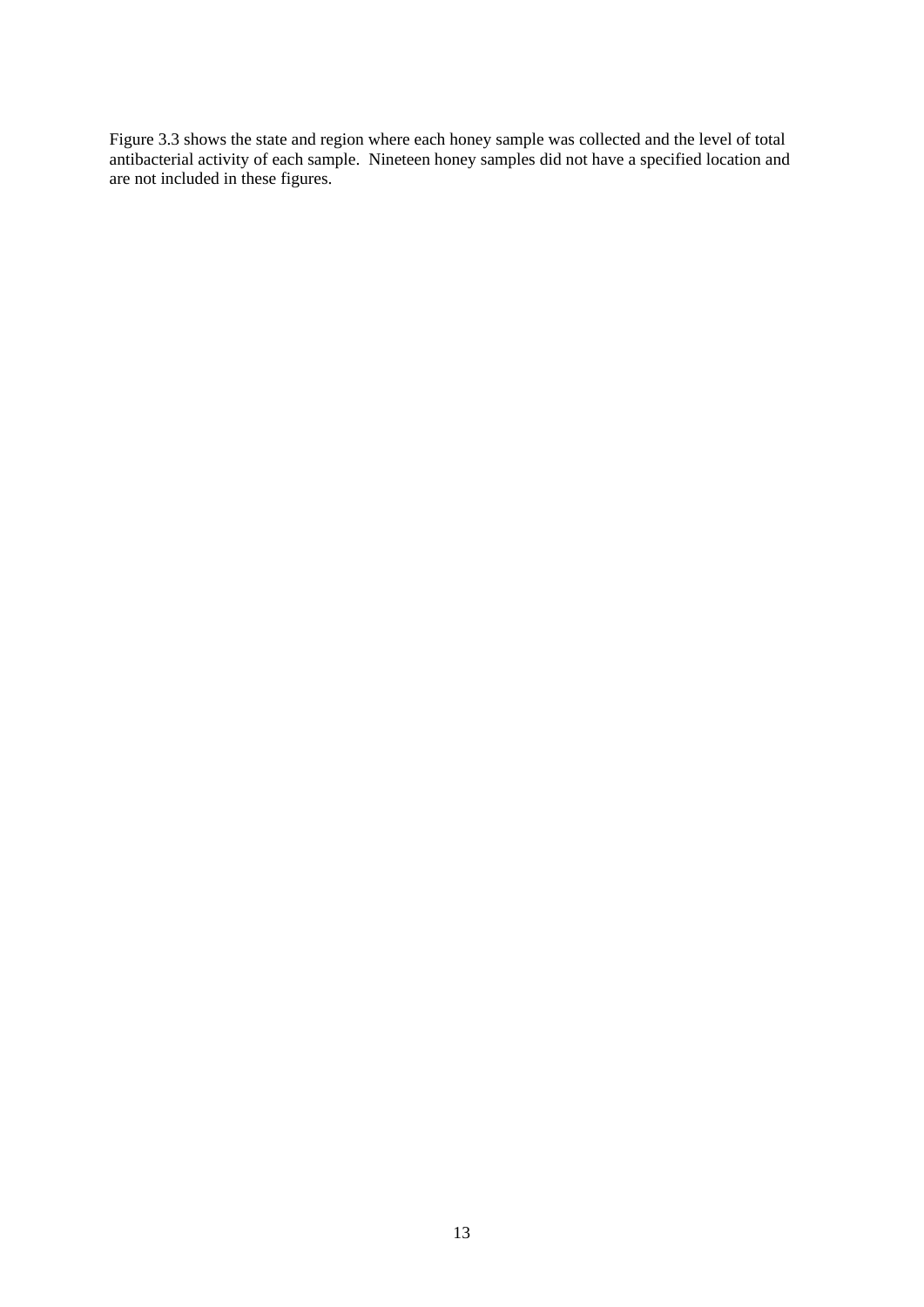#### <span id="page-25-0"></span>**Figure 3.3 Site location and total antibacterial activities of honeys by state & region**

Circles represent individual honey samples; colours represent categories of total antibacterial activity in % (w/v) phenol equivalent (red: <5; orange: 5 – 9.9; yellow: 10 – 14.9; green: 15 – 19.9; light blue: 20 – 25; dark blue: >25).



#### **New South Wales (NSW)**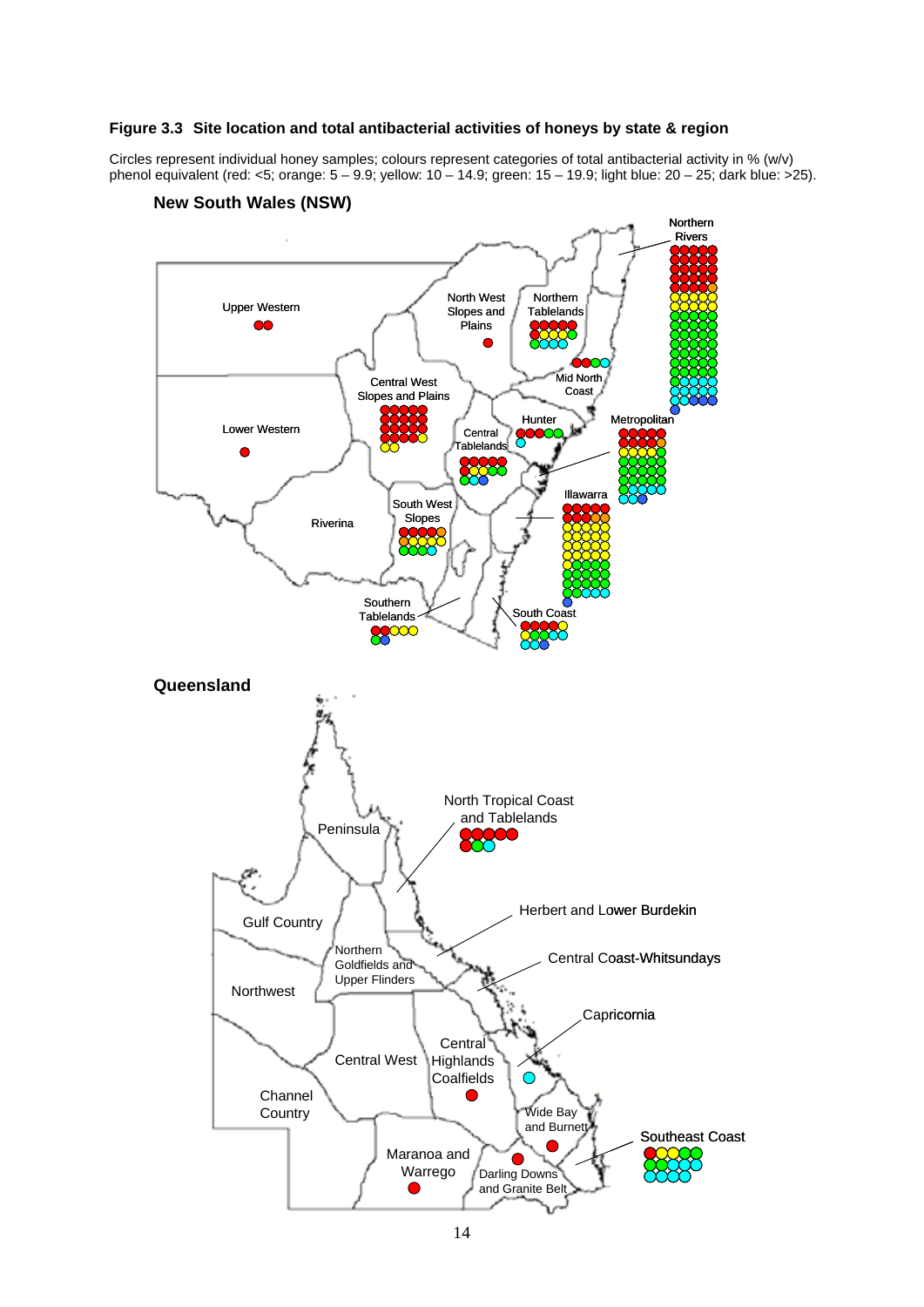#### **Victoria**



**Tasmania** 

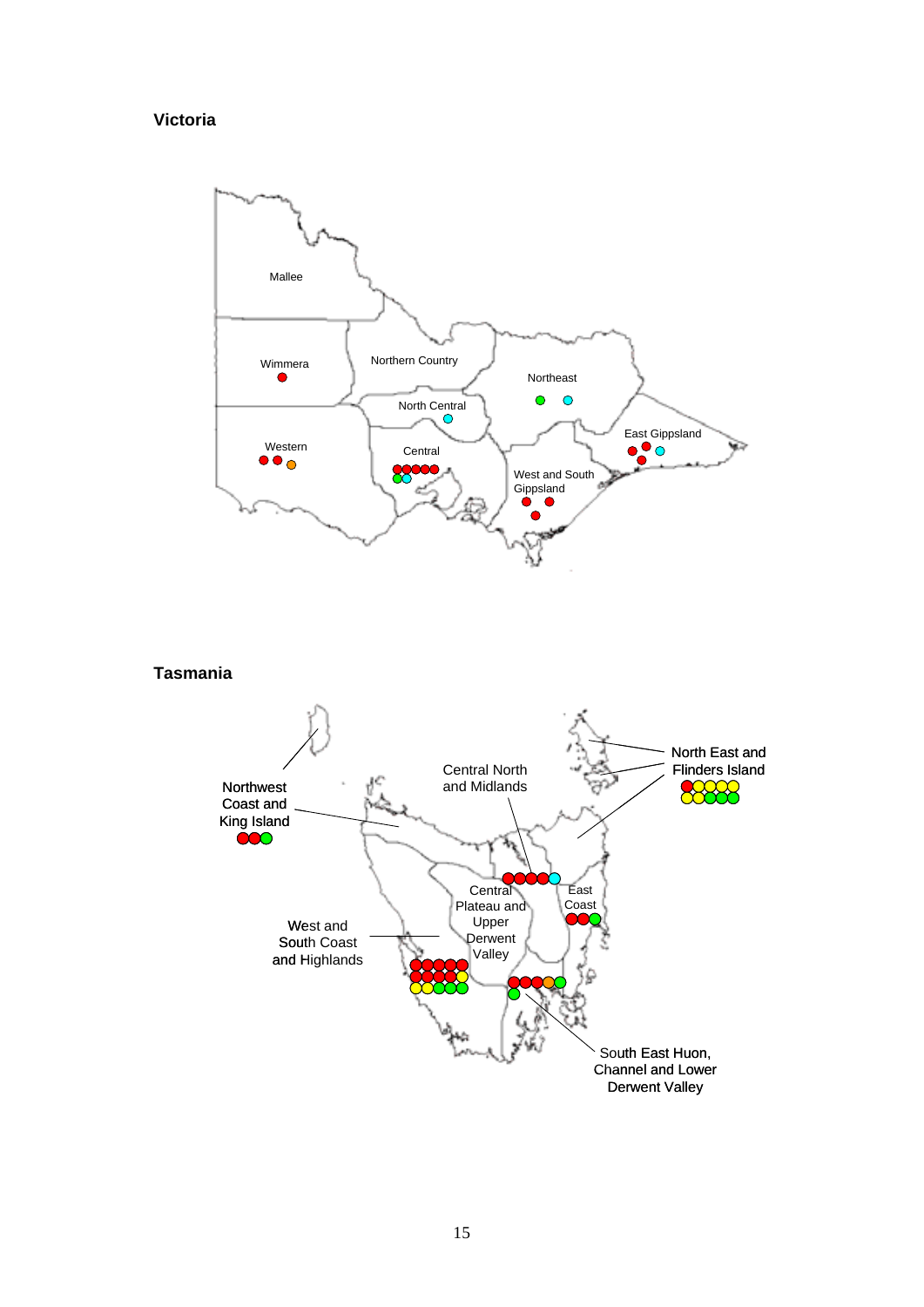#### **South Australia**

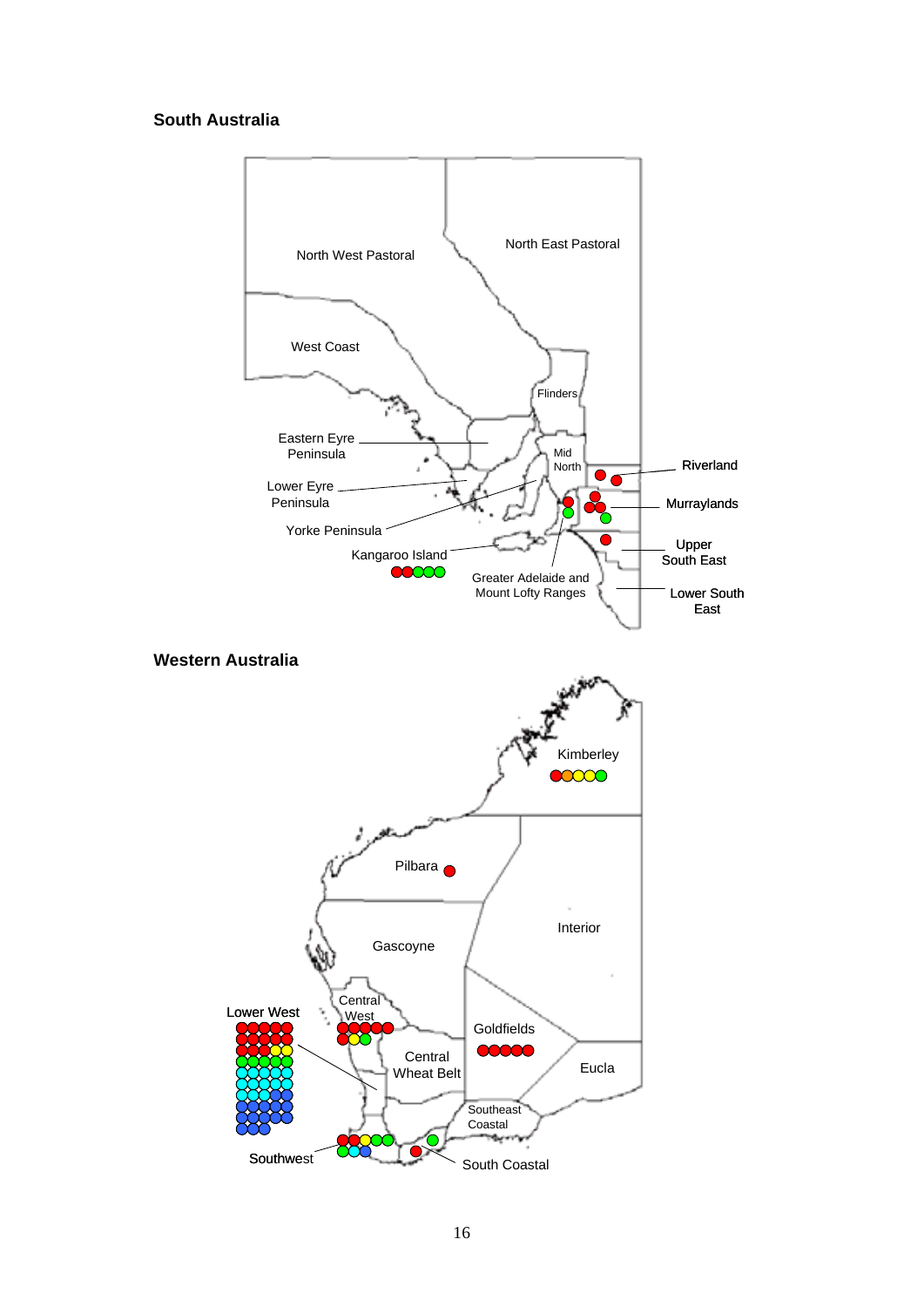#### <span id="page-28-0"></span>**The non-peroxide antibacterial activity of Australian honeys**

The regional locations of origin of honeys that exhibited non-peroxide antibacterial activity, and their level of non-peroxide activity are shown in Figure 3.4 below.

#### **Figure 3.4 Locations of origin of honeys exhibiting non-peroxide antibacterial activity**

Circles represent individual honey samples; colours represent categories of non-peroxide antibacterial activity in % (w/v) phenol equivalent (orange:  $5 - 9.9$ ; yellow:  $10 - 14.9$ ; green:  $15 - 19.9$ ; light blue:  $20 - 25$ ; dark blue:  $>25$ ).



#### **The effect of land type on the antibacterial activity of Australian honeys**

The type of land from which honey samples were collected was categorised as bushland, agricultural land, urban and suburban environments, or combinations of these. The percentage of honey samples collected from each land type and their median total antibacterial activity is shown in Figure 3.5. The largest proportion of honey samples were collected in bushland; 18.7% of samples had no specified land type. Although the median antibacterial activity of honeys collected from different land types varied, sample sizes were insufficient to provide statistical support for an association between land type and antibacterial activity. However, it is obvious that continued access to natural resources is very important for the beekeeping industry. Native Australian flora was the source of numerous honeys with therapeutic levels of activity. It is also likely that there are more Australian honeys that may exhibit significant activity, but which have not yet been tested. In this regard it would be of interest to establish a project to target native floral sources that have traditionally been ignored because their honeys are considered unpalatable.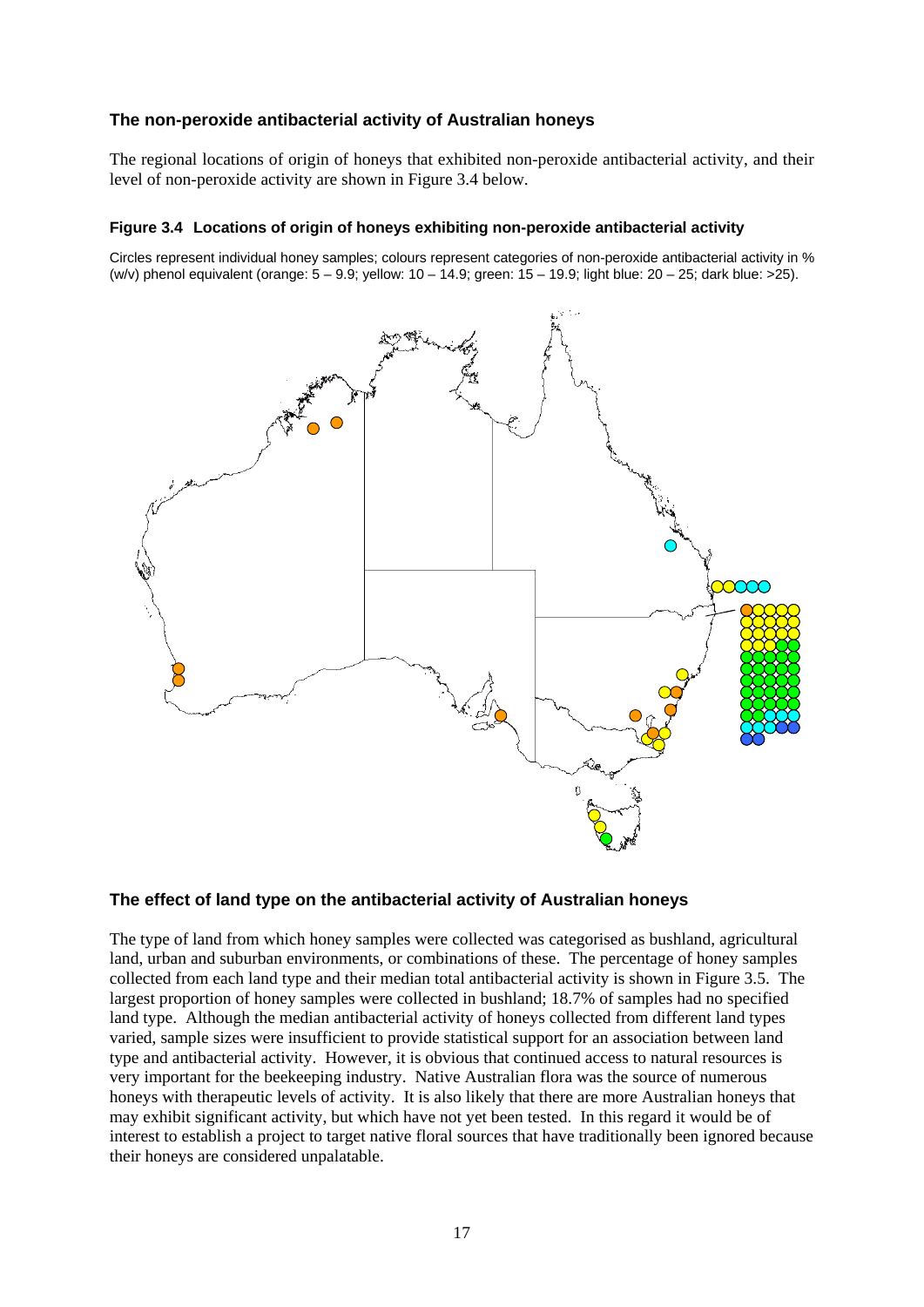#### <span id="page-29-0"></span>**Figure 3.5 Percentage of honey samples collected from various land types and their median total antibacterial activities**



#### **The effect of sample age and storage temperature on antibacterial activity**

As was found in a similar study of New Zealand honeys (Allen *et al*, 1991) we could find no correlation between the antibacterial activity and the age of honeys. However, considering the wide variability observed in antibacterial activity levels, it is possible that differing initial activities masked any reduction in activity due to prolonged storage.

In this study the majority of honey samples were collected from hives between 2001 and 2007, and tested between 2006 and 2007. One sample was collected in 1978, and 66 samples had no collection date specified. We could find no correlation between antibacterial activity and sample age for all honeys of known age.

After storing the samples for between 8 and 22 months we found that the median total antibacterial activity of honeys exhibiting only hydrogen peroxide-dependent activity significantly decreased over time at both room temperature and 4°C. In contrast, the median total activity of honeys exhibiting non-peroxide activity did not change significantly over time at either storage temperature, suggesting that non-peroxide antibacterial components may stabilise other components within the honey.

Interestingly, some beekeepers have reported to us that non-peroxide activity increases over time, based on re-testing of stored honey either by commercial laboratories or packers of medical grade honey. Similarly, it has recently been reported that freshly produced manuka honey contained low levels of methylglyoxal and high levels of dihydroxyacetone (Adams et al, 2009). Those authors noted that storage of the honey at 37°C led to a decrease in the dihydroxyacetone content and a related increase in methylglyoxal, and concluded that the methylglyoxal in manuka honey is derived by the non-enzymatic conversion of dihydroxyacetone. This may explain the observation that non-peroxide activity in some honeys increases over time.

While the non-peroxide activity of some individual honey samples increased over time in the current study, there was no significant change in activity overall. These alterations in antibacterial activity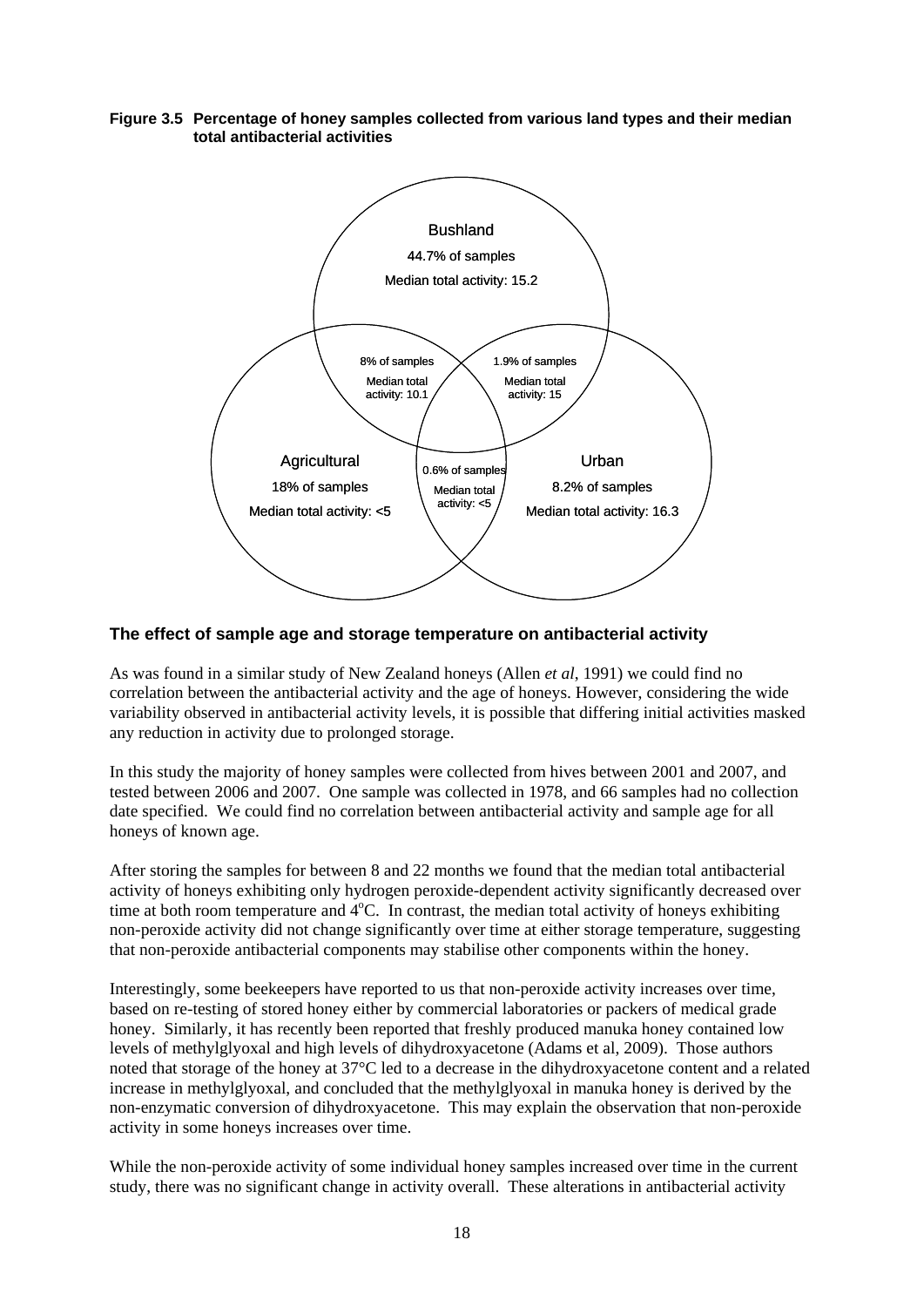over time have some implications for the shelf-life of medicinal products containing honeys with hydrogen peroxide-dependent antibacterial activity, but do not preclude use of honey as an antimicrobial agent, since all medicinal products have a shelf life of some duration.

The stability of antibacterial activity in different honeys, like the level of activity itself, appears to be dependent on numerous compositional factors and cannot be easily predicted.

#### **3.2 Determining the susceptibility of clinical isolates of anaerobic bacterial pathogens to honey.**

#### **Key findings**

- Honey has antibacterial activity against a wide range of anaerobic pathogens, including strict and facultative anaerobes.
- The antibacterial activity is due to more than the high sugar content of honey.
- No relationship was observed between antibiotic susceptibilities of the pathogens and their sensitivity to honey.

#### **Recommendations**

- A clinical trial should be conducted to examine the effect of high-activity honeys against infections caused by anaerobic pathogens.
- An investigation should be made into delivery methods that could provide a reliable method for keeping high levels of honey in place in the mouth.

We assessed the effect of various honeys on growth of seven bacterial pathogens that can grow anaerobically and cause wound infections, and against 12 species of bacteria that are commonly associated with dental disease (see Table 2.1). *Propionibacterium* spp., *Peptostreptococcus* spp. and *Clostridium* spp. are strict anaerobes that are frequently implicated in deep, chronic wound infections. *S.aureus*, coagulase-negative *Staphylococcus* and *E. faecalis* are amongst the most frequently isolated bacteria in infected wounds. These latter organisms are facultatively anaerobic in nature, and thus are capable not only of infecting the surface of the wound site, but also causing infection in deep wounds, ulcers, abscesses and areas of necrotic tissue.

The anaerobic organisms of dental origin are commonly implicated in oral diseases such as gingivitis or periodontitis. Typically, periodontal patients are treated with antibiotics, including metronidazole, clindamycin or ciprofloxacin, for both prophylactic and therapeutic purposes. However, the use of these drugs is associated with issues of development of antibiotic resistance, as well as toxicity and other side effects.

We tested jarrah, lucerne & blueweed, Medihoney and manuka honeys in our studies, and also included artificial honey as a control, in order to determine if the osmotic properties of the honey were significantly involved in the antibacterial activity.

We found that:

- each of the honeys tested exhibited broad-spectrum antimicrobial activity against anaerobic pathogens;
- the honeys were as effective against drug-resistant bacterial strains as they were against drug-sensitive ones, and
- the honeys of floral origin were significantly more effective in inhibiting the growth of all of the tested pathogens than the artificial honey.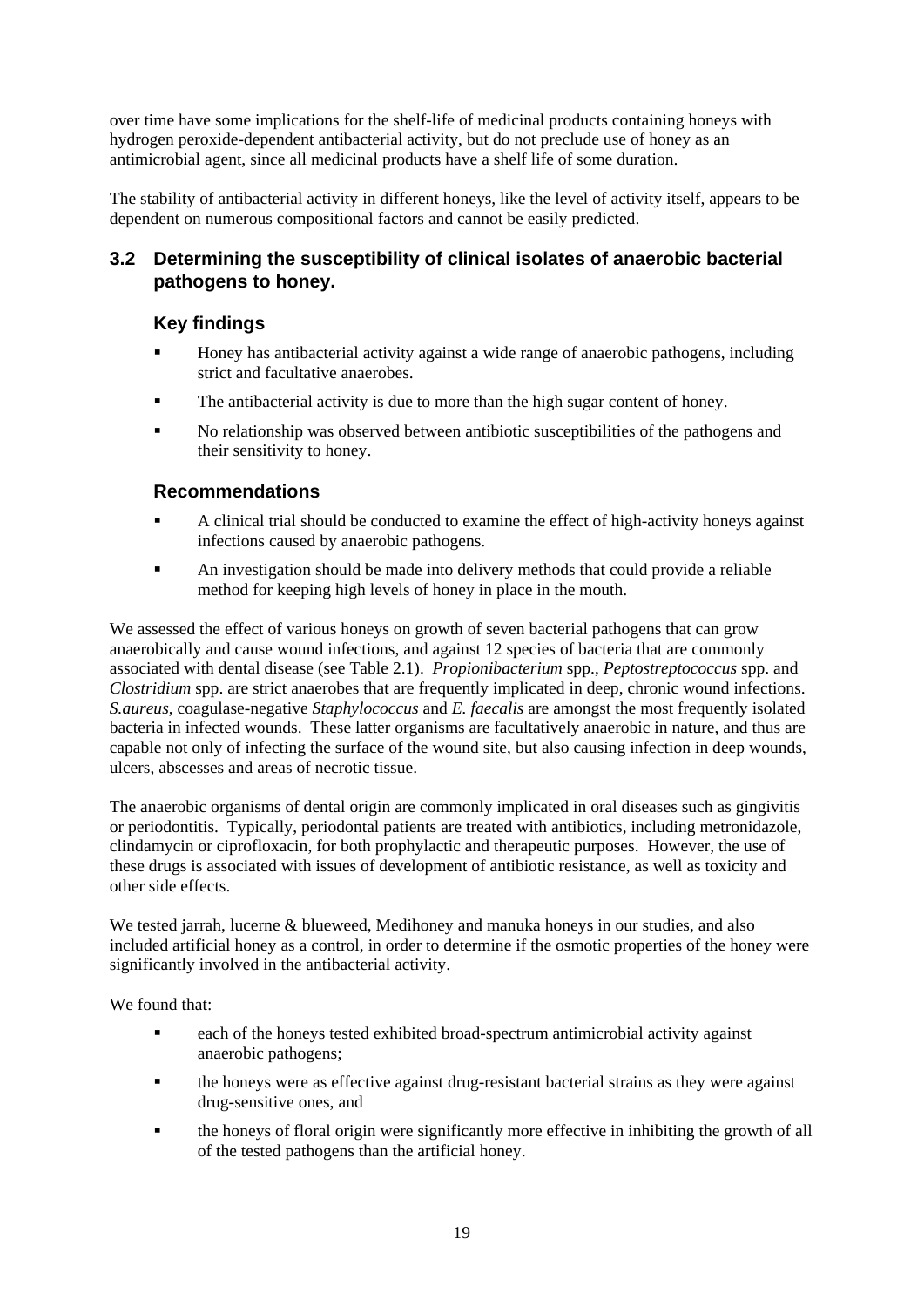#### **3.3 Investigating of the effects of honey on bacterial biofilms.**

#### **Key findings**

- Honey can prevent biofilm formation by *P. aeruginosa* and *Staphylococcus* spp.
- Inhibition of biofilm formation occurs at levels well below the MIC of the honey.

#### **Recommendations**

- The potential of honey for prophylactic use to prevent biofilm-associated infections should be investigated.
- The methods by which honey prevents biofilm formation should be investigated.

The field of medical microbiology now recognises the presence of biofilms in numerous human infections. This observation has serious implications for clinical treatment regimes, as organisms in a biofilm commonly show dramatically decreased susceptibility to antimicrobial agents, and are inherently resistant to host immune attack. Bacterial biofilm formation associated with in-dwelling medical devices is a major concern, and the role of biofilms in non-implant disease (such as *P. aeruginosa* pathogenesis in cystic fibrosis) is also well recognised. Biofilms may also serve as a reservoir for chronic or persistent infections.

We used lucerne & blueweed and manuka honeys to test the effect of honey on biofilms produced by *P. aeruginosa*, methicillin-resistant *S. aureus* (MRSA), and coagulase-negative *Staphylococcus* (CNS).

We found that:

- honey is an effective agent for the prevention of biofilm formation by *P. aeruginosa* and *Staphylococcus* spp. *in vitro*;
- both floral honeys significantly reduced biofilm formation at concentrations well below their minimum inhibitory concentrations (MICs), suggesting that there is more to biofilm prevention than just the killing of planktonic cells;
- **F** much higher concentrations of artificial honey than floral honey were required to reduce biofilm growth;
- addition of catalase to the floral honeys resulted in a significant decrease in the inhibitory action of lucerne & blueweed honey;
- sub-inhibitory concentrations of honey, but not antibiotics, prevented biofilm formation by *P. aeruginosa* (noting that the antibiotics actually promoted biofilm formation), and
- the honeys inhibited biofilm formation by *Staphylococcus* spp. under both aerobic and anaerobic conditions, even though low oxygen tension has previously been found to stimulate biofilm formation in this organism.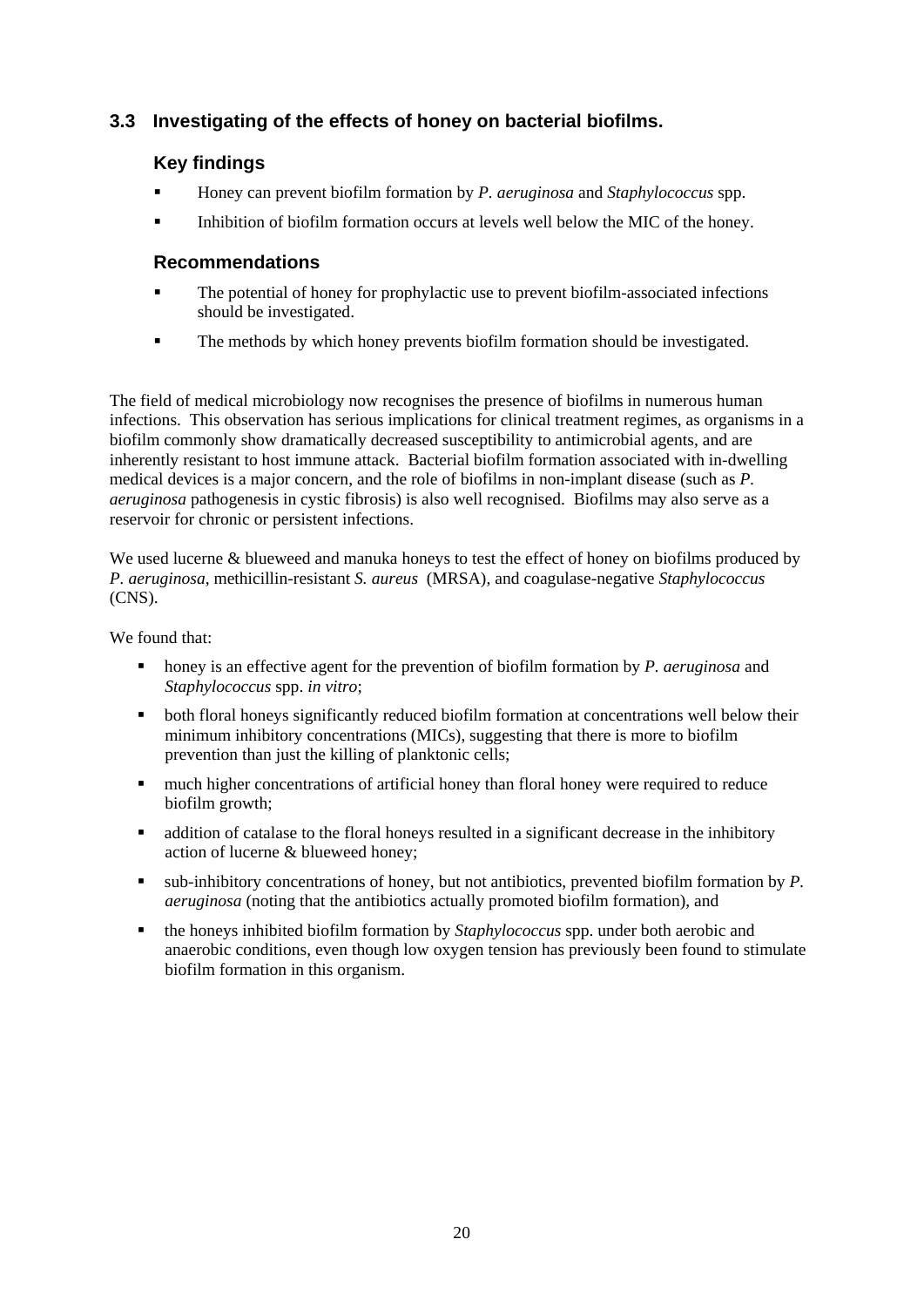#### <span id="page-32-0"></span>**3.4 Determining the susceptibility of clinical isolates of fungal pathogens to honey.**

#### **Key findings**

- Honey has an antifungal effect on *Candida* species, and this effect is due to more than osmotic factors.
- Honeys with high levels of hydrogen peroxide-type activity appear to be more effective against fungal pathogens than non-peroxide type honeys.
- No relationship was observed between *Candida* susceptibility to known antifungal agents and sensitivity to honey.

#### **Recommendations**

- A clinical trial should be conducted to look at the effect of active honeys on *Candida* infections.
- An investigation should be made into possible delivery methods that could provide a reliable method for keeping high levels of honey in place in/on body areas susceptible to *Candida* infections.

Infections caused by pathogenic species of *Candida* yeast are becoming increasingly difficult to treat due to an increase in drug-resistance. These infections also place a huge cost burden on the health care system, often resulting in an additional 2-3 weeks in hospital for infected patients and thousands of dollars in additional costs. These problems indicate that alternative types of antifungal agents need to be considered, and honey was considered to warrant further attention in this respect. The results from this study suggest that honey could be used as an effective topical agent for the treatment and prevention of *Candida* infections in wounds and on mucus membranes, although clinical tests are required to further investigate this possibility.

#### **Table 3.2 Susceptibility of Candida species to different honey types**

|                         | Candida species (n)          |                   |                      |  |
|-------------------------|------------------------------|-------------------|----------------------|--|
|                         | C. albicans (18)             | C. glabrata (10)  | C. dubliniensis (10) |  |
| <b>Jarrah</b>           | $18.5 \pm 2.7$ **            | $29.9 \pm 2.8$ ** | $15.4 \pm 2.8$ **    |  |
| <b>Medihoney</b>        | $38.2 \pm 2.9$ <sup>**</sup> | $43.1 \pm 4.2^*$  | $34.6 \pm 2.5$       |  |
| <b>Manuka honey</b>     | $39.9 \pm 1.7**$             | $42.6 \pm 2.8$ ** | $33.4 \pm 2.5$       |  |
| <b>Artificial honey</b> | $42.6 \pm 1.8$               | $44.7 + 2.7$      | $34.3 \pm 2.4$       |  |

(n): number of isolates tested. Tabulated values show mean minimum inhibitory concentration (% honey, w/v) ± standard deviation. \* *P*< 0.002; \*\* *P*<0.00001. *P* values are assessed in comparison to artificial honey.

Jarrah honey was significantly more active against the three *Candida* species (*P*< 0.00001) than was artificial honey. The antifungal activities of the floral honeys were significantly greater than the artificial honey against *C. albicans* and *C. glabrata* (*P*< 0.002), but for *C. dubliniensis*, only jarrah honey was significantly more active (*P*<0.00001). *C. dubliniensis* was more susceptible than the other two species to the osmotic effect of all honeys, and to the antifungal effects of jarrah honey, exhibiting significantly lower MICs than the other species (*P*<0.00001). *C. glabrata*, which is innately less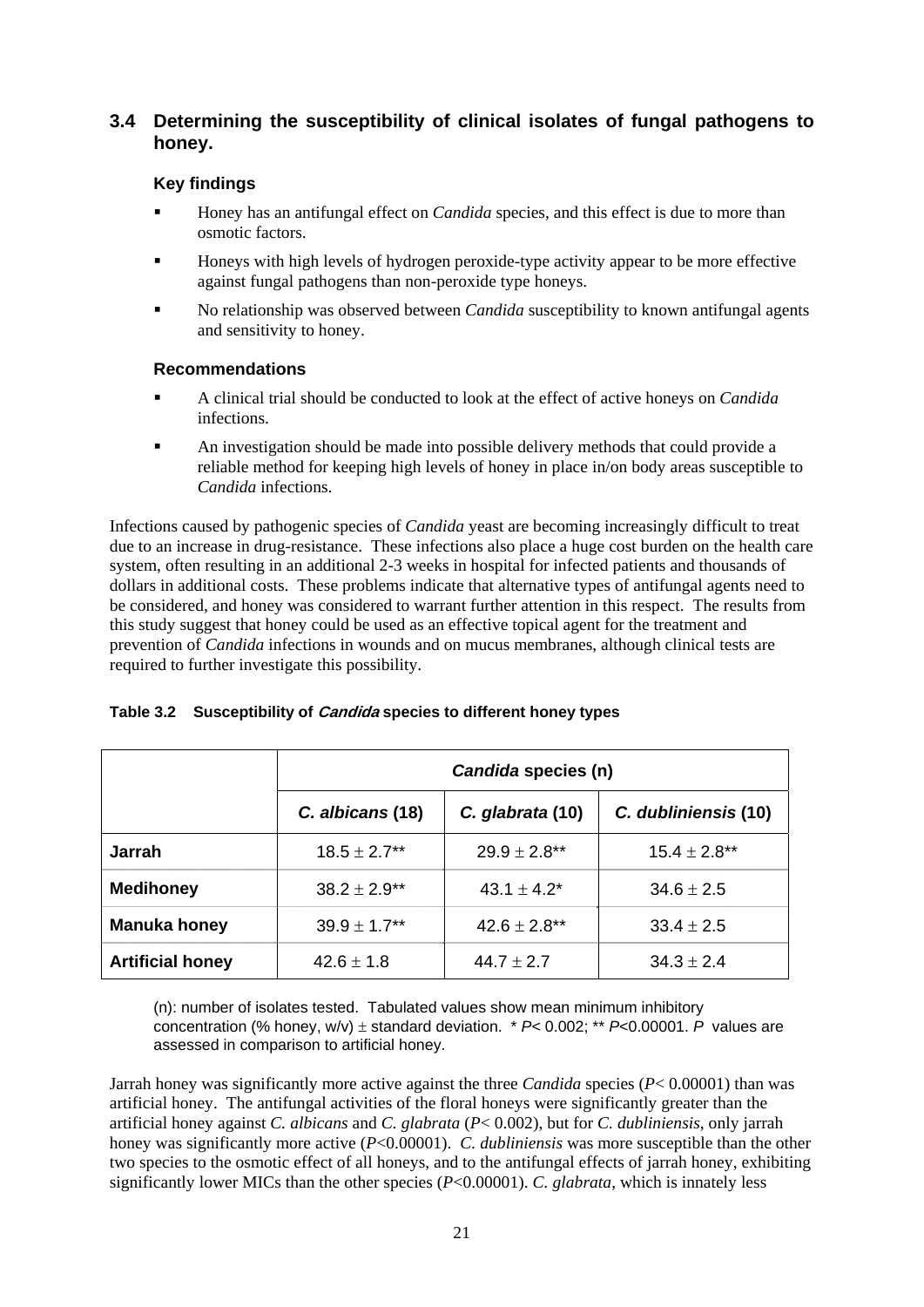susceptible to many conventional antifungals, was the least susceptible to the honeys tested (*P*<0.00001).

Drug resistance profiles were available for 20 of the 38 isolates tested. Twelve of those 20 were either resistant or dose-dependently susceptible to itraconazole and/or fluconazole. Growth of all these isolates was inhibited by honey, with no statistical relationship observed between their antifungal susceptibilities and sensitivities to honey  $(P>0.05)$ . This observation is of particular importance considering the increasing prevalence of resistance to azole drugs among *Candida* isolates, and the finding that azole-based prophylaxis increases the risk of infection with non-*C*. *albicans* species of *Candida* that may be less responsive to usual drug dosages.

Although this study demonstrated the antifungal effect of honey *in vitro* there are some practical considerations associated with its potential use *in vivo*. Firstly, use of honey will be limited to topical treatments, and will not be able to be used to treat candidaemia, the most serious form of candidiasis. However, as the leading risk factor for bloodstream infection is colonisation or infection of external sites such as in-dwelling catheters, or the oral or vaginal mucosae, honey may be able to be used prophylactically to prevent more serious infections.

Secondly, as honey is water soluble, it may be diluted or removed by body fluids, particularly saliva in the oral cavity. A pilot study by English *et al*. (2004) found a significant reduction in mean plaque scores and bleeding sites in patients given a chewable 'honey leather'. This same technique could potentially be applied for the treatment of oral candidiasis. At other body sites, regular application of 100% honey would maintain a concentration well above the required MIC. Honey could potentially also be incorporated into a pessary for the treatment of vaginal candidiasis.

A further practical issue is the presence in body fluids of catalase, which has the potential to reduce hydrogen peroxide activity. However, case reports and clinical trials suggest that sufficient antimicrobial activity would be retained to allow honey to be effective in clinical settings. The results of the current study argue for establishment of controlled clinical trials to demonstrate the efficacy of honey as a topical antifungal agent.

Details of the antifungal properties of honeys, as determined in this work, have been published in the scientific literature (see: Irish, J., Carter, D.A., Shokohi, F. and Blair, S.E. 2006. Honey has an antifungal effect against *Candida* species. *Medical Mycology* 44: 289-291).

#### **3.5 Antibacterial activity of honey from Australian stingless bees (***Trigona spp).*

During the course of the survey of Australian honeys we were supplied with samples of honey from native Australian stingless bees (*Trigona* spp.). Twenty-one samples of *T. carbonaria* honey and one from another *Trigona* species were collected from separate hives in Brisbane, Queensland, during 2006. These samples were tested for activity in the same manner as the honeys from *Apis mellifera*. All 22 honey samples had high levels of antibacterial activity, ranging from  $17.5 - 32.1\%$  (w/v) phenol equivalent. Of particular interest was the presence of non-hydrogen peroxide-dependent antibacterial activity in all samples, ranging from  $11.5 - 23.7\%$  (w/y) phenol equivalent. The hydrogen peroxide activity of some samples decreased over time, whereas the non-peroxide activity remained stable in all samples (see Table 3.3 below).

In contrast to *A. mellifera*-sourced honey the non-peroxide activity seemed to be associated with the bees rather than the nectar collected. As discussed above, non-peroxide activity in *A. mellifera* honeys was strongly linked to the floral source, and most commonly associated with honeys derived from *Leptospermum* species. However, several reasons suggest this is unlikely to be the case for the *Trigona*-sourced honeys Firstly, the *Trigona* hives were situated in suburban areas with low abundance of *Leptospermum* plants, and in some cases the flowering period was outside the six-month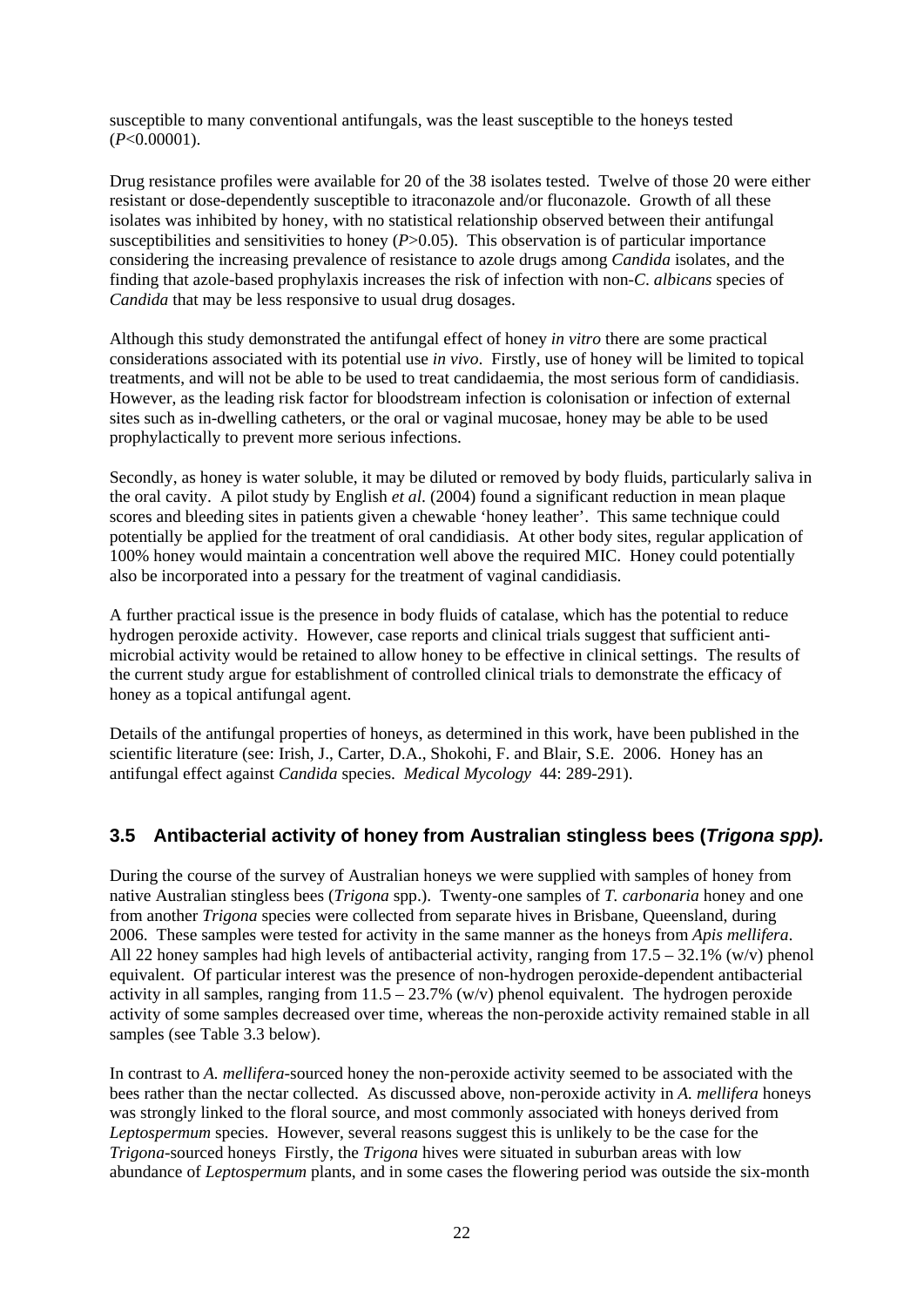<span id="page-34-0"></span>foraging period prior to honey extraction. These bees also produce honey at a slower rate than *A. mellifera* and the samples we tested were all from mixed flora. Consequently, the fact that all the honey samples possessed non-peroxide activity suggests an entomological, rather than phytochemical source of activity.

*Trigona* species produce honey in lower quantities than *A. mellifera*, and the honey is more difficult to harvest in large quantities. However, the significant antibacterial activity it possesses suggests that it warrants more detailed consideration as a therapeutic agent.

Full details of the properties of honeys from *Trigona* species, as determined in this work, have been published in the scientific literature (see Irish, J., Heard, T.A., Carter, D.A. and Blair, S.E. 2008. Antibacterial activity of honey from the Australian stingless bee *Trigona carbonaria*. *International Journal of Antimicrobial Agents* 32: 89-98).

|                  | Initial antibacterial activity <sup>a</sup> |                   |                          | Final antibacterial activity <sup>b</sup> |                   |                          |
|------------------|---------------------------------------------|-------------------|--------------------------|-------------------------------------------|-------------------|--------------------------|
| Sample<br>number | Sample<br>age<br>(weeks)                    | Total<br>activity | Non-peroxide<br>activity | Sample<br>age<br>(weeks)                  | Total<br>activity | Non-peroxide<br>activity |
| $\mathbf{1}$     | 10                                          | 19.0              | 18.4                     | 40                                        | 23.1              | 21.7                     |
| $\overline{2}$   | 10                                          | 28.5              | 17.3                     | 40                                        | 27.8              | 19.6                     |
| $\overline{3}$   | 10                                          | 27.5              | 18.0                     | 40                                        | 26.0              | 21.0                     |
| $\overline{4}$   | 10                                          | 25.3              | 19.4                     | 40                                        | 26.8              | 21.6                     |
| 5                | 6                                           | 17.5              | 13.6                     | 28                                        | 16.3              | 14.9                     |
| 6                | 6                                           | 25.6              | 12.6                     | 28                                        | 17.4              | 14.0                     |
| 7                | 6                                           | 28.9              | 14.9                     | 28                                        | 20.4              | 18.1                     |
| 8                | 3                                           | 26.4              | 23.7                     | 24                                        | 24.3              | 21.5                     |
| 9                | 10                                          | 23.8              | 16.4                     | 30                                        | 18.2              | 17.8                     |
| 10               | $\overline{7}$                              | 23.7              | 15.1                     | 28                                        | 18.5              | 16.7                     |
| 11               | $\overline{3}$                              | 25.0              | 13.2                     | 25                                        | 22.0              | 14.6                     |
| 12               | 6                                           | 27.0              | 16.2                     | 28                                        | 21.4              | 18.1                     |
| 13               | 6                                           | 25.6              | 13.7                     | 28                                        | 19.4              | 16.2                     |
| 14               | 6                                           | 20.4              | 16.1                     | 28                                        | 19.5              | 18.3                     |
| 15               | 9                                           | 27.5              | 13.4                     | 23                                        | 14.2              | 12.3                     |
| 16               | 9                                           | 29.6              | 11.5                     | 23                                        | 11.5              | 11.1                     |
| 17               | 9                                           | 28.6              | 13.3                     | 23                                        | 17.1              | 13.4                     |
| 18               | $\overline{7}$                              | 27.6              | 16.5                     | 20                                        | 19.3              | 16.5                     |
| 19               | $\overline{7}$                              | 27.4              | 17.3                     | 20                                        | 18.4              | 18.0                     |
| 20               | $\overline{7}$                              | 30.8              | 14.7                     | 20                                        | 16.1              | 13.9                     |
| 21               | $\overline{7}$                              | 31.5              | 13.8                     | 20                                        | 25.2              | 13.9                     |
| 22               | $\overline{7}$                              | 32.1              | 13.4                     | 20                                        | 16.1              | 14.7                     |

#### **Table 3.3: Antibacterial activity of Trigona honey**

Antibacterial activity is expressed as mean % (w/v) phenol equivalent, based on four replicated tests for initial activity and two tests for final activity.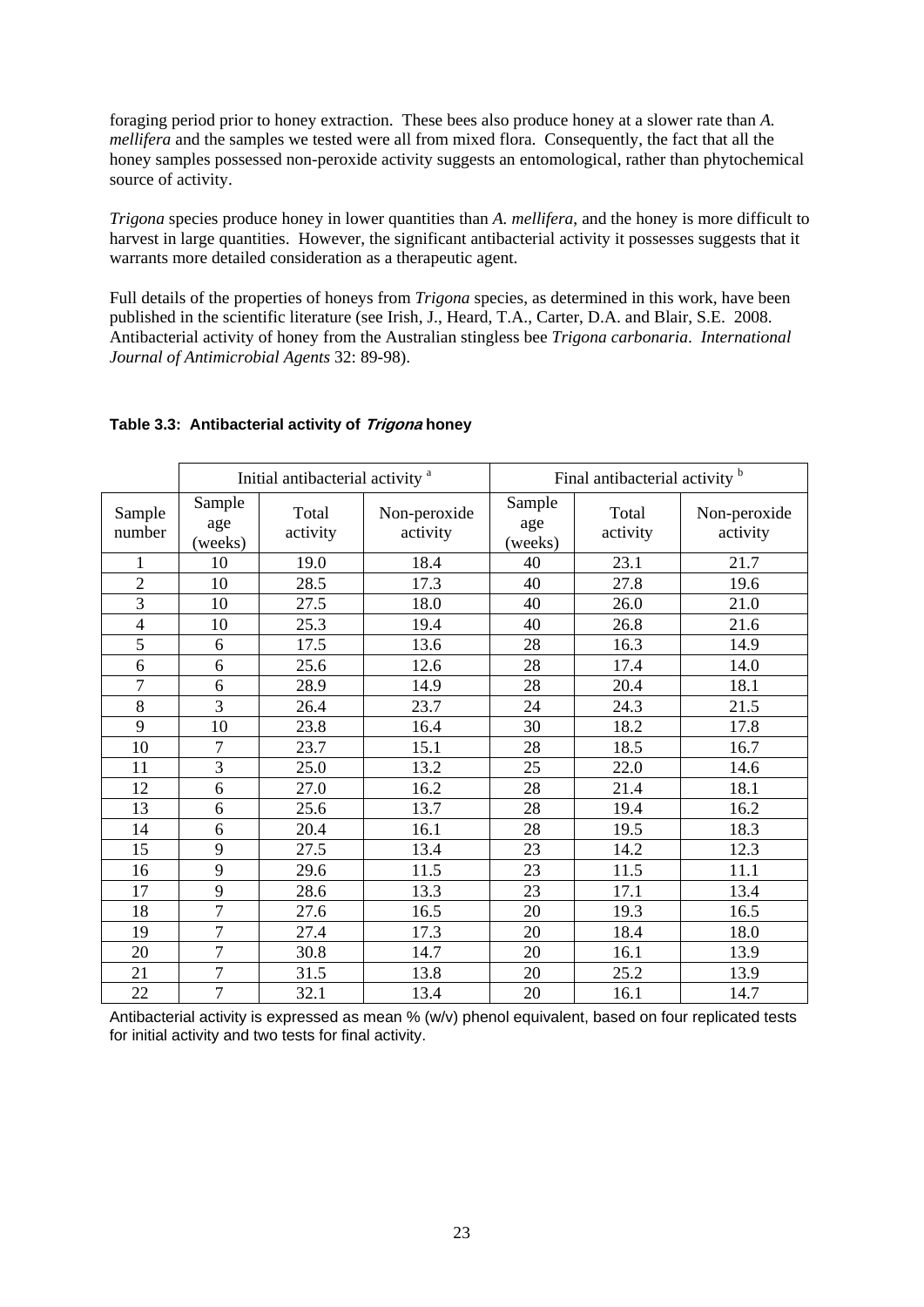## **4. Conclusions**

#### **4.1 Implications for the Australian beekeeping industry**

This project has shown that there are numerous Australian honeys that exhibit therapeuticallybeneficial levels of antibacterial activity. It is also apparent that there is a great deal of interest in the therapeutic use of honey amongst the general public as well as the medical fraternity, and that this interest continues to grow.

With appropriate marketing and public awareness campaigns Australian honey has the potential to become a popular, internationally-recognised, potent, non-toxic, topical antimicrobial agent. The market for such products is almost limitless. Furthermore, an increased use and acceptance of some honeys as wound dressings would have the potential to lead to a general increase in status of all Australian honeys, regardless of their medical properties.

#### **4.2 Implications for the community**

We have shown that honey has potent activity against numerous problematic pathogens, but also that identification/selection of the appropriate honey is important if it is to be used medicinally. Further investigations are needed to fully determine the anti-microbial mode(s)-of-action of honey, and honey should not be viewed as a panacea. However, it is clear that honey is under-utilised as a modern infection control agent, especially as we have now provided scientific data proving its significant activity against drug-resistant pathogens (including anaerobes and fungi), as well as an ability to inhibit formation of biofilms. Honey is non-toxic and is able to stimulate wound healing, in contrast to other topical anti-microbials. Honey also shows excellent potential as a prophylactic agent, particularly in the hospital setting where patients are often immuno-compromised and exposed to multi drug-resistant pathogens. An increased used of medical-grade honey in modern wound care could lead to a reduction in patient suffering, as well as reduced healthcare costs.

#### **4.3 Implications for policy makers**

The observed variations in the activities of Australian honeys, combined with the high number of samples with significant activity, argues for continued access by beekeepers to sites abundant in native flora, such as national parks. It is likely that there are honeys with significant antibacterial activity (derived from native Australian flora) that are yet to be discovered.

#### **4.4 Recommendations for the Australian beekeeping industry**

There is currently a great deal of confusion amongst beekeepers, the general public and the medical fraternity about the types and levels of activities exhibited by different honeys, and the efficacy of individual honeys as therapeutic agents. With numerous groups beginning to market honey as a medical product this confusion is likely to increase, especially if any groups use negative marketing against their perceived competitors. The current lack of a cohesive message is of great detriment to the beekeeping industry. The industry should develop and licence a unified way of labelling medicalgrade honeys, and its use should be required of anyone marketing honey as an antimicrobial product.

The industry should consider funding development of a more robust assay for determining the antibacterial activity of honey. In the interim, the best and most cost effective approach would be to engage an existing commercial laboratory to perform the current assay, once they have demonstrated an appreciation of the sensitivity of the method to minute deviation from the protocol.

As it is likely that there are other Australian honeys with significant medical potential, a targeted study on the antibacterial activity of all Australian *Leptospermum* ('manuka' and 'tea tree') honeys should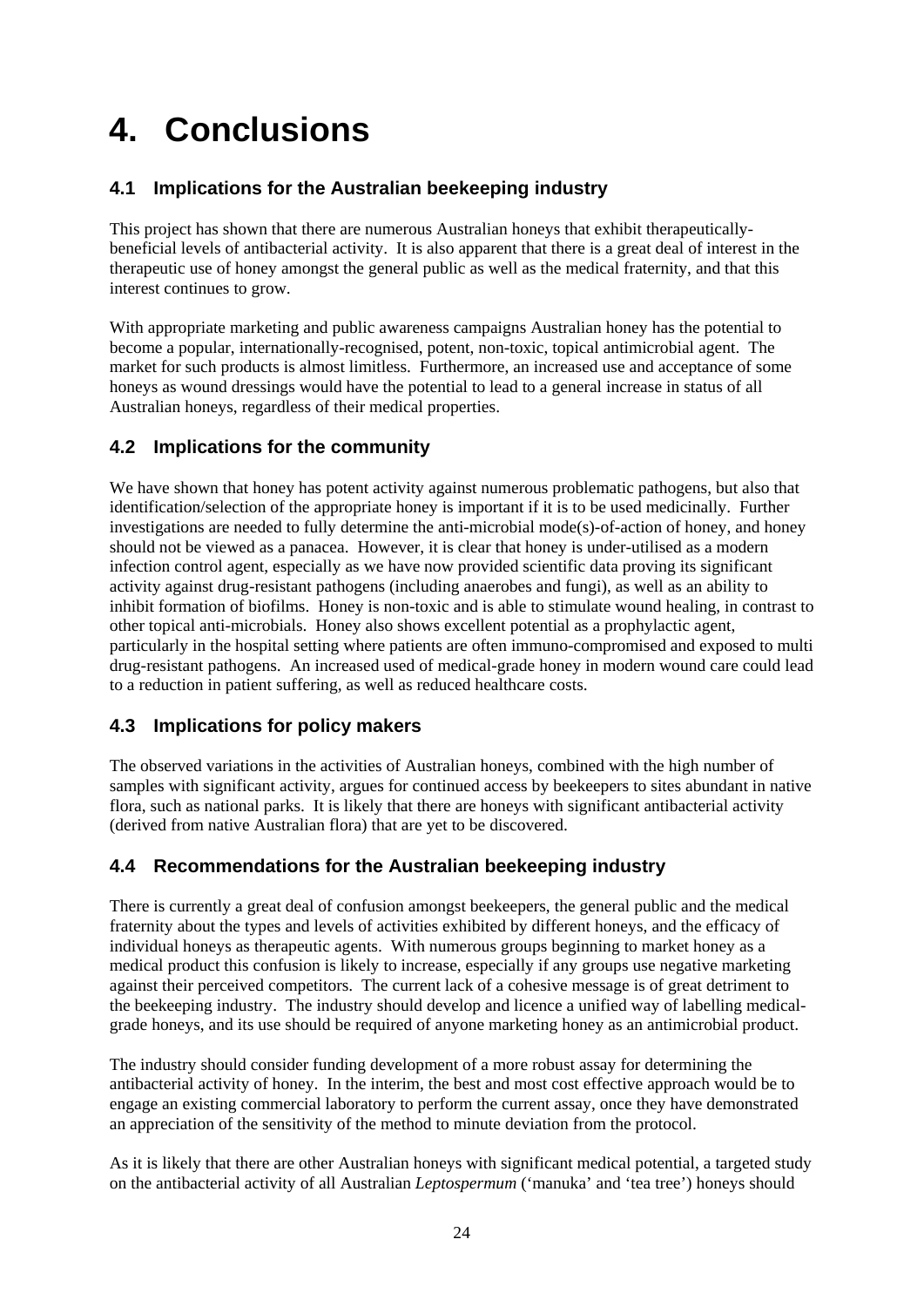be carried out. It would also be of value to design a project to target native floral sources that have traditionally been ignored or avoided because their honeys were considered unpalatable for human consumption.

There has been some reluctance by the Australian beekeeping industry to fund research specifically on *Leptospermum* honeys, as this was seen as benefiting only a small section of the industry. However, the New Zealand experience with manuka honey clearly shows that all New Zealand honeys have benefitted from the positive image that manuka honey has generated there. Results from this project demonstrate that *Leptospermum* honeys represent one of the most reliable types of medically-active Australian honeys, and suggest that the industry should therefore look to supporting research that targets *Leptospermum* honeys and increases their acceptance in medical practice.

#### **4.5 Recommendations for the wider medical and scientific community**

The laboratory results presented here argue for establishment of clinical trials of medical-grade honeys. The potential for honey to prevent infections (particularly in hospital settings) should be investigated. In addition, the performance of medical-grade honey, compared to conventional treatments, in the treatment of fungal and antibiotic-resistant bacterial infections should be examined.

There are practical considerations and some limitations associated with the medicinal use of honey due to its physical properties. However, these are by no means insurmountable. An investigation into possible delivery methods should be carried out in order to determine a reliable method of keeping high levels of honey in place on various body areas, including mucus membranes.

The ability of honey to prevent biofilm formation, and the fact that this appears to be due to more than simple inhibition of planktonic cell growth, certainly warrants further investigation.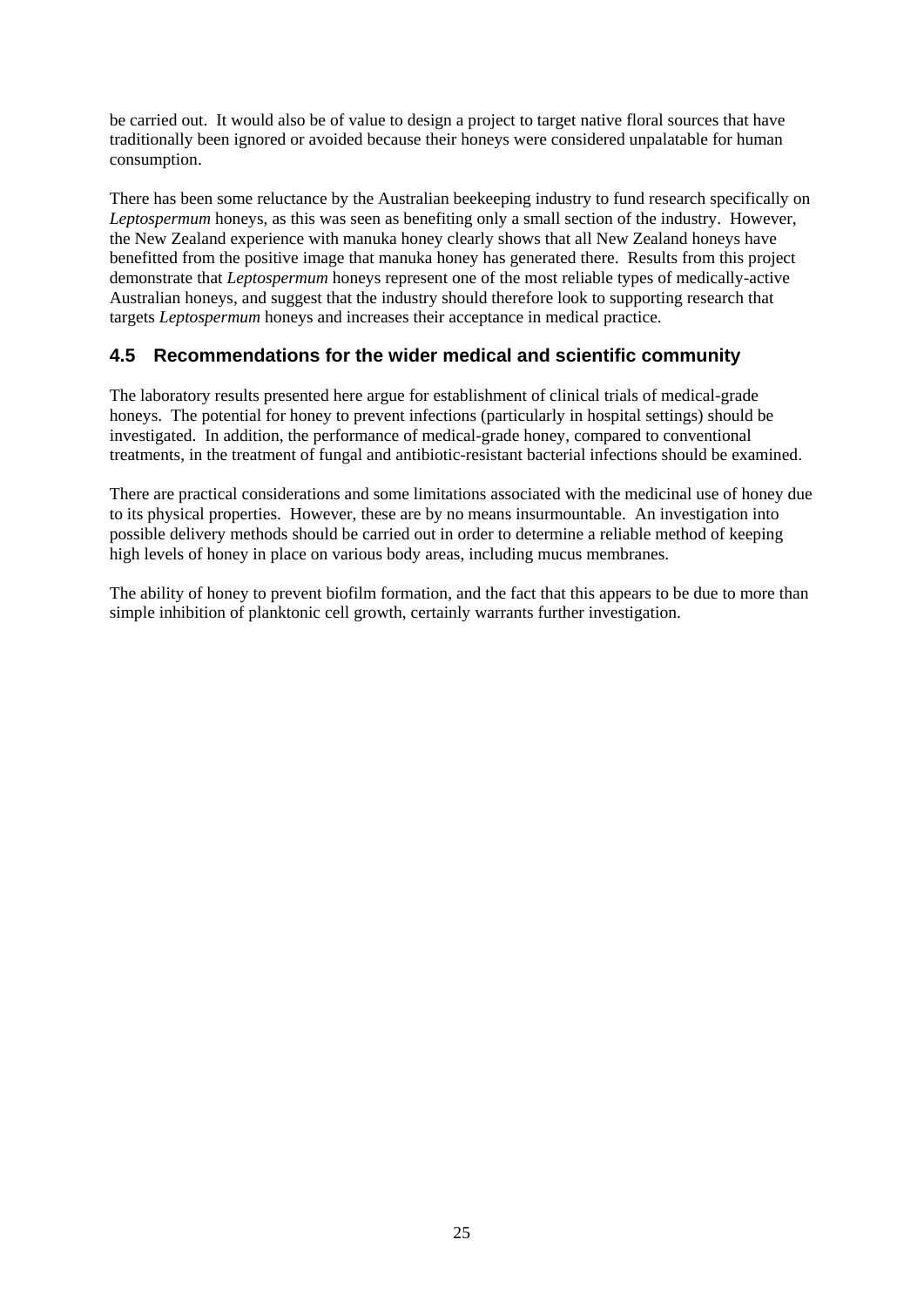### **5. References**

Adams CJ, Boult CH, Deadman BJ, Farr JM, Grainger MNC, Manley-Harris M & Snow MJ. 2008. Isolation by HPLC and characterisation of the bioactive fraction of New Zealand manuka (*Leptospermum scoparium*) honey. *Carbohydr. Res.* 343: 651-659.

Adams CJ, Manley-Harris M, Molan PC. 2009. The origin of methylglyoxal in New Zealand manuka (*Leptospermum scoparium*) honey. *Carbohydr. Res.* 344: 1050-1053.

Allen, K.L., Molan, P.C. & Reid, G.M. 1991. A survey of the antibacterial activity of some New Zealand honeys. *J. Pharm. Pharmacol.* 43: 817-822.

English, H.K., Pack, A.R. & Molan, P.C. 2004. The effects of manuka honey on plaque and gingivitis: a pilot study. *J. Int. Acad. Periodontol.* 6: 63-67.

Mavric E, Wittmann S, Barth G & Henle T. 2008. Identification and quantification of methylglyoxal as the dominant antibacterial constituent of Manuka (*Leptospermum scoparium*) honeys from New Zealand. *Mol. Nutr. Food Res.* 52: 483-489.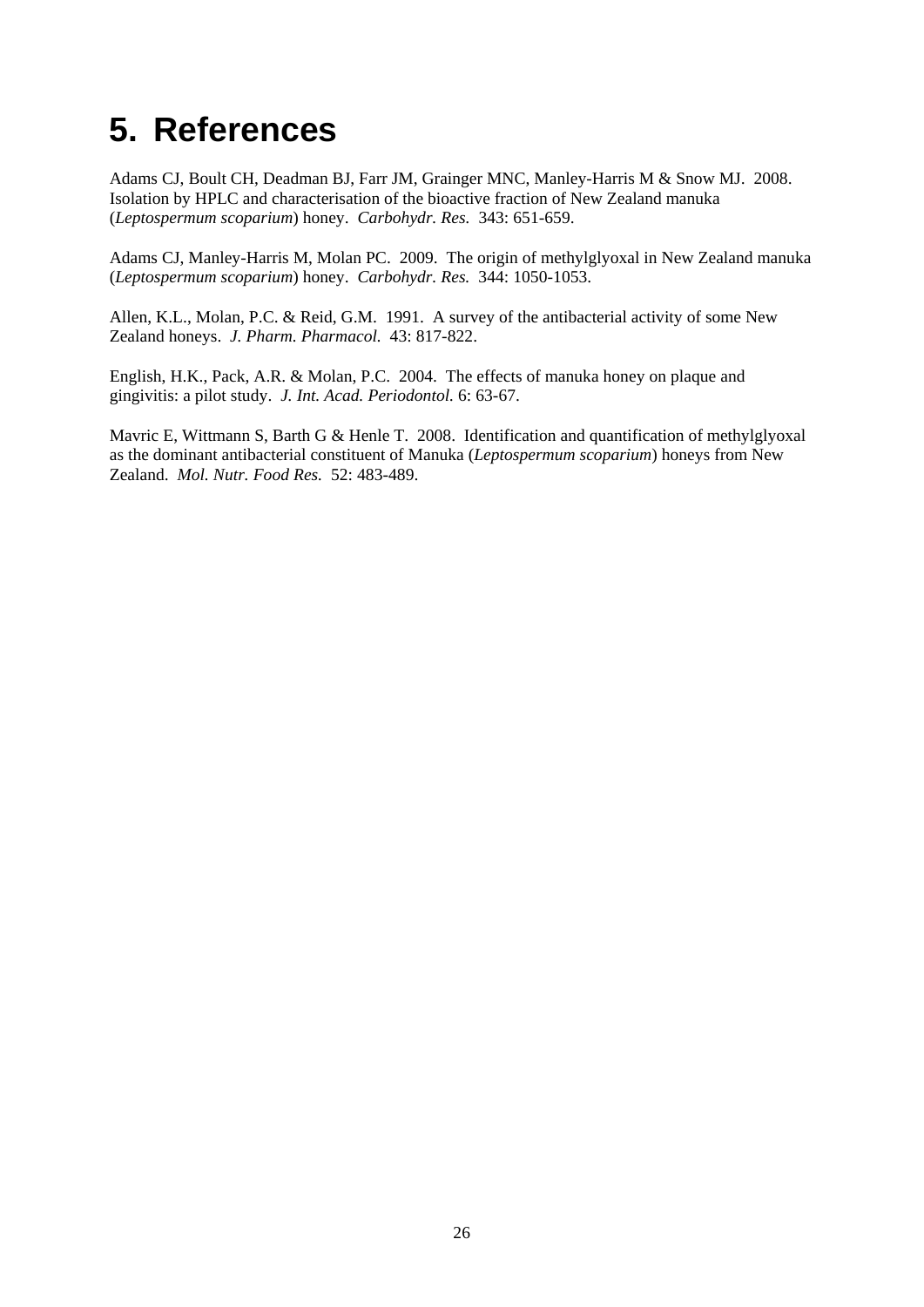## **6. Appendices**

#### **Publications, presentations and popular media appearances**

#### Publications in peer reviewed journals

Blair, S.E., Cokcetin, N.C., Harry, E.J. & Carter, D.A. (2009) The unusual antibacterial activity of medical-grade *Leptospermum* honey: antibacterial spectrum, resistance and transcriptome analysis. *European Journal of Clinical Microbiology and Infectious Diseases* 28: 1199-1208.

Irish, J., Heard, T.A., Carter, D.A. & Blair, S.E. (2008) Antibacterial activity of honey from the Australian stingless bee *Trigona carbonaria*. *International Journal of Antimicrobial Agents* 32: 89-98.

Irish, J., Carter, D.A., Shokohi, F. & Blair S.E. (2006) Honey has an antifungal effect against *Candida* species. *Medical Mycology* 44: 289-291.

#### Book chapters

In *Honey a Modern wound management product, volume II*. (*in press*) Blair, S.E. An historical introduction to the medicinal use of honey Blair, S.E. The antibacterial activity of honey Cooper, R. A. and Blair S.E. Challenges in modern wound microbiology and the role for honey

#### Reviews

Blair, S. E. and Carter, D.A. (2005) The potential for honey in the management of wound and infection. *Journal of Australian Infection Control* 10(1):24-31.

#### Other publications

Blair, S.E., Irish, J., Carter, D.A. (2006) Honey: the sweet solution to a global emergency? *Syntrophy* 7(9):1, 11-13.

Irish, J. and Blair, S.E. (2006) The use of honey in veterinary wound management. Control and Therapy Series, Postgraduate Foundation in Veterinary Science of the University of Sydney.

Blair, S.E. (2005) Therapeutic honey. *National Healthcare Journal* Aug: 54-58.

Blair, S.E. and Irish, J. (2005) Honey vs Superbugs. *Australasian Beekeeper* 107(2):79-83.

#### Presentations at scientific meetings

Carter, D.A. Irish, J., Cokcetin, N, and Blair, S.E. (2009) Medical Honey - the latest research. Wound Care Symposium; Wound Care Association of NSW, Sydney, Australia. Invited speaker.

Irish, J., Carter, D.A. and Blair, S.E. (2007) Honey – the sweet solution for problem pathogens. University of Technology, Sydney Lecture Series. Sydney, Australia. Invited speaker.

Irish, J., Heard, T., Carter, D.A. and Blair, S.E. (2007) Unusual activity of honey from the native Australian stingless bee, *Trigona carbonaria*. Joint Scientific Meeting of The Australian Society for Microbiology and New Zealand Society for Microbiology. Adelaide, Australia. Proffered paper.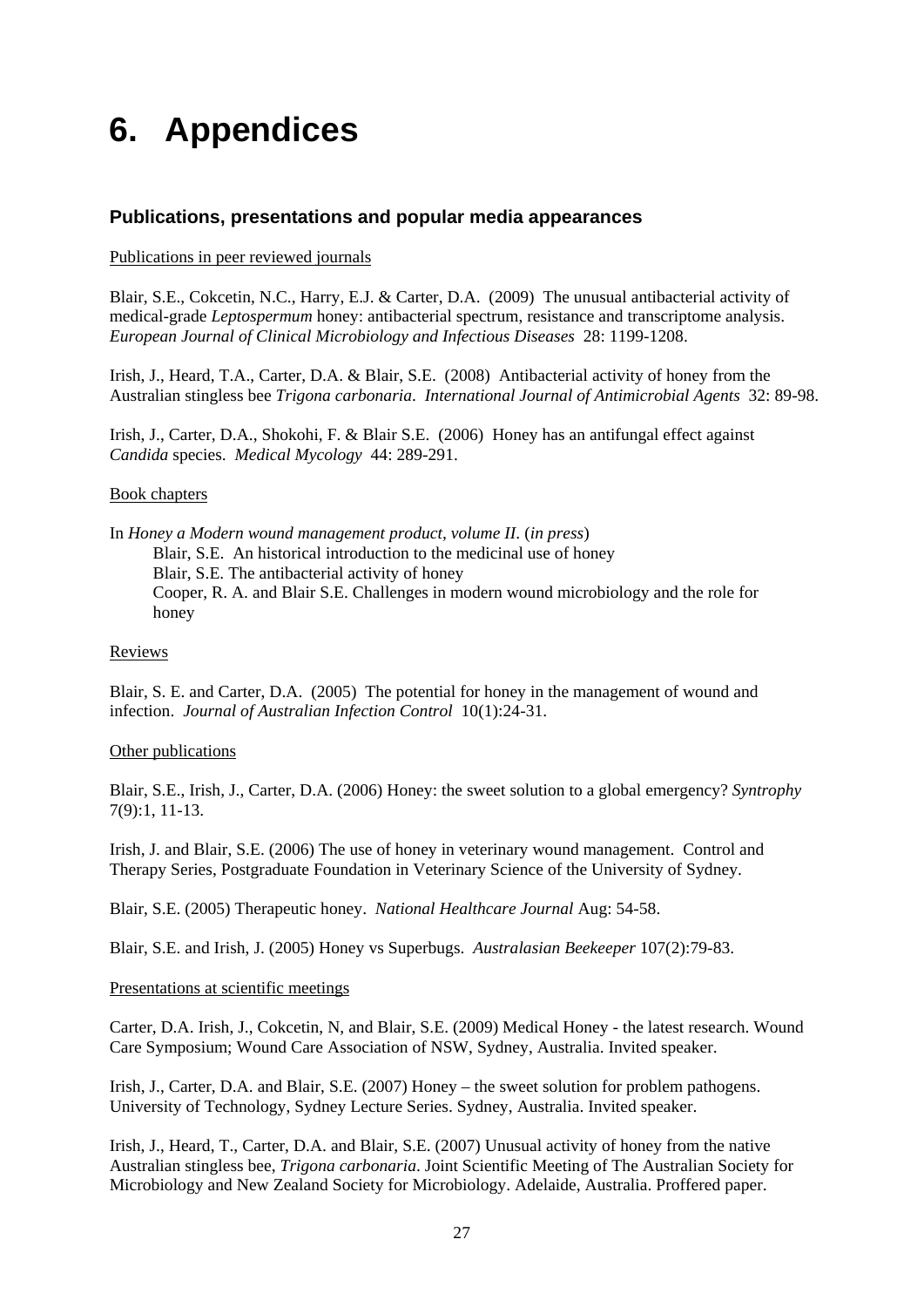Irish, J., Carter, D.A. and Blair, S.E. (2007) Honey prevents biofilm formation by *Staphylococcus aureus*. Joint Scientific Meeting of The Australian Society for Microbiology and New Zealand Society for Microbiology. Adelaide, Australia. Proffered poster.

Blair, S.E., Irish, J. and Carter, D.A. (2006) The science supporting the medicinal use of honey. Wound Care Association of NSW Symposium on Wound Care. Dubbo, NSW, Australia. Invited speaker.

Blair, S.E., Irish, J. and Carter, D.A. (2006) A review of the antimicrobial properties of honey. 1st International Conference on the Medicinal Use of Honey. Kota Bharu, Malaysia. Keynote speaker.

Blair, S.E., Irish, J. and Carter, D.A. (2006) Honey is effective against drug resistant and other problematic pathogens. 1st International Conference on the Medicinal Use of Honey. Kota Bharu, Malaysia. Proffered paper.

Irish, J., Carter, D.A. and Blair, S.E. (2006) Honey prevents biofilm formation by microbial pathogens. 1st International Conference on the Medicinal Use of Honey. Kota Bharu, Malaysia. Proffered paper.

Irish, J., Carter, D.A. and Blair, S. E. (2005) Honey inhibits the growth of *Propionibacterium acnes*. Joint Scientific Meeting of The Australian Society for Microbiology and New Zealand Society for Microbiology. Canberra, Australia. Proffered paper. (Also presented in competition for the 2005 NSW ASM Becton Dickinson Student Awards)

Gralton, J., Carter, D.A. and Blair, S. E. (2005) Investigating the ability of honey to kill major wound pathogens. Joint Scientific Meeting of The Australian Society for Microbiology and New Zealand Society for Microbiology, Canberra, Australia. Proffered paper.

#### Presentations at apiarists' meetings

Blair, S.E., Irish, J., Cokcetin, N.C. and Carter, D.A. (2008) Honey – the grossly underutilised antimicrobial. 1st International Symposium on Honey and Human Health. Sacramento, California, USA. Invited speaker.

Irish, J., Carter, D.A. and Blair, S.E. (2008) The therapeutic properties of honey. NSW Amateur Beekeepers Association Annual Field Day. Paterson, NSW, Australia. Invited speaker.

Irish, J., Carter, D.A. and Blair, S.E. (2008) Survey of the antimicrobial activity of Australian honey. 95th NSW Apiarists' Association Conference, Nelson Bay, NSW, Australia. Invited speaker.

Irish, J., Cokcetin, N.C., Carter, D.A. and Blair, S.E. (2008) The therapeutic properties of honey. Rural Industries Research and Development Corporation R&D meeting, Canberra, Australia. Invited speaker.

Irish, J., Carter, D.A. and Blair, S.E. (2007) Investigating the medical properties of Australian honeys. WA Apiarists' Society Annual General Meeting. Perth, Australia. Invited speaker.

Blair, S.E., Irish, J. and Carter, D.A. (2007) Honey – a sweet solution to a global crisis? NSW Apiarists' Association 94<sup>th</sup> Annual Conference. Inverell, Australia. Invited speaker.

Blair, S.E., Irish, J. and Carter, D.A. (2007) Honey – a sweet solution to a global crisis? SA Apiarists' Association Annual Conference. South Australia. Invited speaker.

Blair, S.E., Irish, J. and Carter, D.A. (2007) Honey – a sweet solution to a global crisis? VIC Apiarists' Association Annual Conference. Melbourne, Australia. Invited speaker.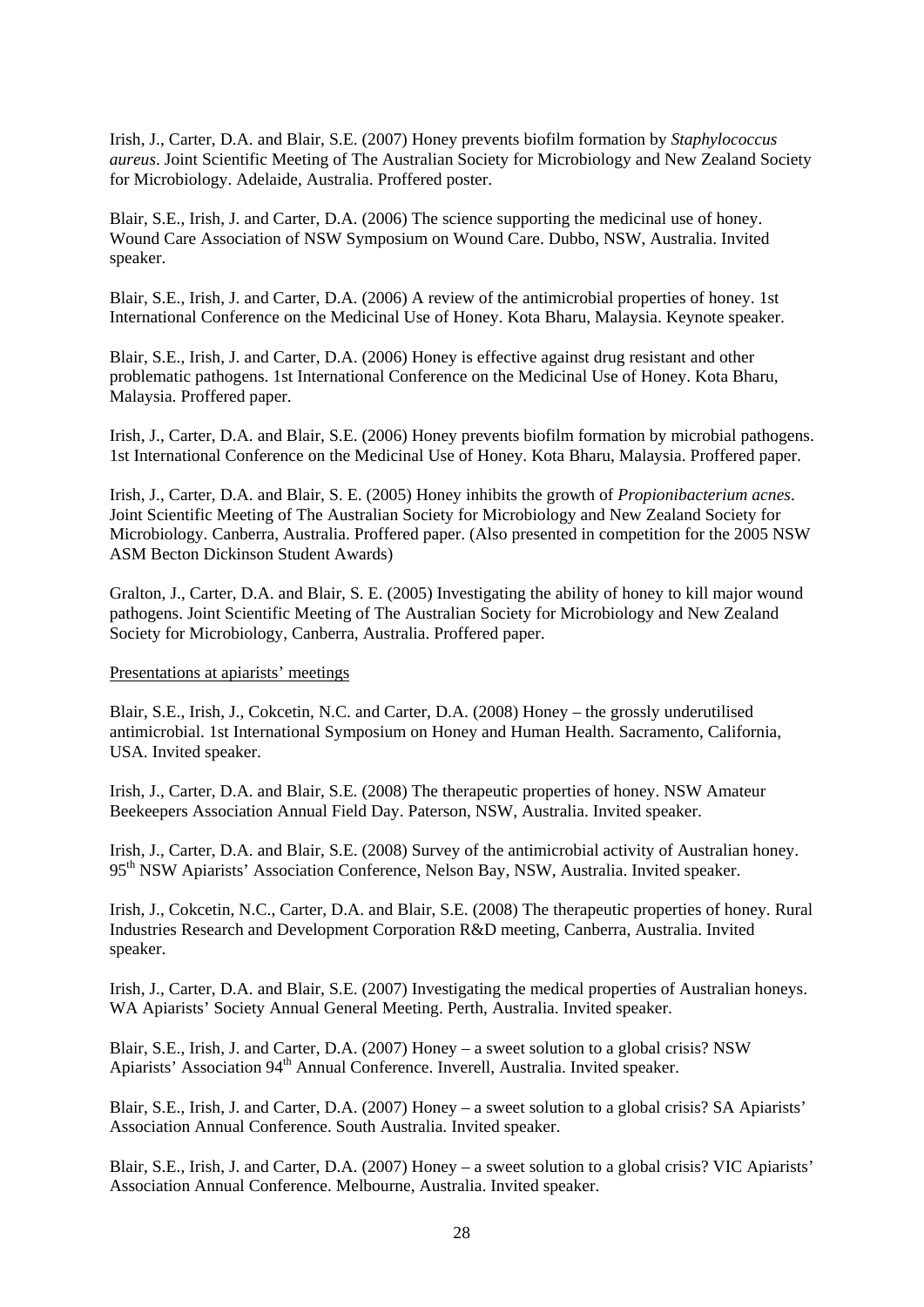Blair, S.E., Irish, J., Cokcetin, N.C. and Carter, D.A. (2007) The science behind the medicinal use of honey. Sydney Apiarists Meeting. Sydney, Australia. Invited Speaker.

Blair, S.E., Irish, J., Cokcetin, N.C. and Carter, D.A. (2007) The under-appreciated potential of honey in modern medicine Apimondia. Melbourne, Australia. Proffered paper.

Irish, J., Carter, D.A. and Blair, S.E. (2006) Honey vs Superbugs. 8th Asian Apicultural Association Conference. Perth, Australia. Proffered paper.

Irish, J., Carter, D.A. and Blair, S.E. (2006) Honey prevents biofilm formation in *Staphylococcus aureus*. 8th Asian Apicultural Association Conference. Perth, Australia. Poster.

Blair, S.E. and Irish, J. (2006) Medicinal applications of honey. NSW Amateur Beekeepers Association Annual Field Day. Paterson, Australia. Invited speaker.

Irish, J. Gralton, J., Carter, D.A. and Blair, S.E. (2006) An investigation into the therapeutic properties of honey. Annual Rural Industries Research and Development Corporation R&D meeting. Canberra, Australia. Invited speaker.

Irish, J., Carter, D.A. and Blair, S.E. (2006) Testing the antibacterial activity of Australian honey. NSW Apiarists' Association 93rd Annual Conference. Foster, NSW, Australia. Invited speaker.

Blair, S.E., Irish, J. and Carter, D.A. (2005) The therapeutic potential of honey. Annual Rural Industries Research and Development Corporation R&D meeting. Canberra, Australia. Invited speaker.

Blair, S.E., Irish, J. and Carter, D.A. (2005) Honey – a sweet solution for problem pathogens. ACT Amateur Beekeepers Association meeting. Canberra, Australia. Invited speaker.

Blair, S.E. and Irish, J. (2005) *Honey – a sweet solution*. NSW Amateur Beekeepers Association Annual Field Day. Richmond, Australia. Invited speaker.

Blair, S.E., Irish, J. and Carter, D.A. (2005) Honey vs Superbugs. NSW Apiarists' Association 92nd Annual Conference. Orange, NSW, Australia. Invited speaker.

Blair, S.E., Irish, J. and Carter, D.A. (2005) Honey kills superbugs – the medicinal properties of honey. The Entomological Society of NSW meeting. Sydney, Australia. Invited speaker.

#### Presentations to lay audiences

Blair, S.E. (2007 and 2008) National Science Week - "Snag a scientist family BBQ". National Science Week program at the Ultimo Science Festival. Sydney, Australia. Invited guest.

Blair, S.E. and Irish, J. (2006) Honey – a sweet solution for problem pathogens. Sydney Jewish Women's Society. Sydney, Australia. Invited speaker.

Irish, J., Carter, D.A. and Blair, S.E. (2006) Honey – a sweet solution for super infections. The 55+ Club. Sydney, Australia. Invited speaker.

#### Popular media interviews

Our research has generated a great deal of interest amongst the general public and this has resulted in numerous media interviews and invitations. Some of these are listed below.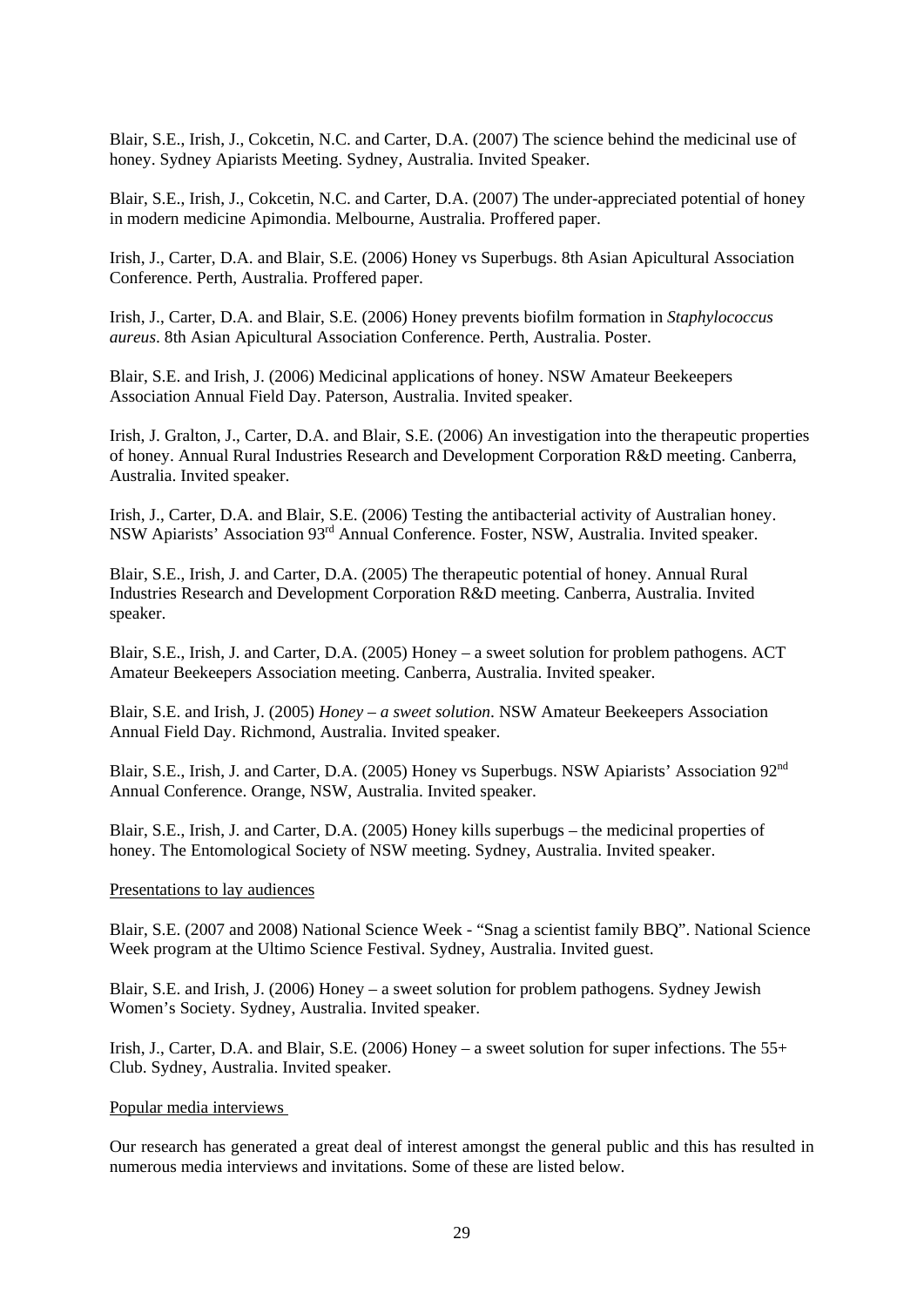#### *Television*

Dr Shona Blair and Prof. Dee Carter appeared on television programs discussing aspects of the research into the medicinal properties of honey on:

Channel 9 Morning News (broadcast nationally), 19 June 2009; Australian Network News Hour (overseas only), 19 June 2009, and Channel 9 Today show (broadcast nationally), September 12, 2007;

They also featured in interviews for evening NSW regional news programs in 2005 and 2007, and during a segment on honey research for the ABC science program Catalyst (broadcast nationally) in 2003.

#### *Radio*

More than 60 interviews were done with ABC regional and capital city radio programs around Australia, as well as with various commercial radio stations, Radio New Zealand and BBC London. These included both live and pre-recorded segments, as well as talkback that involved answering questions from listeners.

#### *Newspaper*

There were numerous newspaper interviews on the subject of the research for papers such as The Australian and The Daily Telegraph, as well as numerous regional papers. Some examples of specific articles include:

"Honey, I killed the drug resistant superbug", The Australian, 18 June 2009

"Honey's healing touch", Los Angeles Times, September 10, 2007

"A honey of a cure takes the sting out", The Age, September 11, 2007

"A honey of a cure", The Sydney Morning Herald (on line), September 13, 2007.

#### *Internet*

The following web link is an interview Blair, S.E. participated in for the ABC, when they were preparing a number of short pieces on people with interesting careers. The series is broadly aimed at high school students thinking about career options.

<http://www.abc.net.au/acedayjobs/cooljobs/profiles/s1391857.htm>